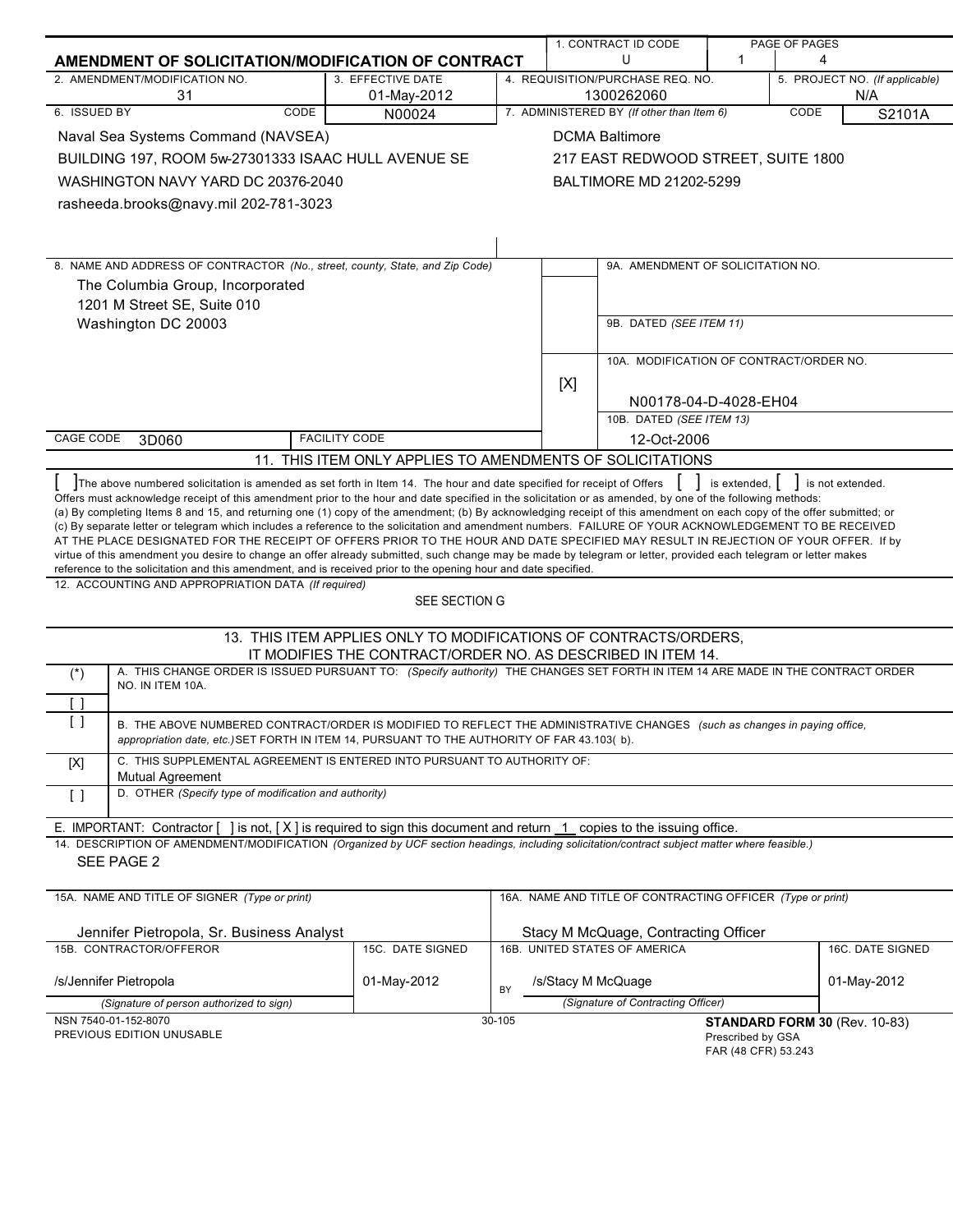| I CONTRACT NO.   | ORDER NO.<br>DEL<br>LIVERY | <b>LAMENDMENT/MODIFICATION NO.</b> | PAGE           | ' FINAL |
|------------------|----------------------------|------------------------------------|----------------|---------|
| N00178-04-D-4028 | EH04                       |                                    | $'$ of $\cdot$ |         |

# **GENERAL INFORMATION**

The purpose of this modification (31) to N00178-04-D-4028-EH04 is to: (1) Exercise CLINs 4001 & 6001 (2) Transfer ceiling from SLIN 4001CA to SLIN 4001AA; (3) Incrementally fund SLIN 4001AA, 4001CA, and 6001AA; and (4) Include NAVSEA 5252.231-9109 PRECONTRACT COSTS (SEPT 1990) in Section H. Accordingly, the contract is modified as follows:

1) Under Section B- SUPPLIES AND SERVICES, update as follows:

a. Transfer ceiling from SLIN 4001CA to SLIN 4001AA.

| <b>SLIN 4001CA</b> | Est. Cost | Base Fee | <b>CPFF</b>    |
|--------------------|-----------|----------|----------------|
| From:              |           |          | \$267,217.95   |
|                    |           |          | (\$136,035.36) |
|                    |           |          | \$131,182.59   |

| <b>SLIN 4001AA</b> | Est. Cost | Base Fee | CPFF         |
|--------------------|-----------|----------|--------------|
| From:              |           |          | \$4,142.34   |
|                    |           |          | \$136,035.36 |
|                    |           |          | \$140,177.70 |

b. Incrementally fund SLIN 4001AA, 4001CA, and 6001AA.

| <b>SLIN 4001AA</b> | Est. Cost | <b>Base Fee</b> | CPFF         |
|--------------------|-----------|-----------------|--------------|
| From:              |           |                 | \$0.00       |
|                    |           |                 | \$140,177.70 |
| $\mathbf{r}_{0}$   |           |                 | \$140,177.70 |

| <b>SLIN 4001CA</b> | Est. Cost | <b>Base Fee</b> | CPFF        |
|--------------------|-----------|-----------------|-------------|
| From:              |           |                 | \$0.00      |
|                    |           |                 | \$25,264.11 |
|                    |           |                 | \$25,264.11 |

| <b>SLIN 6001AA</b> | Est. Cost |
|--------------------|-----------|
| From:              | \$20,000  |
|                    | \$2,500   |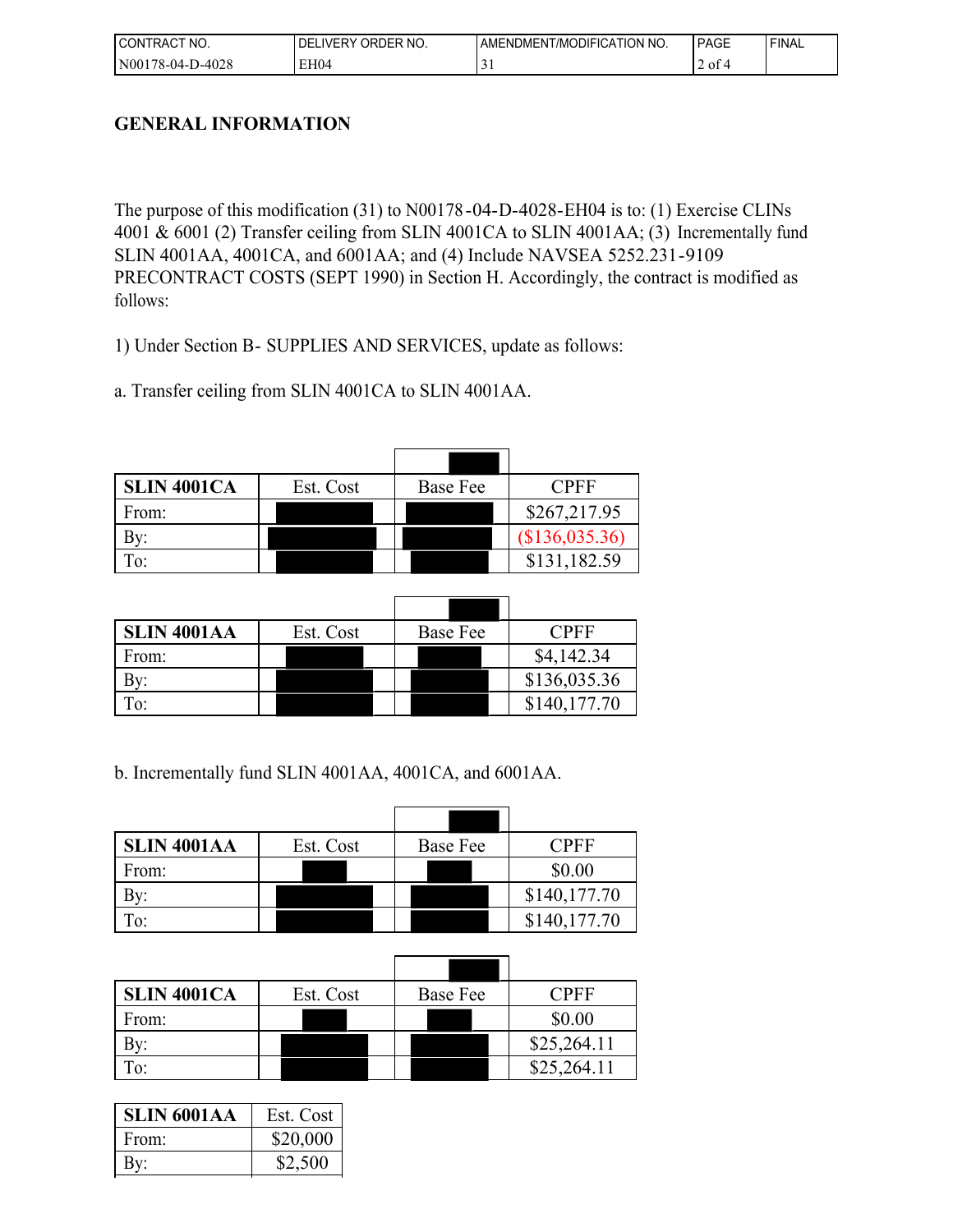| I CONTRACT NO.   | ORDER NO.<br><b>IVERY</b><br>DFI | <b>LAMENDMENT/MODIFICATION NO.</b> | PAGE         | 'FINAL |
|------------------|----------------------------------|------------------------------------|--------------|--------|
| N00178-04-D-4028 | EH04                             | ┘                                  | $\sim$<br>οt |        |

 $\boxed{To:}$   $\boxed{822,500}$ 

2. Under Section B- DELIVERIES AND PERFORMANCE,

a. POPs are established as follows:

| <b>SLIN</b> | <b>FROM</b> | TO        |
|-------------|-------------|-----------|
| 4001AA      | 4/2/2012    | 4/30/2012 |
| 4001CA      | 4/2/2012    | 4/30/2012 |
| 6001AA      | 4/2/2012    | 4/30/2012 |

3. Under Section G – ACCOUNTING DATA, update as follows:

MOD 31

4001AA 1300262060 140177.70  $LLA$  : AL 1721804 8H2G 252 VU333 0 050120 2D 000000 A00001142102 A00001142102

4001CA 1300262060 25264.11  $LLA$ : AL 1721804 8H2G 252 VU333 0 050120 2D 000000 A00001142102 A00001142102

6001AA 1300262060 2500.00 LLA : AL 1721804 8H2G 252 VU333 0 050120 2D 000000 A00001142102 A00001142102

MOD 31 Funding 167941.81 Cumulative Funding 3036123.33

4. Under Section H- SPECIAL CONTRACTS REQUIREMENTS,

Insert NAVSEA CLAUSE 5252.231-9109 PRECONTRACT COSTS (SEP 1990)

A conformed copy of this Task Order is attached to this modification for informational purposes only.

The Line of Accounting information is hereby changed as follows:

The total amount of funds obligated to the task is hereby increased from \$8,140,374.73 by \$167,941.81 to \$8,308,316.54.

CLIN/SLIN Type Of Fund From  $(\$)$  By  $(\$)$  To  $(\$)$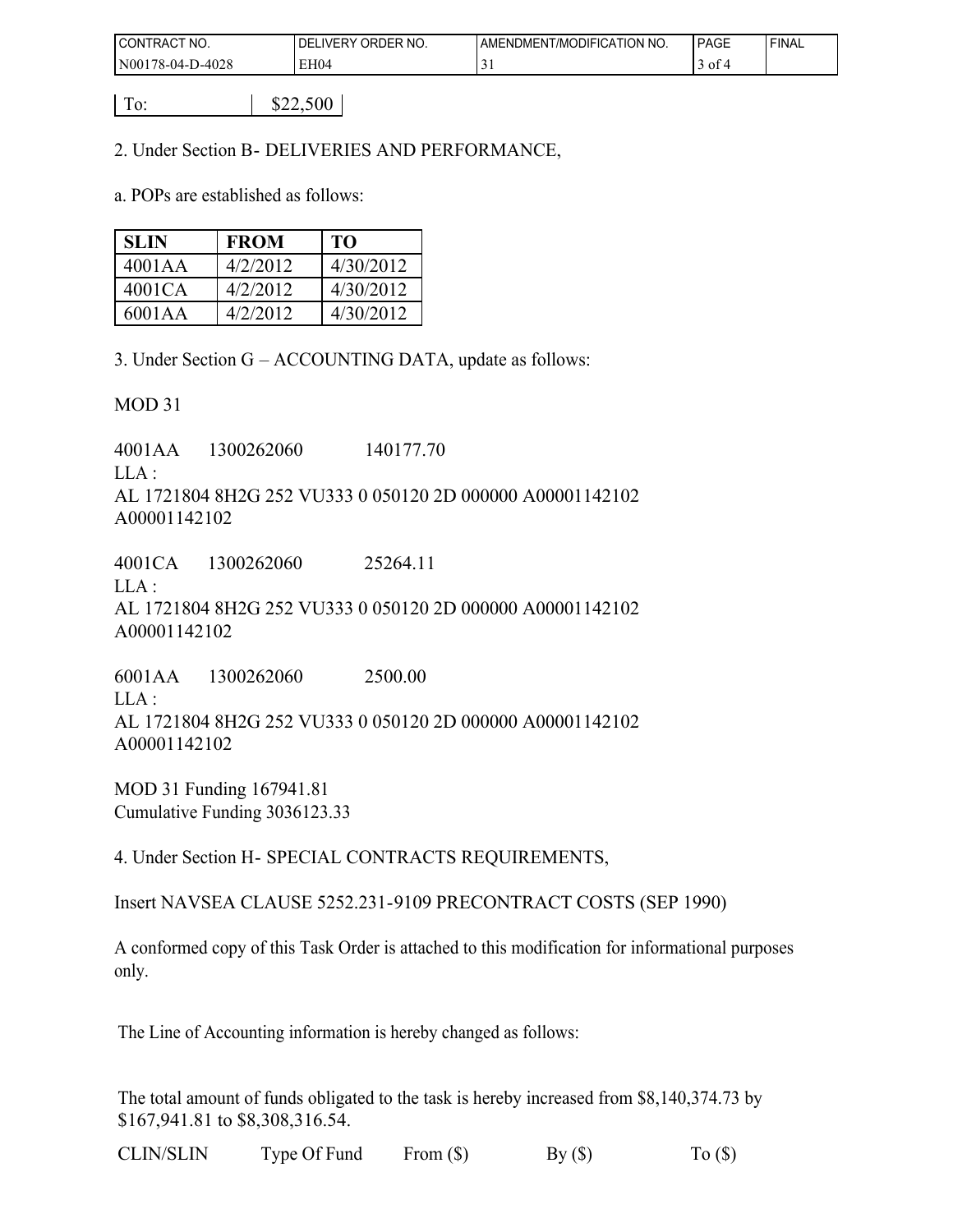| CONTRACT NO.     |     | DELIVERY ORDER NO.<br>AMENDMENT/MODIFICATION NO. |              | <b>PAGE</b>  | FINAL |
|------------------|-----|--------------------------------------------------|--------------|--------------|-------|
| N00178-04-D-4028 |     | EH04                                             | 31           | $4$ of 4     |       |
|                  |     |                                                  |              |              |       |
| 4001AA           | TBD | 0.00                                             | 140, 177. 70 | 140, 177. 70 |       |
| 4001CA           | TBD | 0.00                                             | 25,264.11    | 25,264.11    |       |
| 6001AA           | TBD | 0.00                                             | 2,500.00     | 2,500.00     |       |

The total value of the order is hereby increased from \$9,201,160.68 by \$291,360.29 to \$9,492,520.97.

| <b>CLIN/SLIN</b> | From $(\$)$ | By (§)       | To $($ )     |
|------------------|-------------|--------------|--------------|
| 4001AA           | 0.00        | 140, 177. 70 | 140, 177. 70 |
| 4001CA           | 0.00        | 131,182.59   | 131,182.59   |
| 6001AA           | 0.00        | 20,000.00    | 20,000.00    |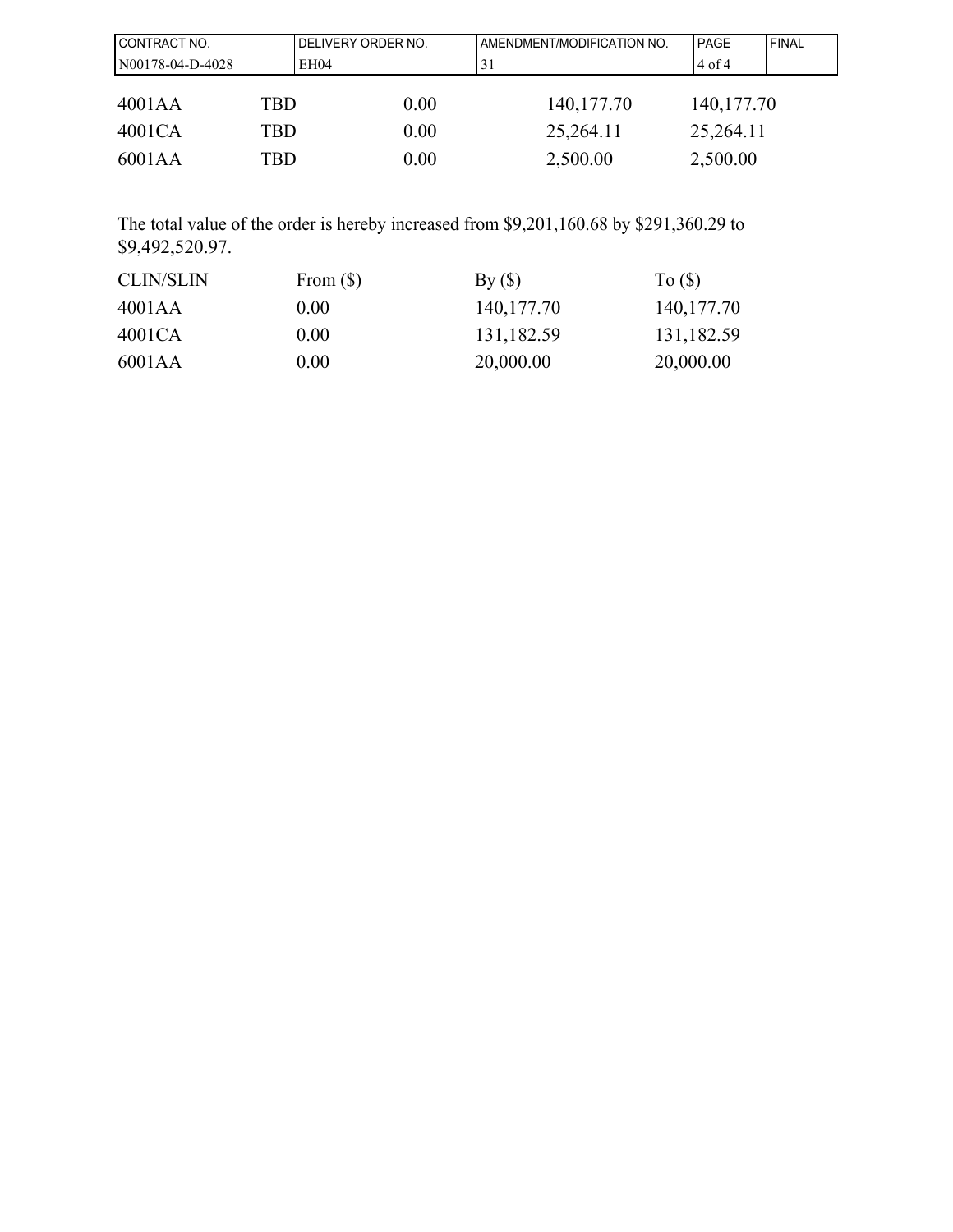| <sup>1</sup> CONTRACT NO.    | <b>ORDER</b><br>NO.<br><b>DELIVERY</b> | AMENDMENT/MODIFICATION NO. | <b>PAGE</b>                   | ' FINAL |
|------------------------------|----------------------------------------|----------------------------|-------------------------------|---------|
| D-4028<br>N00178-<br>/8-04-Г | EH <sub>04</sub>                       |                            | $\sim$ $\sim$ $\sim$<br>of 35 |         |

## **SECTION B SUPPLIES OR SERVICES AND PRICES**

CLIN - SUPPLIES OR SERVICES

For Cost Type Items:

| Item | Supplies/Services                                                                                                                     |         | Qty Unit | Est. Cost | Fixed Fee | CPFF           |
|------|---------------------------------------------------------------------------------------------------------------------------------------|---------|----------|-----------|-----------|----------------|
| 1000 |                                                                                                                                       |         |          |           |           | \$1,863,336.49 |
|      | 1000AA Base Year.<br>Professional<br>Support Services<br>for PMS 333.<br>$(0\&MN, N)$                                                 | 15901.0 | LH       |           |           | \$1,382,564.49 |
|      | 1000BA Base Year.<br>Financial<br>Management<br>Support for PMS<br>333. (O&MN, N)                                                     | 2177.0  | LH       |           |           | \$123,898.00   |
|      | 1000CA Base Year.<br>Customer Service<br>Support for PMS<br>333. (O&MN, N)                                                            | 2641.0  | LH       |           |           | \$215,964.00   |
|      | 1000DA Professional<br>Support Services<br>for PMS 333.<br>Engineering<br>Services for PMS<br>Case GR-SCA<br>(FMS Case #GR-P-S<br>CA) | 1648.0  | LH       |           |           | \$140,910.00   |
| 1001 |                                                                                                                                       |         |          |           |           | \$1,901,629.26 |
|      | 1001AA Option 1.<br>Professional<br>Support Services<br>for PMS 333.<br>$(0\&MN, N)$                                                  | 16529.0 | LH       |           |           | \$1,500,698.51 |
|      | 1001BA Option 1.<br>Financial<br>Management<br>Support for PMS<br>333. (O&MN, N)                                                      | 2508.0  | LН       |           |           | \$117,780.75   |
|      | 1001CA Option 1.<br>Customer Service<br>Support for PMS<br>333. (O&MN, N)                                                             | 3099.0  | LH       |           |           | \$283,150.00   |
| 1002 |                                                                                                                                       |         |          |           |           | \$1,897,713.00 |
|      | 1002AA Award Term 1.<br>Professional<br>Support Services<br>for PMS 333.<br>(TBD)                                                     | 14480.0 | LH       |           |           | \$1,355,167.00 |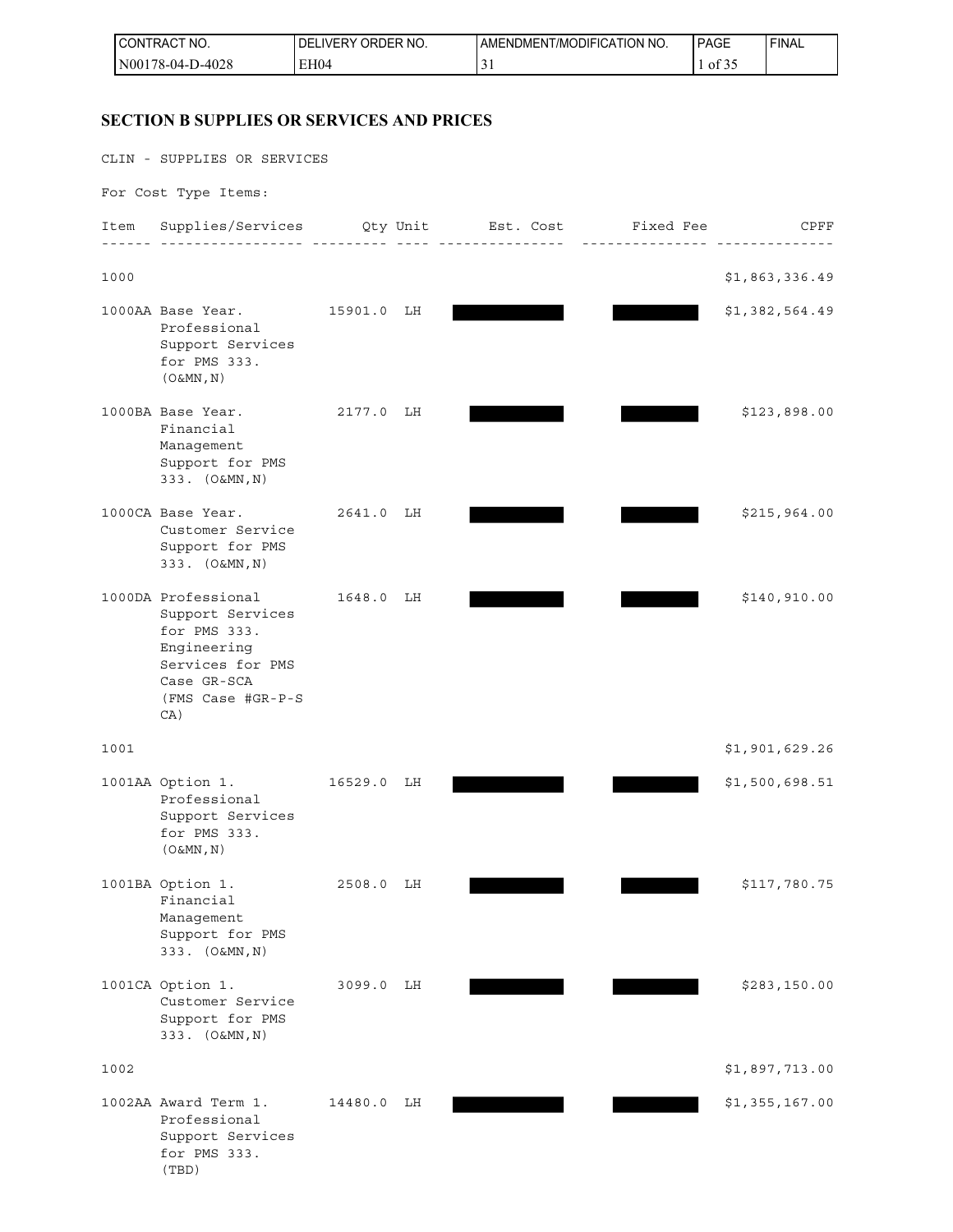|      | CONTRACT NO.                                                                                                    | DELIVERY ORDER NO. |                   | AMENDMENT/MODIFICATION NO.                                        |                 | PAGE                            | <b>FINAL</b>   |
|------|-----------------------------------------------------------------------------------------------------------------|--------------------|-------------------|-------------------------------------------------------------------|-----------------|---------------------------------|----------------|
|      | N00178-04-D-4028                                                                                                | EH04               |                   | 31                                                                |                 | 2 of 35                         |                |
|      | 1002BA Award Term 1.                                                                                            | 2300.0 LH          |                   |                                                                   |                 |                                 | \$140, 222.00  |
|      | Financial<br>Management<br>Support for PMS<br>333. (TBD)                                                        |                    |                   |                                                                   |                 |                                 |                |
|      | 1002CA Award Term 1.<br>Customer Service<br>Support for PMS<br>333. (TBD)                                       | 4600.0             | LH                |                                                                   |                 |                                 | \$402,324.00   |
|      | For ODC Items:                                                                                                  |                    |                   |                                                                   |                 |                                 |                |
| Item | Supplies/Services Qty Unit Est. Cost                                                                            | -- ----------      |                   |                                                                   |                 |                                 |                |
| 3000 |                                                                                                                 |                    |                   | \$70, 244.00                                                      |                 |                                 |                |
|      | 3000AA Other Direct<br>Costs in support<br>of SLINs 1000AA,<br>1000BA and<br>1000CA. (O&MN, N)                  |                    | $1.0$ LO          | \$70, 244.00                                                      |                 |                                 |                |
|      | 3000DA tbd (O&MN, N)                                                                                            |                    | $1.0$ LO          | \$0.00                                                            |                 |                                 |                |
| 3001 |                                                                                                                 |                    |                   | \$58,859.25                                                       |                 |                                 |                |
|      | 3001AA Option 1 - Other<br>Direct Costs in<br>Support of SLINs<br>1001AA, 1001BA<br>and 1001CA.<br>$(0\&MN, N)$ |                    | $1.0$ LO          | \$58,859.25                                                       |                 |                                 |                |
| 3002 |                                                                                                                 |                    |                   | \$25,000.00                                                       |                 |                                 |                |
|      | 3002AA Award Term 1 -<br>Other Direct<br>Costs in support<br>of SLINs 1002AA,<br>1002BA and<br>1002CA. (TBD)    |                    | 1.0 <sub>LO</sub> | \$25,000.00                                                       |                 |                                 |                |
|      | For Cost Type Items:                                                                                            |                    |                   |                                                                   |                 |                                 |                |
| Item |                                                                                                                 |                    |                   | Supplies/Services Qty Unit Est. Cost Fixed Fee<br>--------------- | $- - - - - - -$ | _ _ _ _ _ _ _ _ _ _ _ _ _ _ _ _ | CPFF           |
| 4000 |                                                                                                                 |                    |                   |                                                                   |                 |                                 | \$3,365,521.60 |
|      | 4000AA Award Term 2. 11042.0 LH<br>Professional<br>Support Services<br>for PMS 333.<br>(TBD)                    |                    |                   |                                                                   |                 |                                 | \$809,116.66   |
|      | 4000AB Award Term 2.<br>Professional<br>Support Services<br>for PMS 333.                                        | 1011.0 LH          |                   |                                                                   |                 |                                 | \$229,480.89   |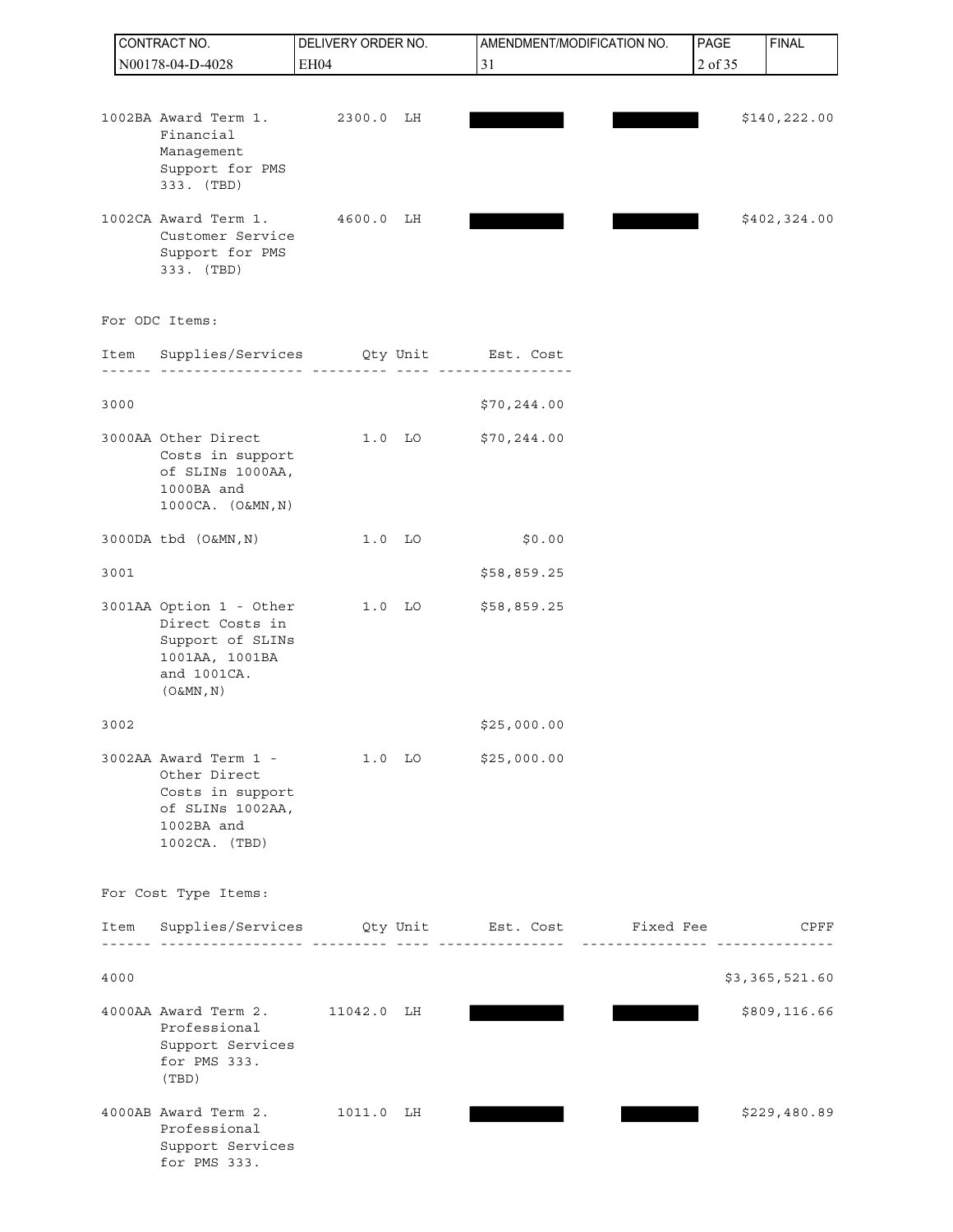| CONTRACT NO. |                                                                                                  | DELIVERY ORDER NO. |    | AMENDMENT/MODIFICATION NO. | PAGE    | <b>FINAL</b>   |
|--------------|--------------------------------------------------------------------------------------------------|--------------------|----|----------------------------|---------|----------------|
|              | N00178-04-D-4028                                                                                 | EH04               |    | 31                         | 3 of 35 |                |
|              | $(0\&MN, N)$                                                                                     |                    |    |                            |         |                |
|              | 4000AC Award Term 2.<br>Professional<br>Support Services<br>for PMS 333.<br>$(0\&MN, N)$         | 1672.0             | LH |                            |         | \$1,074,056.97 |
|              | 4000BA Award Term 2.<br>Financial<br>Management<br>Support for PMS<br>333. (TBD)                 | 2048.0             | LH |                            |         | \$129,253.82   |
|              | 4000BB Award Term 2.<br>Financial<br>Management<br>Support for PMS<br>333. (O&MN, N)             | 252.0              | LH |                            |         | \$28,567.64    |
|              | 4000BC Award Term 2.<br>Professional<br>Support Services<br>for PMS 333.<br>$(0\&MN, N)$         | 476.0              | LH |                            |         | \$63,475.89    |
|              | 4000CA Award Term 2.<br>Customer Service<br>Support for PMS<br>333. (TBD)                        | 4292.0             | LH |                            |         | \$388,386.03   |
|              | 4000CB Award Term 2.<br>Customer Service<br>Support for PMS<br>333. (O&MN, N)                    | 308.0              | LH |                            |         | \$190,418.16   |
|              | 4000CC Award Term 2.<br>Professional/Fina<br>ncial Support<br>Services for PMS<br>333. (O&MN, N) | 1458.0             | LH |                            |         | \$452,765.54   |
| 4001         |                                                                                                  |                    |    |                            |         | \$390,493.40   |
|              | 4001AA Award Term 3.<br>Professional<br>Support Services<br>for PMS 333.<br>(TBD)                | 12808.0            | LH |                            |         | \$140,177.70   |
|              | 4001BA Award Term 3.<br>Financial<br>Management<br>Support for PMS<br>333. (TBD)<br>Option       | 1824.0             | LН |                            |         | \$119,133.11   |
|              | 4001CA Award Term 3.<br>Customer Service<br>Support for PMS<br>333. (TBD)                        | 3142.0             | LH |                            |         | \$131,182.59   |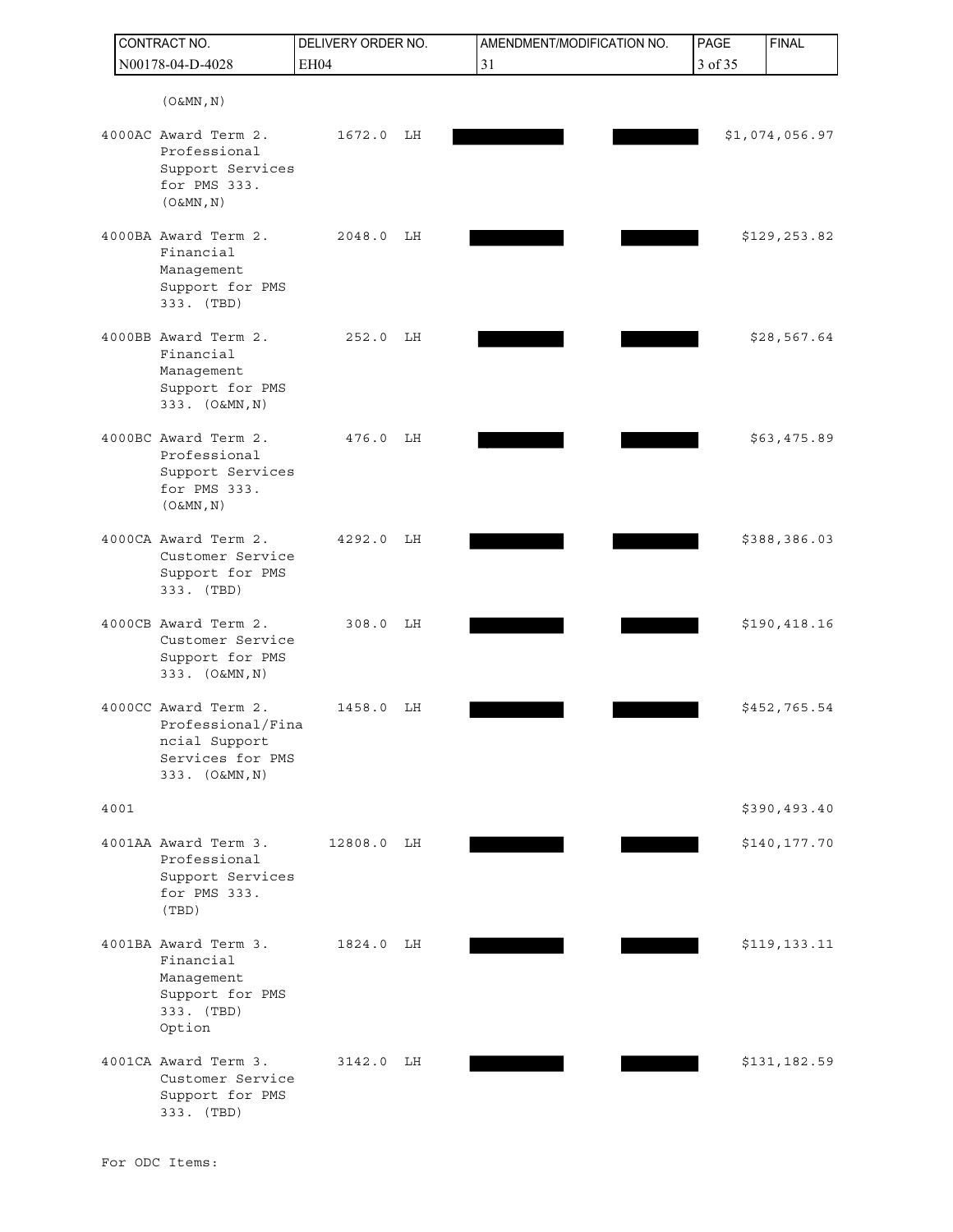|      | CONTRACT NO.                                                                                                            | DELIVERY ORDER NO. | AMENDMENT/MODIFICATION NO. | PAGE    | <b>FINAL</b> |
|------|-------------------------------------------------------------------------------------------------------------------------|--------------------|----------------------------|---------|--------------|
|      | N00178-04-D-4028                                                                                                        | EH04               | 31                         | 4 of 35 |              |
|      |                                                                                                                         |                    |                            |         |              |
|      | Item Supplies/Services Qty Unit Est. Cost                                                                               | <u>.</u>           |                            |         |              |
|      |                                                                                                                         |                    |                            |         |              |
| 6000 |                                                                                                                         |                    | \$18,857.08                |         |              |
|      | 6000AA Award Term 2 - 1.0 LO<br>Other Direct<br>Costs in support<br>of SLINs 4000AA,<br>4000BA and<br>4000CA. (TBD)     |                    | \$13,857.08                |         |              |
|      | 6000AB Award Term 2 - 1.0 LO<br>Other Direct<br>Costs in support<br>of SLINs 4000AB,<br>4000BB and<br>4000CB. (O&MN, N) |                    | \$2,500.00                 |         |              |
|      | 6000AC Award Term 2 - 1.0 LO<br>Other Direct<br>Costs in support<br>of CLIN 4000<br>$(0\&MN, N)$                        |                    | \$2,500.00                 |         |              |
| 6001 |                                                                                                                         |                    | \$20,000.00                |         |              |
|      | 6001AA Award Term 3 - 1.0 LO<br>Other Direct<br>Costs in support<br>of SLINs 4001AA,<br>4001BA and 4001CA<br>(TBD)      |                    | \$20,000.00                |         |              |

NOTE A - Option item to which the option clause in SECTION I2 applies and which is to be supplied only if and to the extent said option is exercised.

NOTE B - Additional SLINs may be created to accommodate the types of funds that shall be used to fund this effort.

NOTE C - See Section L, 3.4.3 for further information regarding ODC items.

The clause entitled "LIMITATION OF COST" (FAR 52.232-20) or "LIMITATION OF FUNDS" (FAR 52.232-22), as appropriate, shall apply separately and independently to each separately identified estimated cost.

CONTRACT TYPE SUMMARY FOR PAYMENT OFFICE (COST TYPE)

(NAVSEA) (FEB 1997)

This entire contract is cost type.

PAYMENTS OF FEE (S) (COMPLETION) (NAVSEA) (MAY 1993)

(a) For purposes of this contract, "fee" means "target fee" in costolus-incentive-fee type contracts, "base fee" in cost-plus-awardfee type contracts, "fixed fee" in cost-plus-fixed-fee type contracts for completion and phase type contracts.

(b) The Government shall make payments to the Contractor, subject to and in accordance with the clause in this contract entitled "FIXED FEE" (FAR 52.216-8) or "INCENTIVE FEE", (FAR 52.216-10), as applicable. Such payments shall be equal to percent ( ) of the allowable cost of each invoice submitted by and payable to the Contractor pursuant to the clause of this contract entitled "ALLOWABLE COST AND PAYMENT" (FAR 52.216-7), subject to the withholding terms and conditions of the "FIXED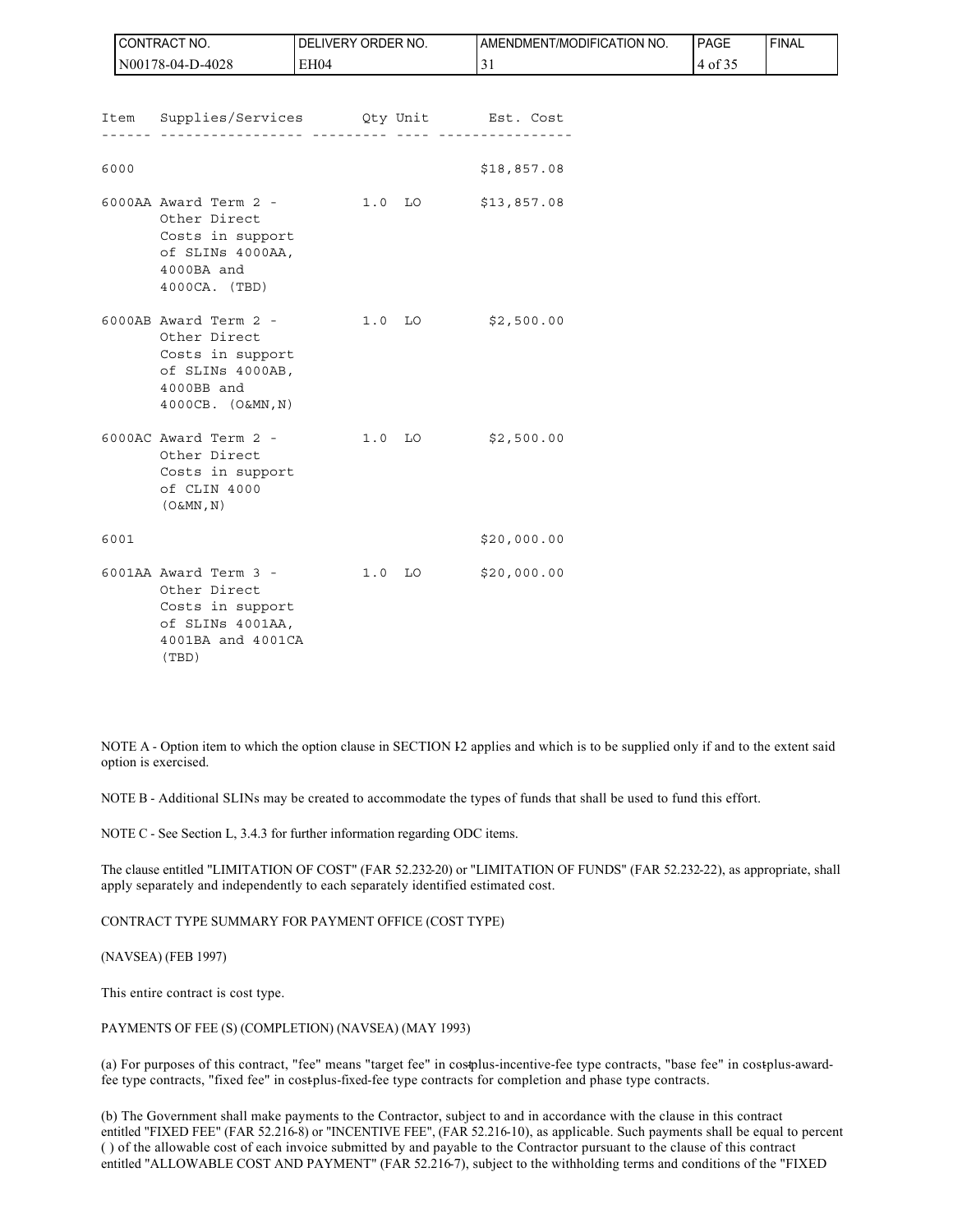| I CONTRACT NO.        | ORDER NO.<br>DELIVERY | AMENDMENT/MODIFICATION NO. | PAGE                   | ' FINAL |
|-----------------------|-----------------------|----------------------------|------------------------|---------|
| 0-4028<br>N00178-04-L | EH04                  | $\sim$<br>◡                | $\mathcal{L}$<br>of 35 |         |

FEE" or "INCENTIVE FEE" clause, as applicable (percentage of fee is based on fee dollars divided by estimated cost dollars, including facilities capital cost of money). Total fee(s) paid to the Contractor shall not exceed the fee amount(s) set forth in this contract.

(c) In the event of discontinuance of the work under this contract, or any specified phase of the contract, in accordance with the clause of this contract entitled "LIMITATION OF FUNDS" (FAR 52.232-22) or "LIMITATION OF COST" (FAR 52.232-20), as applicable, the fee shall be equitably adjusted by mutual agreement to reflect the diminution of work. If the adjusted fee is less than the sum of all fee payments made to the Contractor under this contract, the Contractor shall repay the excess amount to the Government. If the adjusted fee exceeds all payments made to the Contractor under this contract, the Contractor shall be paid the additional amount, subject to the availability of funds. In no event shall the Government be required to pay the Contractor any amount in excess of the funds obligated under this contract at the time of the discontinuance of work.

(d) Fee(s) withheld pursuant to the terms and conditions of this contract shall not be paid until the contract has been modified to reduce the fee(s) in accordance with paragraph (c) above, or until the Procuring Contracting Officer has advised the paying office in writing that no fee adjustment is required.

#### (NOTE)

Percentage of fee is based on fee dollars divided by estimated cost dollars, including facilities capital cost of money.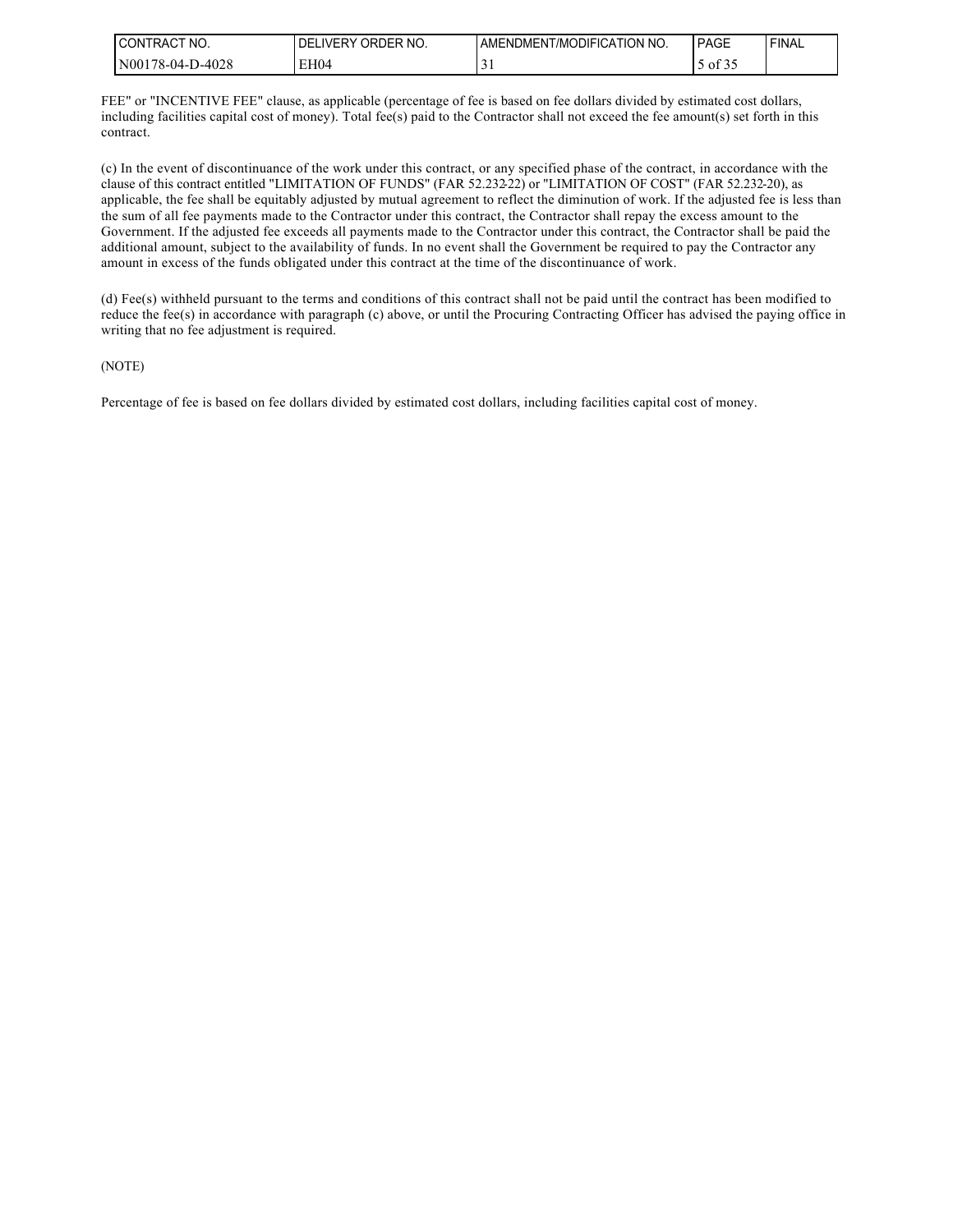| I CONTRACT<br>NO. | ORDER NO.<br><b>DELIVERY</b> | AMENDMENT/MODIFICATION NO. | PAGE            | ' FINAL |
|-------------------|------------------------------|----------------------------|-----------------|---------|
| N00178-04-D-4028  | EH04                         | ັ                          | 0.25<br>6 of 35 |         |

# **SECTION C DESCRIPTIONS AND SPECIFICATIONS**

#### PERFORMANCE BASED STATEMENT OF WORK

#### GENERAL INFORMATION

#### **BACKGROUND**

The Navy Inactive Ships Program (PMS 333) is responsible for the inactivation of conventionally-powered surface ships, the maintenance of inactive ships for retention or pending disposal, the disposal of ships in the inactive ship inventory; the management of inactive ship field activities; and ship & material donation.

#### PURPOSE

This solicitation seeks support in the areas of program and technical management, integrated logistics, engineering, and ship inactivation and disposal in order to assist PMS 333 in accomplishing its mission and objectives. The Contractor shall provide support for all PMS 333 tasks that best supports the Program Office's responsibility to satisfy both current and future ship inactivation, disposal and donation needs.

#### **SCOPE**

In conjunction with performance under a performance based environment, the performance standards and assessment plan described below are applicable to the total scope of services being performed under this contrac

PERFORMANCE OBJECTIVE: The Contractor shall provide knowledge experts who will keep pace with the changing climate and provide information and assessments of that information to Government task manager(s) on issues and topics that may affect the execution of the Inactive Ships Program. The Contractor staff will be led by  $\alpha$ lean management team who will ensure the government task manager(s) and Task order manager (TOM) are provided timely notification when personnel or other contract delivery changes arise which affect contract performance.

PERFORMANCE STANDARD: The following performance standards serves as a basis for determining whether performance outcomes have been satisfactorily achieved and the delivery of service is considered acceptable performance.

- The delivery requirements shall be consistent with needs of the mission as identified by task managers.

- Technical and status reports shall be factually accurate and complete, reflect high-quality and adhere to due dates and deadlines.

- Deliverables including studies and analyses, presentations and other knowledge management functions shall be measured through customer feedback.

- Services shall reflect innovative, technological, and management techniques employed to increase efficiencies and control cost.

ACCEPTABLE QUALITY LEVEL: Quality - Free of spelling errors, grammatically correct, correct format, and fully coordinated with any stakeholders. All deliverables must be fully compatible with Navy Marine Corps Intranet (NMCI) format for Microsoft Word, Excel, PowerPoint, Project, Program Manager and other application programs.

MONITORING METHOD: Government review and assessment of deliverables and products. Contractor monthly report of work accomplished, including monthly reports of active and completed tasks, and indication whether sponsor was satisfied or not satisfied based upon customer feedback.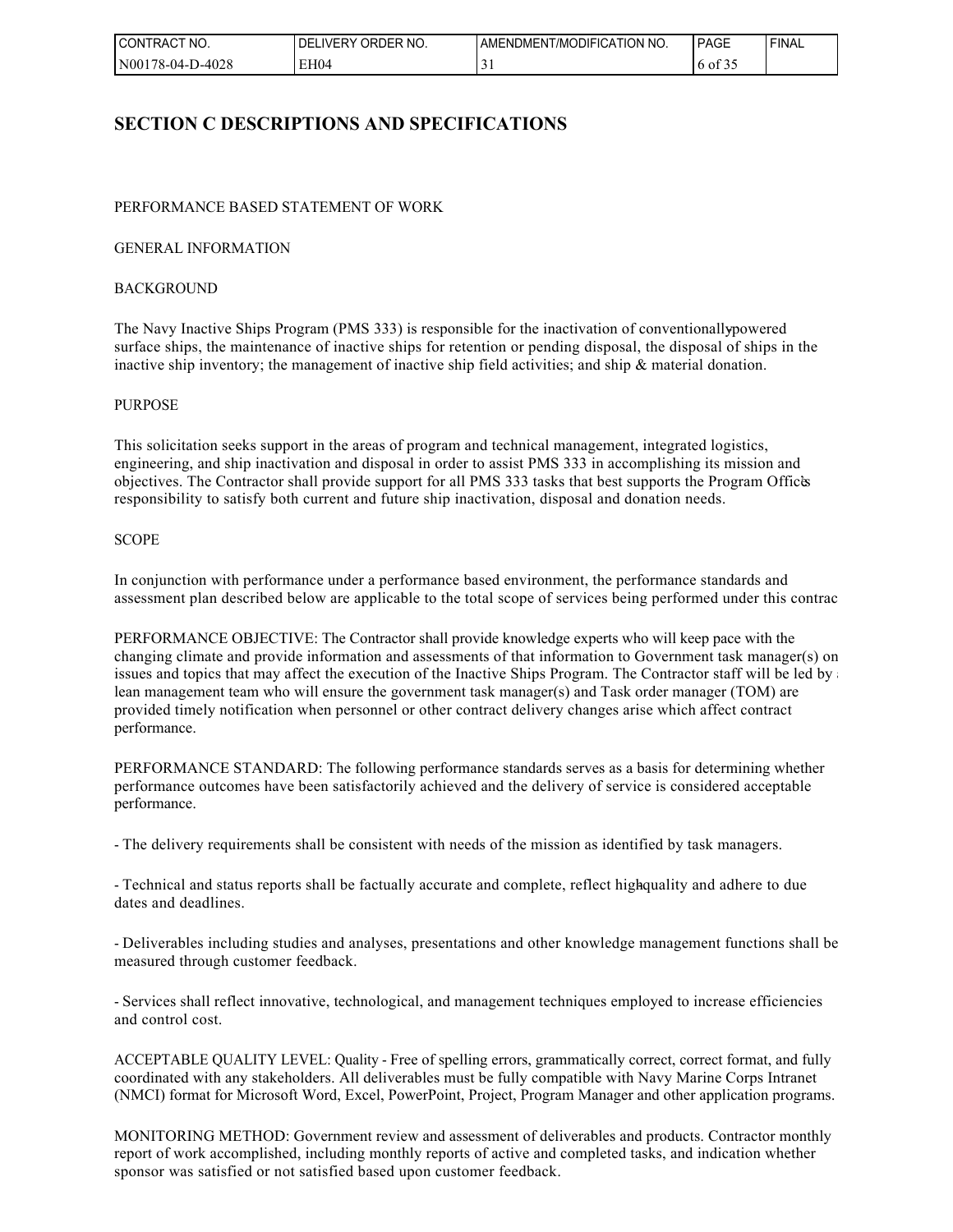| `CT NO.<br><b>CONTRACT</b> | ORDER NO.<br><b>DELIVERY</b> | ENDMENT/MODIFICATION NO.<br><b>AME</b> | PAGE                                    | <b>FINAL</b> |
|----------------------------|------------------------------|----------------------------------------|-----------------------------------------|--------------|
| N00178-04-D-4028           | EH04                         | ◡                                      | $\mathcal{C} \cap \mathcal{C}$<br>of 35 |              |

"General Requirements" are as follows:

- Unless otherwise specified in the Statement of Work, all support services shall be provided in the Washington DC Metropolitan area. The Business Financial Management support and one Customer Service Support person shall be on-site in the Washington Navy Yard. The remaining staff shall be offsite at the contractor's facility. The Contractor shall ramp up immediately upon award or exercise of a contract option and have its support team in place and fully functioning within four weeks. The contractor's team shall align itself to support the program with an efficient mix of personnel utilizing an effective combination of experience and technical expertise. The contractor shall provide an adaptable, flexible team structure that is best suited to accomplishing both planned and emergent tasks. Emphasis shall be placed on a team structure that maximizes productivity, efficiency, and accountability within the man-hours provided by the Government. The Contractor must execute the scope of work that provides for high quality, timely and well-integrated support services while incorporating the proper mix of personnel that will demonstrate the most effective use of personnel.

- The Contractor shall provide capability to archive and store historical documentation. Storage Capacity is 200 cubic feet.

- The Contractor shall have an electronic mail capability and have the necessary connectivity to communicate with PMS 333 team members. Microsoft outlook mail is preferred in order to communicate and coordinate meetings and schedules with PMS 333. They must have the capability to interface via electronic mail.

- The Contractor shall have the capability to interface and access CDMS LIVELINK via the internet. LIVELINK access for all employees supporting this task is required to access project work spaces and document archives that are germane to the performance of this task. The Contractor shall perform all work with offsite personnel, with exception of the Business Financial Management support and one Customer Service support person. Two desks (including a computer, phone, and NMCI connection) within PMS 333 for full-time, on-site BFM support and one Customer Service support person will be provided.

- The Contractor shall provide Unclassified conference facilities within 15 minutes travel time from the Washington Navy Yard (WNY). The Contractor's conference rooms should be able to accommodate at least 45 people and shall include a speaker phone, computer, projection capabilities, and video teleconferencing (VTC).

- All data/deliverables produced under this contract shall become the property of the Government.

#### SECURITY REQUIREMENTS

Most of the work under this contract shall be UNCLASSIFIED. A portion may be classified at the Confidential or Secret level. Additionally, all ADP positions required for database support must conform to DoD 5200.2R requirements (especially those currently defined in Appendix C and K, Change 3, dated February 23, 1996) which identify National Agency Check guidance and ADP Position Categories. Security Requirements pertaining to "Personnel" as follows:

#### PERSONNEL:

a. Personnel to be U.S. citizens (exceptions on a caseby-case basis).

b. The project manager, assistant project manager, and all onsite personnel are to have a SECRET clearance. All other off-site staff shall have a CONFIDENTIAL clearance.

#### SPECIFIC TASKS

All tasks will be funded with Operations and Maintenance, Navy (O&MN) appropriations.

#### TASK 1 - PROGRAM MANAGEMENT SUPPORT

1.1 The contractor shall provide management and technical expertise to the PMS 333 Program Manager and staff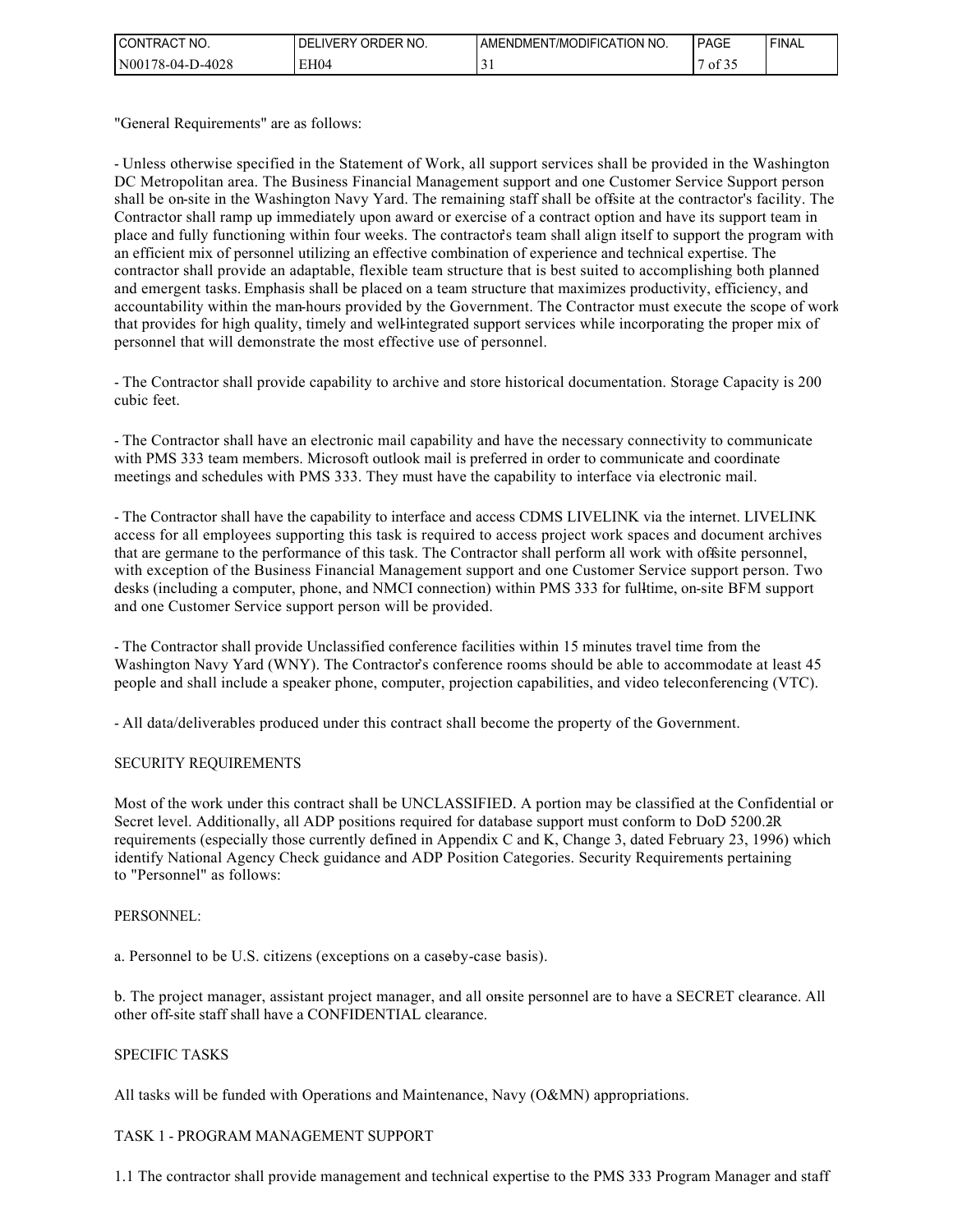| I CONTRACT<br>NO. | ORDER NO.<br><b>LIVERY</b><br>DEI | <b>LAMENDMENT/MODIFICATION NO.</b> | PAGE                   | ' FINAL |
|-------------------|-----------------------------------|------------------------------------|------------------------|---------|
| N00178-04-D-4028  | EH04                              | ◡                                  | $\mathcal{L}$<br>of 35 |         |

members to ensure that the program achieves its goals and objectives and that all deliverables are of the highest professional quality and are delivered in accordance with agreed upon dates/milestones.

- Utilize technical and financial expertise to assist Program Manager in identifying issues that impact cost, schedule, and performance and to provide recommendations for the issues.

- Assist the Program Manager by tracking actions, milestones and schedules and generating reports. Provide assistance to PM in monitoring performance and progress against plans, baselines, and requirements.

- Provide a single, senior level contract program manager for overall coordination of contractor efforts in support of the Program Manager (PM) and Deputy Program Manager (DPM).

- Provide research, analysis and recommendations to respond to Congressional, DOD, other Government agency, media or industry inquiries, Freedom of Information Act (FOIA) requests, and audits.

- Provide technical support to assist in the resolution of emergent requirements and issues. Conduct liaison with various NAVSEA offices, other Navy and government organizations and private industry sources to research and acquire data necessary to assist the program office with solutions to technical and programmatic problems.

- Assist in researching, providing recommendations for, preparing, and maintaining all program briefings and reports for PMS 333 in support of the Front Office, Resource Sponsors, Navy Comptroller (NAVCOMPT), Congressional Inquiries and Staffers, etc. This task also includes preparing and maintaining paper and electronic presentation files, duplicating, binding and distributing presenter's notes.

- Assist PM in coordinating Integrated Process Teams (IPTs), lean teams, special advisory boards, officities, working groups, and audit teams.

- Assist in the preparation of program briefs, reports and correspondence.

- Review, analyze and provide recommendations to utilize new initiatives and best practices to improve areas within program management.

- Utilize technical and financial expertise to provide recommendations and initiatives to PM to reduce overall costs and technical/performance risks, including but not limited to Business Case Analysis, cost benefit analysis, cost/performance trade off studies, e-business solutions.

- Conduct Activity Based Costing studies to capture the direct and indirect costs of all Navy inactive fleet business operations.

- Develop and maintain Conventional Ship Inactivation model with accurate pricing factors to support POM development. Provide expertise in OPNAV requirements for model accreditation.

- Provide technical and financial expertise to support the PM in the areas of strategic planning and analysis required for accomplishing program milestones and goals to support management in the decision making process.

- Conduct hazardous material surveys of inactive ships and analyze results.

- Draft program schedules and Gantt charts for PMS 333 projects and perform critical path analysis.

- Maintain performance measurements/metrics for PMS 333 projects.

- Assist the PM in performing critical path management, planning and preparation for critical events, and establishment and implementation of other control methods tailored to requirements.

- Analyze and provide recommendations on performance assessments on PMS 333 projects.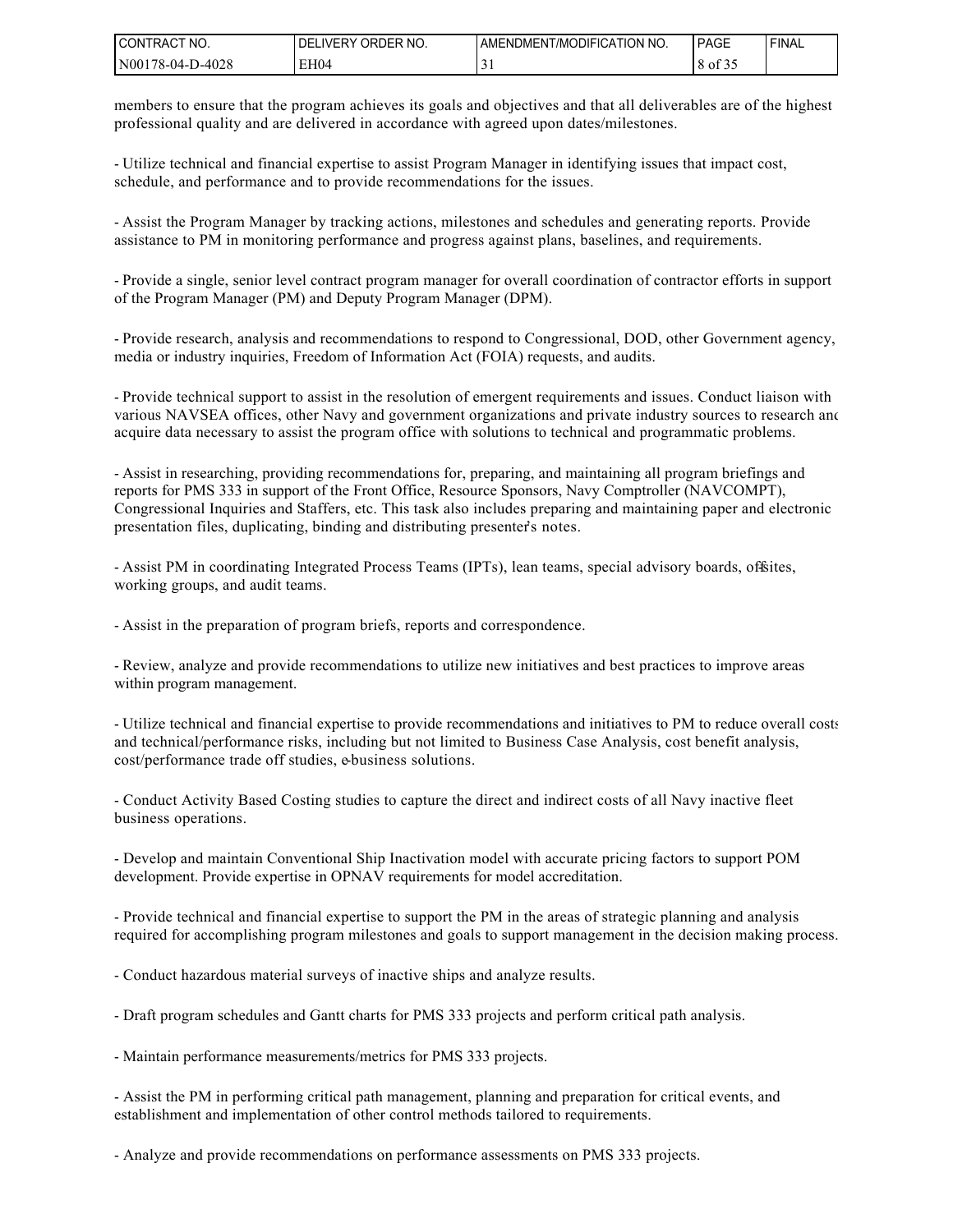| I CONTRACT NO.   | ORDER NO.<br>DEL<br><b>LIVERY</b> | AMENDMENT/MODIFICATION NO. | PAGE                              | ' FINAL |
|------------------|-----------------------------------|----------------------------|-----------------------------------|---------|
| N00178-04-D-4028 | EH04                              |                            | 0.25<br>$\Omega$<br>$\cdot$ of 3. |         |

- Assist in developing environmental assessments to support ship disposal strategies.

- Assist in business and financial management analysis/assessments of existing and proposed ship museum organizations.

- Provide environmental and occupational safety expertise to assist with the conduct of annual Environmental, Safety and Health evaluations at Navy Ship Disposal Program (SDP) contractor facilities. This task requires periodic on-site inspections at the SDP contractor sites.

- Coordinate the scheduling of naval reservists in support of the Ship Donation Inspection Program, provide technical assistance with inspection criteria, expedite the submission of inspection results, evaluate findings, and provide assistance with developing recommendations, and finalizing and distributing the inspection report. This task requires occasional on-site inspections at the existing ship museum sites.

- Review, evaluate, coordinate and provide recommendations to assist the PM with strategic business plans and documents.

- Provide technical support to assist in the resolution of emergent requirements and issues. Conduct liaison with various NAVSEA offices, other Navy and government organizations and private industry sources to research and acquire data necessary to assist the program office with solutions to technical and programmatic problems.

- FMS Task is to support engineering services for ship transfer to include configuration control, schedule management, development of the transfer plan, shipcheck and development of overhaul work package requirements. .

- Track and document Inactivation policy changes to NAVSEAINST 4770 and NSTM 050, and ship donation policy changes to NAVSEAINST 4520.1A, update and publish reports of changes.

1.2 The contractor shall provide an administrative support staff that is proficient in Microsoft Office including MS Word, MS PowerPoint, MS Excel, MS Project and MS Outlook to provide a full spectrum of office administrative and personnel management support services including:

- Assist in the preparation of business and staffing plans, prepare and track program office performance in accordance with developed procedures and metrics; perform action item tracking, correspondence preparation, routing and filing, mail handling, visit request coordination, in accordance with Command and/or department procedures as applicable.

- Maintain PM and DPM calendars; ensure consistency with PEO Ships calendar. Coordinate meetings and briefing schedules (PM/DPM).

- Manage the development, coordination and distribution of PMS 333 master calendars. Distribute weekly.

- Maintain a consumption log of office supplies and materials.

- Develop and maintain a schedule of Program Office technical, programmatic and administrative events and meetings. These schedules shall be updated weekly.

- Review incoming correspondence ensuring correct distribution and actions are assigned. Maintain correspondence logs and files. Expedite responses to tasking (electronic, written and verbal).

- Maintain and track action items, incoming correspondence, PMS 333/333B taskings, lessons learned, Planning Meetings, Conference Calls and other similar reviews/meetings.

- Track PMS 333 travel budget and prepare travel orders. Process Defense Travel System (DTS) requirements, including reservations, costing, preparing orders, visit requests and preparing and tracking claims.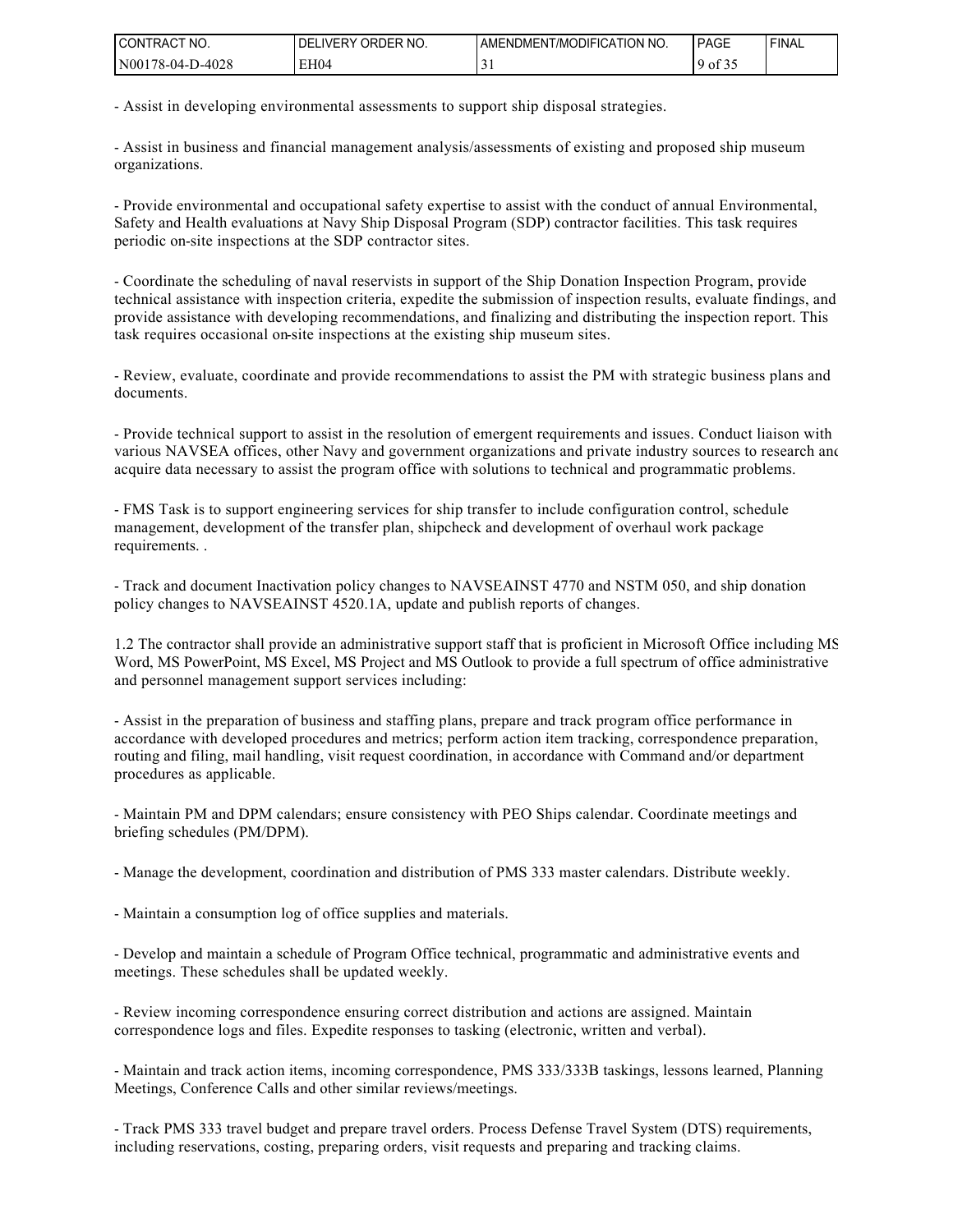| I CONTRACT<br>NO. | ORDER NO.<br><b>DELIVERY</b> | AMENDMENT/MODIFICATION NO. | PAGE                               | ' FINAL |
|-------------------|------------------------------|----------------------------|------------------------------------|---------|
| N00178-04-D-4028  | EH04                         | $\sim$<br>◡                | $\sim$ $\sim$ $\sim$<br>$10$ of 35 |         |

- Maintain a telephone directory of PMS 333 personnel.

- Maintain a personnel staffing manual that includes staffing plans, personnel metrics, signature authorization forms, position descriptions, job announcements, training plans, etc.

- Receive government input and accordingly prepare correspondence in support of program actions and/or in response to Congressional, public, and other agency queries in accordance with DoD, Navy, and NAVSEA correspondence manuals.

- Assist in arranging functions including retirement/promotion ceremonies.

1.3 The contractor shall provide meeting and conference planning support and perform tasks that require collecting and disseminating information through reports, expert meetings, conferences, and other means of datagathering and dissemination that are necessary to accomplishing the mission of the scope of work as well as the mission of PMS 333. Support services shall include the following tasks:

- Prepare briefing presentations and associated materials and assist with preparation of meetings including development of agendas, announcement letters, coordination of attendees and providing meeting minutes.

- Assist in providing logistical support such as audiovisual equipment and agenda distribution for planning and conducting conferences, workshops, meetings, seminars, and teleconferences.

- Provide subject matter technical expertise on inactive ship program issues for meetings, presentations, inquiries and action item resolution.

- Provide support for various meetings such as with Maritime Administration (MARAD), Environmental Protection Agency (EPA), and for Program Reviews.

#### TASK 2 - FINANCIAL MANAGEMENT SUPPORT

Financial management is a key element in achieving program goals and objectives. The contractor shall provide professional staff with necessary skills and expertise in areas of DoD Planning, Programming, and Budgeting Execution, with particular focus on program planning and analysis, budget preparation and justification, funds execution, and the presentation of this data in various formats, in order to perform tasks including:

- Assist in developing and maintaining status of Program funding requirements and resource sponsor planning data.

- Update data in financial planning tools for PMS 333 requirements.

- Conduct cost impact analyses on program support issues.

- Provide supporting cost data documentation for program cost estimates and changes, cost impacts, budget tracking and planning support.

- Provide technical/financial expertise and supporting data to assist the BFM in preparing draft Program Objective Memorandum (POM) documentation in accordance with the Planning Programming Budgeting System (PPBS).

- Assist in the development of Impact Statements.

- Assist in preparing briefing materials/point papers/ad hoc reports for programmatic issues requiring upper management attention.

- Provide financial expertise to assist in the development/preparation of and review of future year financial program plans.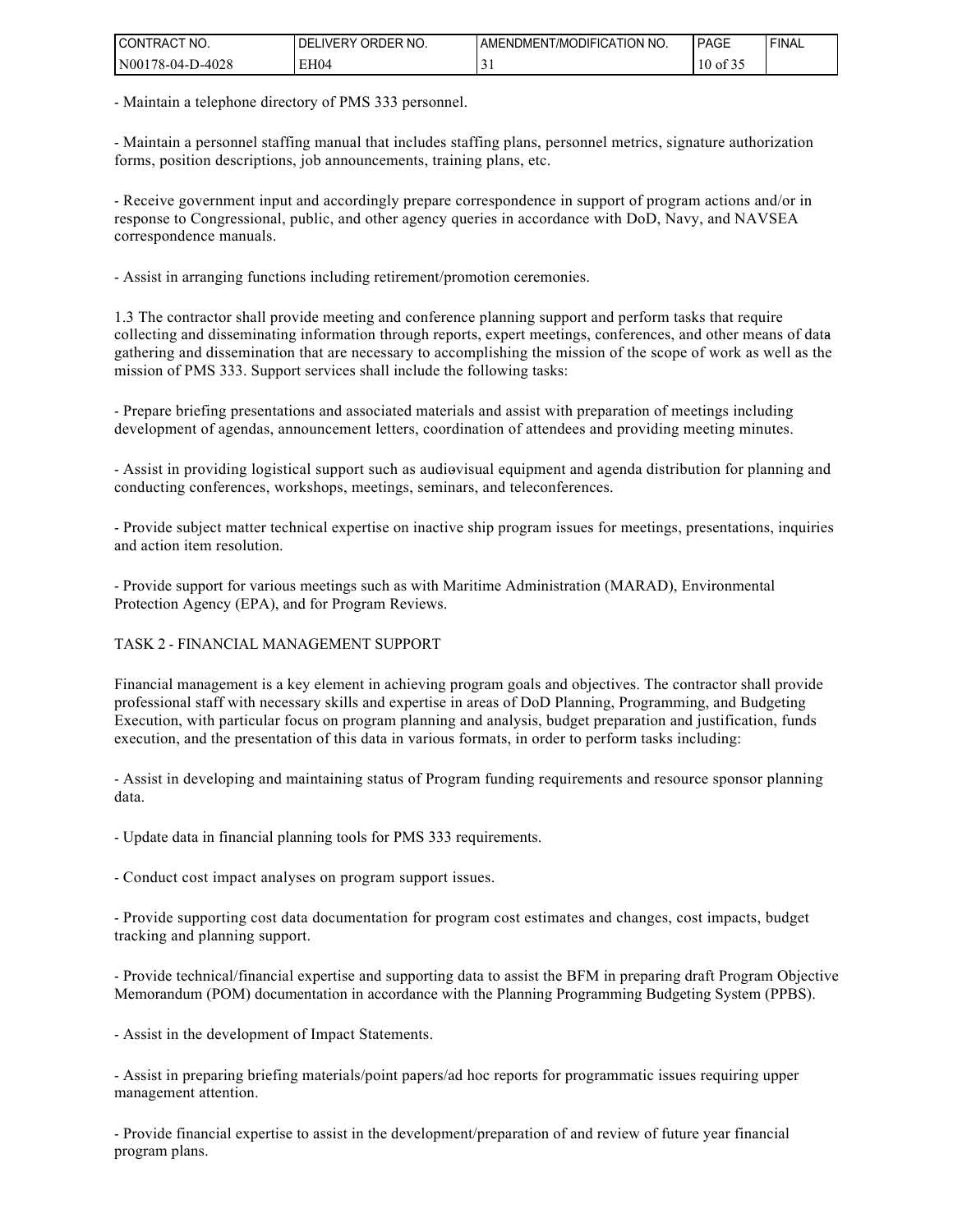| <b>CONTRACT</b><br>'NO. | ORDER NO.<br><b>DELIVERY</b> | <b>I AMENDMENT/MODIFICATION NO.</b> | PAGE  | ' FINAL |
|-------------------------|------------------------------|-------------------------------------|-------|---------|
| N00178-04-D-4028        | EH04                         |                                     | 01.32 |         |

- Provide financial expertise to assist in the development of financial aspects of Plans of Action & Milestones (POA&M).

- Develop background information to justify financial program requirement.

- Provide program analysis and evaluation reports in support of the Navy programming process.

- Analyze financial information in program planning documents and processes.

- Conduct financial analysis and financial risk analysis identifying and evaluating financial risks and recommend management techniques to mitigate risk exposure.

- Assist in the preparation of draft budget formulation documentation in support of the Navy, OSD and Congressional Program and Budget processes.

- Prepare budget exhibits, spreadsheets, reports, and conduct analysis for short and longrange budget requirements.

- Provide research and supporting data to assist PMS 333 in justifying and defending budgets during all required annual and periodic budget submissions.

- Provide information and recommendations to assist PMS 333 in responding to Congressional, DOD, other Government agency, media or industry inquiries, and audit requests for financial information.

- Prepare and amend execution plans and funding documents to provide funding to other government activities in conformance with the associated spending plan.

- Prepare ledger reports, ledger tracking, maintenance and support of specified financial management information systems and Standard Accounting Reporting System (STARS) or any other official accounting program tracking systems.

- Collect and analyze obligation/expenditure information from the source (contractor or government activity) and official and/or unofficial accounting records or systems.

- Provide technical and/or financial expertise to assist in drafting reprogramming requests and reclamas.

- Collect and analyze unfunded requirements for BFM resolution.

- Assist in preparing back up information and recommendations for financial presentations.

- Provide analysis to assist BFM in reconciliation for the unofficial undistributed disbursements (UUDs) and negative unliquidated obligations with the Standard Accounting Reporting System (STARS) and /or other accounting systems and resolve problem disbursements.

- Provide documentation in support of reconciliation and account closure including coordination with government and commercial activities.

- Provide analyses of contractual financial execution.
- Track award fee and incentive fee commitments.
- Coordinate financially related IPTs, special advisory boards, offsites, working groups, audit teams, etc.
- Provide cost data for independent cost estimates (for ship inactivation or other activities).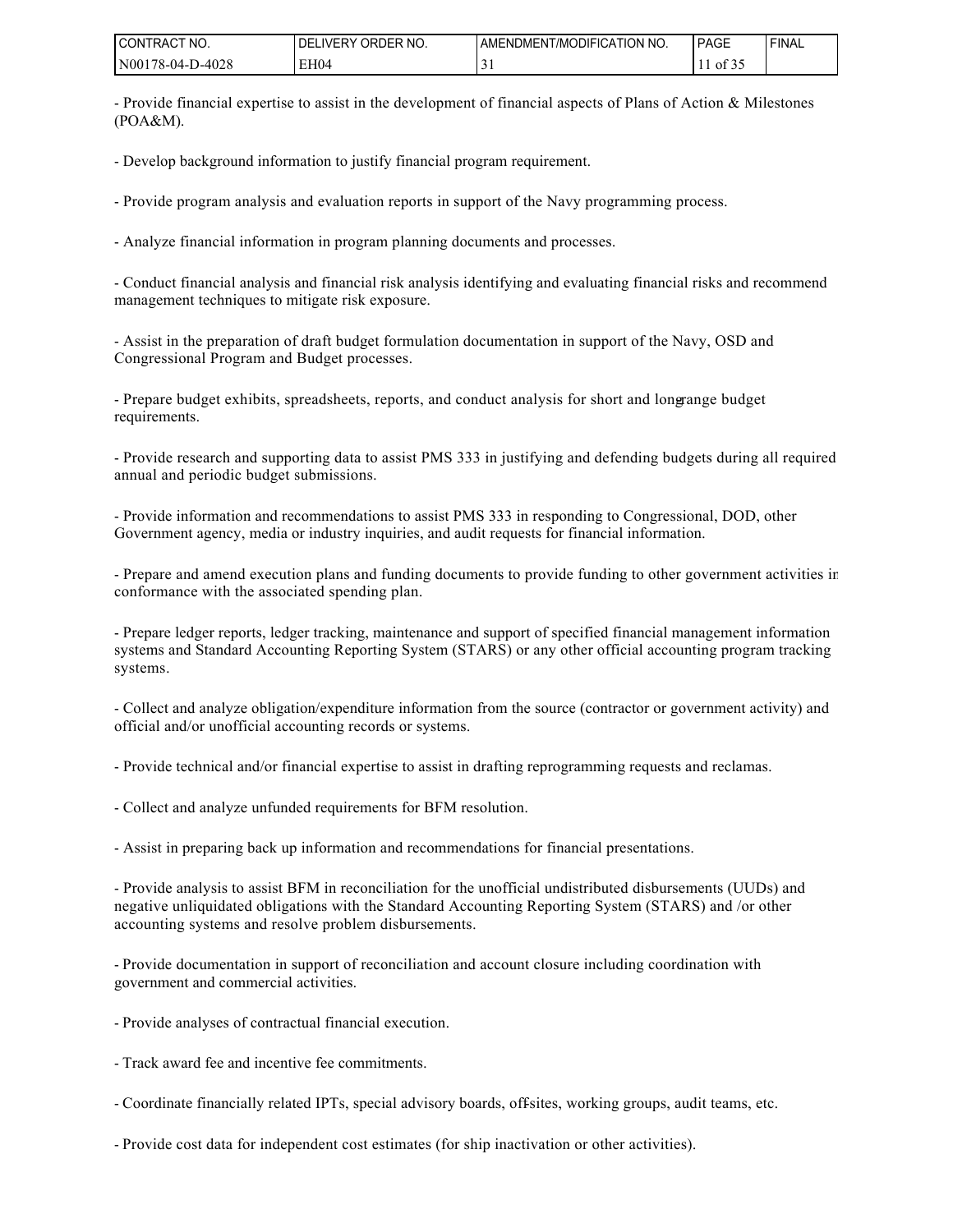| I CONTRACT<br>NO. | ORDER NO.<br><b>DELIVERY</b> | AMENDMENT/MODIFICATION NO. | PAGE                                                       | ' FINAL |
|-------------------|------------------------------|----------------------------|------------------------------------------------------------|---------|
| N00178-04-D-4028  | EH04                         | $\sim$<br>◡                | $\sim$ $\sim$ $\sim$<br>ר ו<br>$\prime$ of $\sigma$ .<br>∸ |         |

- Maintain historical record of prior year's execution plans.

- Provide recommendations on cost realism.

- Provide inputs to assist in cost/performance tradeoff studies.

- Provide cost performance risk assessments.

- Provide recommendations and initiatives to reduce overall costs and technical/performance risks, including Business Case Analysis, cost benefit analysis, cost/performance trade off studies, ebusiness solutions.

- Develop and maintain workload and budgeting database for developing budgets.

#### TASK 3 - CUSTOMER SERVICE SUPPORT

1.1 The contractor shall provide technical expertise in customer support and organizational change management to perform the following representative tasks:

- Provide LIVELINK web page, Microsoft Office and NMCI expertise to PMS 333. Coordinate all NMCI requirements and reporting for PMS 333. Prepare MAC move requests in accordance with PEO Ships instructions.

- Provide technical services to update and maintain the NAVSEA Ship Donation web site and PEO Ships artificial reefing web site.

1.2 The contractor shall support PMS 333 by developing and executing a communication strategy to identify and communicate messages – both internal and external to the organization – that articulate and educate diverse audiences about the PMS 333 mission, vision and goals. The Strategic Communications Support function for PMS 333 shall include:

- Identifying appropriate communication tools (articles, White Papers, etc.) and matching them to key calendar events.

- Developing PMS 333 Communications Plans consistent with NAVSEA Public Affairs (OOD) communication goals and objectives.

- Building and maintaining a fact file suitable for media release; liaison between the PEO, Program Sponsors (N8), ASN (RD&A), NAVSEA OOD, CHINFO, Navy Office of Legislative Affairs, and Industry.

- Providing drafting, editing, and dissemination of public affairs products including: magazine articles, press releases, multi-media products in support of public events and technical seminars (sponsored by various technical, Government, and industry associations).

- Providing assistance in the coordination, drafting, editing, and historically archiving of responses to Congressional inquiries and staff briefings.

- Providing drafting, design, and publication of special-event brochures or posters in editorial format and assisting in the research and acquisition of appropriate color photographs and graphics to augment textual matter and design when required by the program office.

#### DATA REQUIREMENTS LISTS (DRLs)

A001 Monthly Progress Report – to include the names of all personnel charging to the Program during the reporting period. Include a manpower and spend plan for the period of performance and show dollars expended against plan on a monthly basis to include a Summary of Work Provided and a Financial Summary.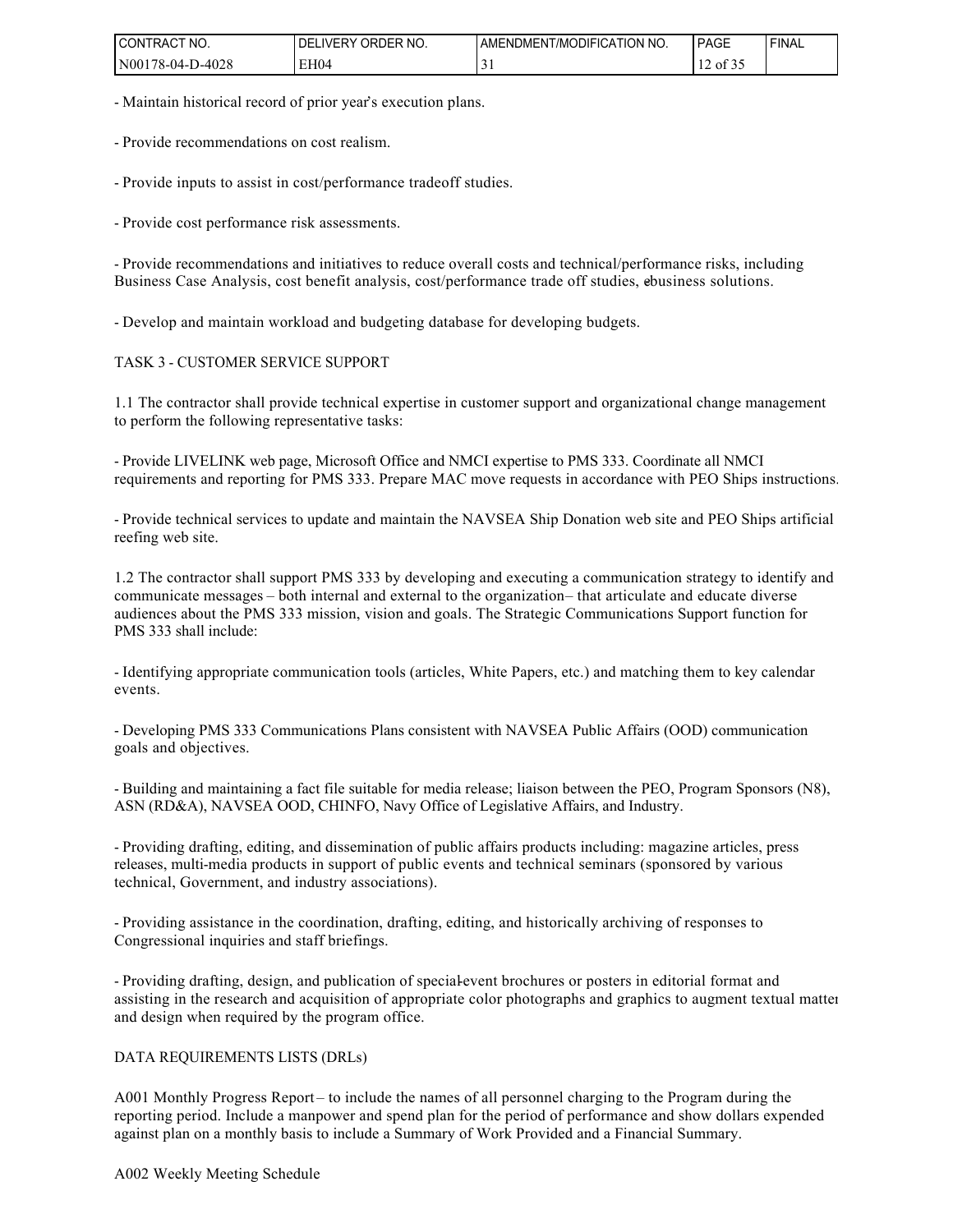| I CONTRACT NO.   | ORDER NO.<br>DEL<br>LIVERY | AMENDMENT/MODIFICATION NO. | <b>PAGE</b>              | <b>FINAL</b> |
|------------------|----------------------------|----------------------------|--------------------------|--------------|
| N00178-04-D-4028 | EH04                       | $\sim$<br>ັ                | $\mathbf{r}$<br>13 of 35 |              |

A003 Meeting Minutes

A004 Technical/Management Documentation to include reports, documents, agendas, spreadsheets, Presentations/Briefings, White Papers, Memorandums of Agreement and Understanding (MOA/MOU), Program Plans (POA&M, Roadmaps, etc.), and Financial Reports

A005 Monthly Office Supply Consumption Log

NAVSEA CAAS Study Team Review of Task Order No. N00178-04-D-4028-EH04 – Determination: Labor – 100% CAAS, 0% Non-CAAS. ODCs - 100% Non-CAAS.

Justification: On 11 October 2006, NAVSEA CAAS Study Team Representative Mr. Peter Richmond reviewed the requirements addressed within subject Task Order. During the review it was determined that the labor requirements addressed within the subject task order are 100% CAAS.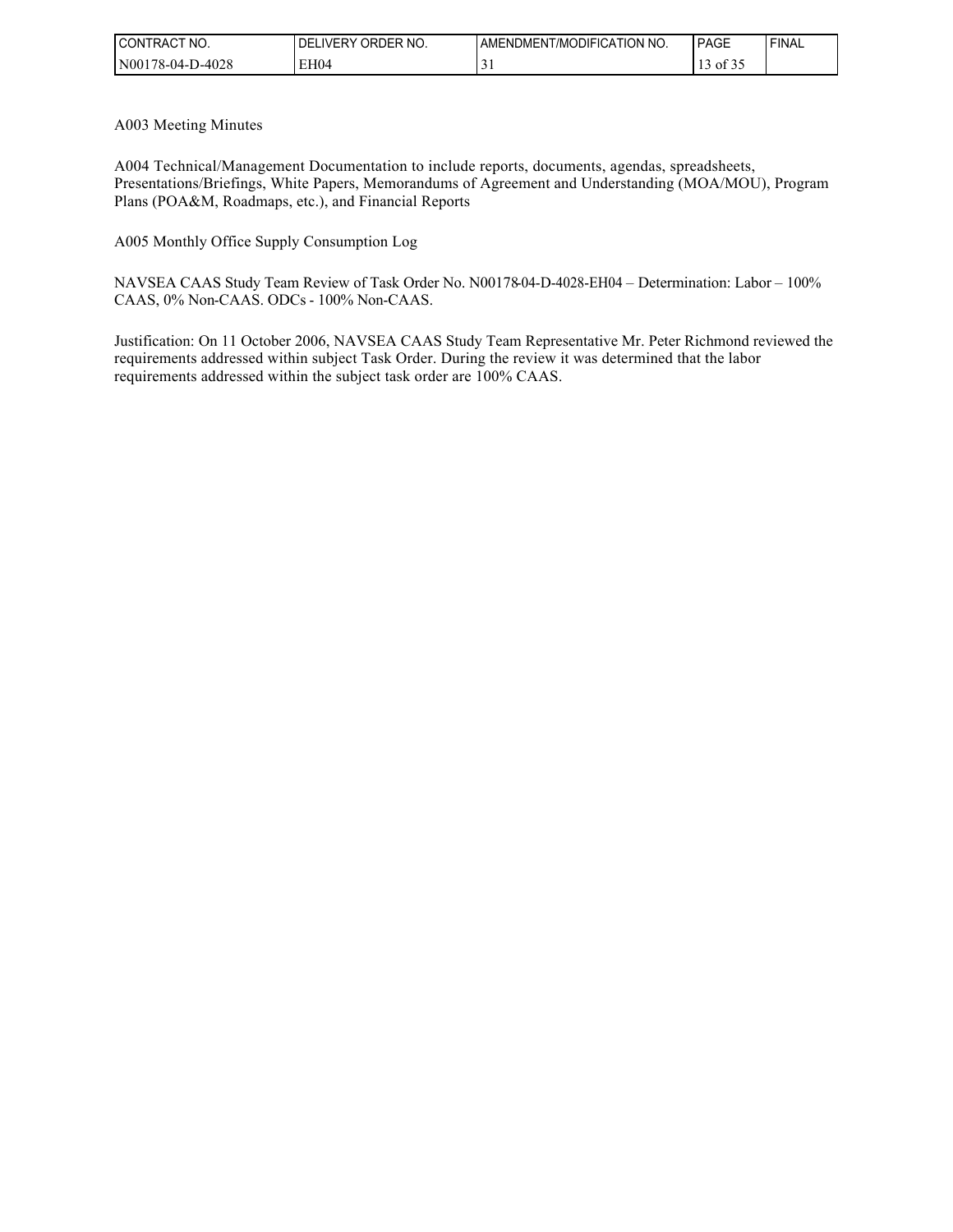| I CONTRACT<br>NO. | ORDER NO.<br><b>DELIVERY</b> | AMENDMENT/MODIFICATION NO. | PAGE                               | ' FINAL |
|-------------------|------------------------------|----------------------------|------------------------------------|---------|
| N00178-04-D-4028  | EH04                         | $\sim$<br>◡                | $\sim$ $\sim$ $\sim$<br>$14$ of 3. |         |

# **SECTION D PACKAGING AND MARKING**

Packaging and Marking in accordance with Section D of the IDIQ contract.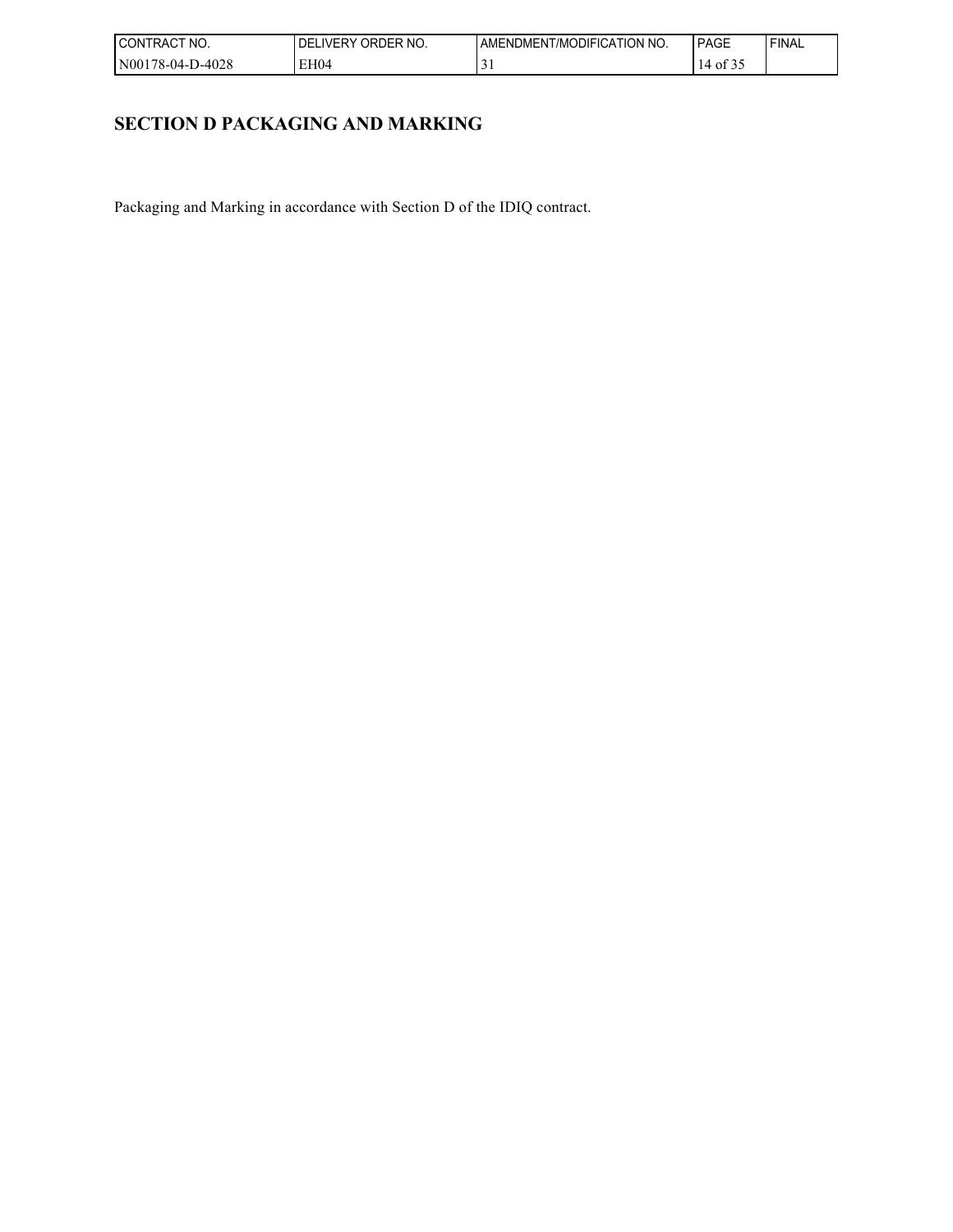| I CONTRACT<br>NO. | ORDER NO.<br><b>DELIVERY</b> | AMENDMENT/MODIFICATION NO. | PAGE                                  | ' FINAL |
|-------------------|------------------------------|----------------------------|---------------------------------------|---------|
| N00178-04-D-4028  | EH <sub>04</sub>             | $\sim$<br>◡                | $\sim$ $\sim$ $\sim$<br>ن د ot $\sim$ |         |

# **SECTION E INSPECTION AND ACCEPTANCE**

Inspection and Acceptance shall be in accordance with Section E of the SeaPortE Multiple Award IDIQ contract.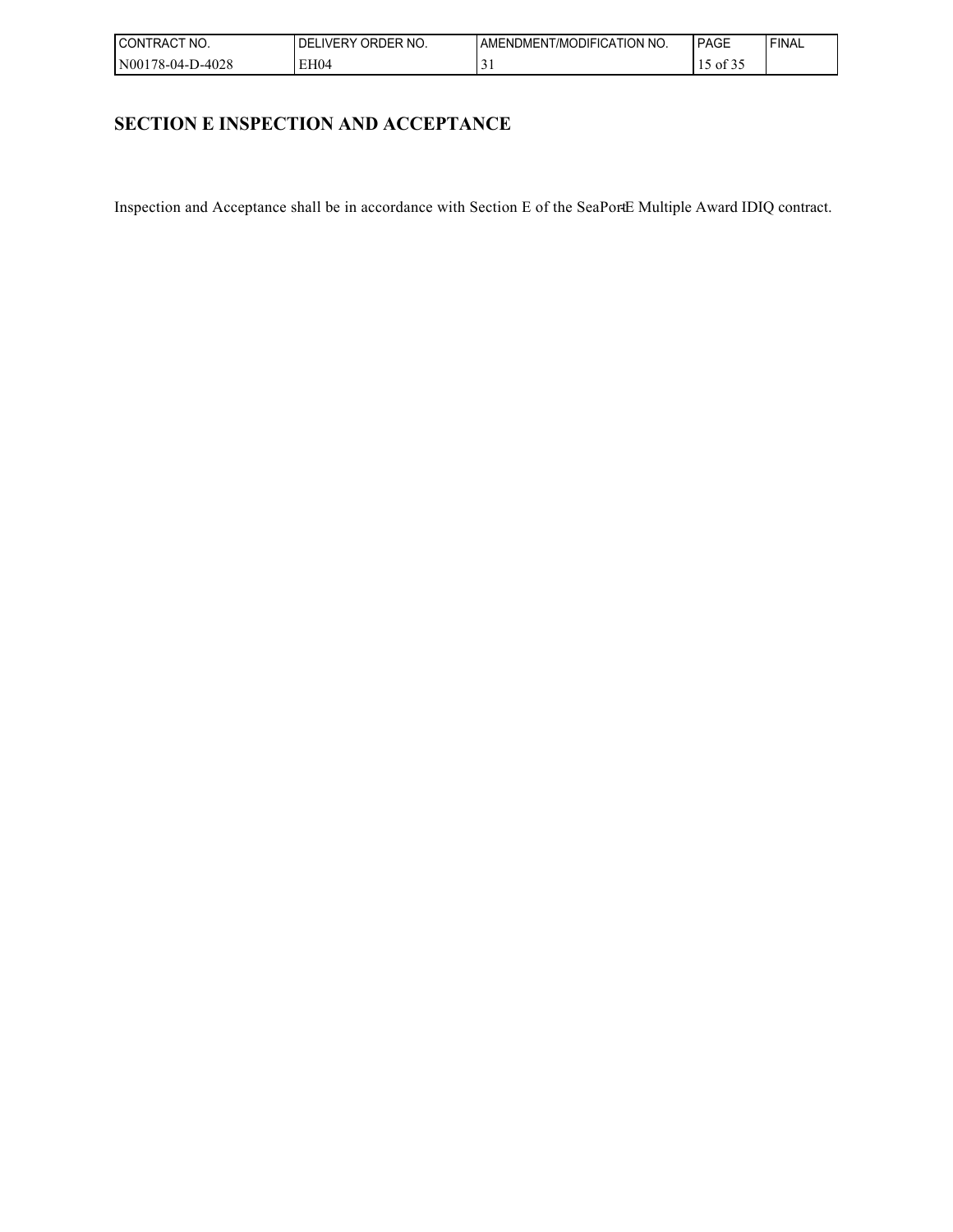| I CONTRACT<br>NO. | ORDER NO.<br><b>DELIVERY</b> | AMENDMENT/MODIFICATION NO. | PAGE     | 'FINAL |
|-------------------|------------------------------|----------------------------|----------|--------|
| N00178-04-D-4028  | EH04                         |                            | 16 of 35 |        |

## **SECTION F DELIVERABLES OR PERFORMANCE**

#### CLIN - DELIVERIES OR PERFORMANCE

The periods of performance for the following firm items are from date of task order award through 12 months thereafter, estimated at:

| 1000AA   | 10/12/2006 - 9/30/2007   |
|----------|--------------------------|
| 1000BA   | 10/12/2006 - 9/30/2007   |
| 1000CA   | 10/12/2006 - 9/30/2007   |
| 1000DA   | 2/22/2007 - 9/30/2008    |
| 1001AA   | 10/2/2007 - 12/31/2008   |
| 1001BA   | 10/2/2007 - 12/31/2008   |
| 1001CA   | 10/2/2007 - 12/31/2008   |
| 1002AA   | 10/2/2008 - 9/30/2009    |
| 1002BA   | 10/2/2008 - 9/30/2009    |
| 1002CA   | 10/2/2008 - 9/30/2009    |
| 3000AA   | 10/12/2006 - 9/30/2007   |
| 3000DA   | 10/1/2007 - 9/30/2008    |
| 3001AA   | 10/2/2007 - 12/31/2008   |
| 3002AA   | 10/2/2008 - 9/30/2009    |
| 4000AA   | $10/1/2009 - 12/31/2010$ |
| 4000AB   | $10/1/2010 - 9/30/2011$  |
| 4000AC   | $4/1/2011 - 5/18/2012$   |
| 4000BA   | 10/2/2009 - 12/31/2010   |
| 4000BB   | 10/1/2010 - 9/30/2011    |
| 4000BC   | $4/1/2011 - 5/18/2012$   |
| 4000CA   | 10/1/2009 - 12/31/2010   |
| 4000CB   | $10/1/2010 - 9/30/2011$  |
| 4000CC   | $4/1/2011 - 5/18/2012$   |
| 4001 A A | $4/2/2012 - 4/30/2012$   |
| 4001CA   | $4/2/2012 - 4/30/2012$   |
| 6000AA   | $10/2/2009 - 12/31/2010$ |
| 6000AB   | $2/14/2011 - 9/30/2011$  |
| 6000AC   | $4/1/2011 - 5/18/2012$   |
| 6001AA   | $4/2/2012 - 4/30/2012$   |

The period of performance for the following award-term items are from date of option exercise through 12 months thereafter, estimated at:

4001BA 10/2/2010 - 10/1/2011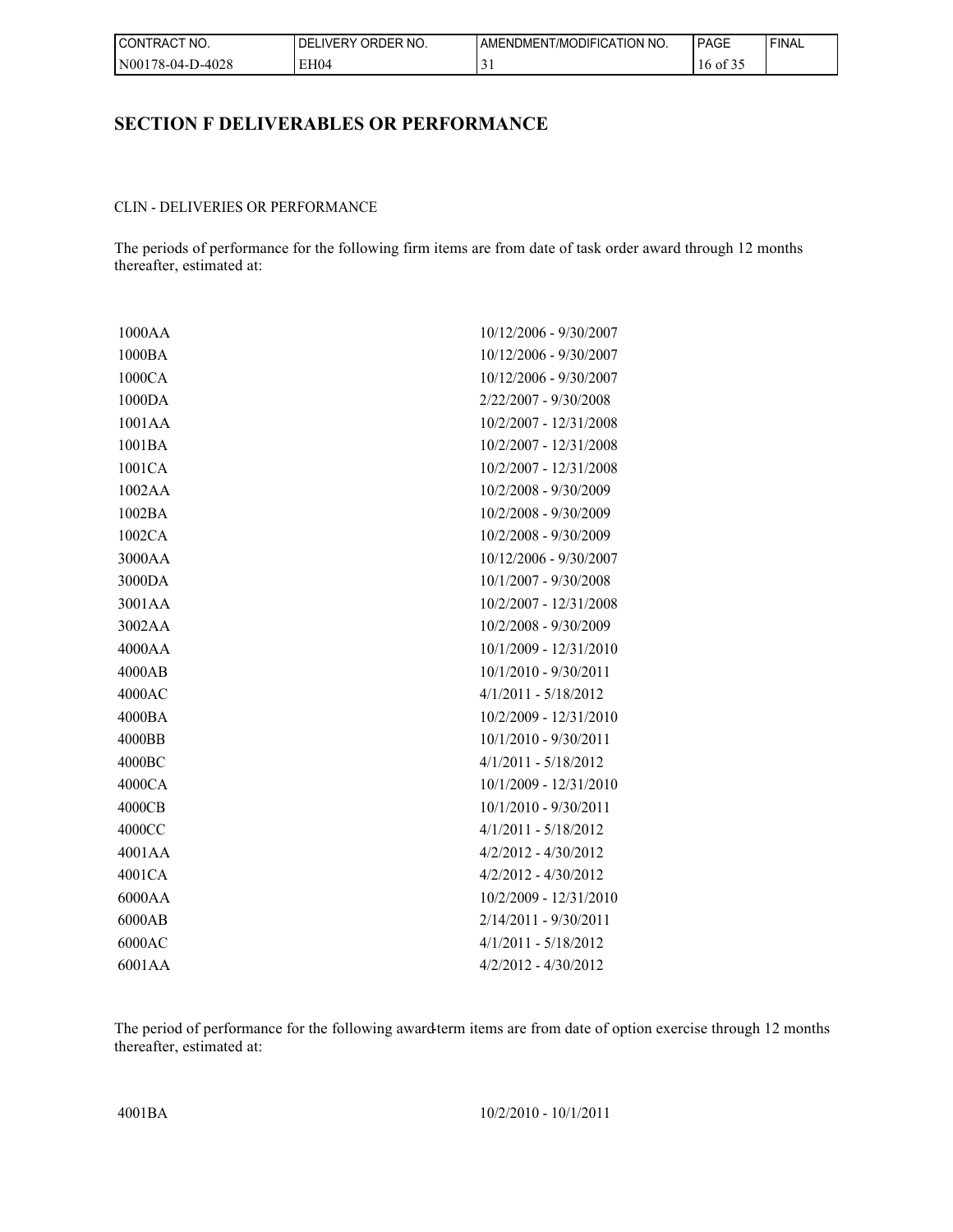| I CONTRACT<br>NO. | ORDER NO.<br><b>DELIVERY</b> | AMENDMENT/MODIFICATION NO. | <b>PAGE</b>                                       | ' FINAL |
|-------------------|------------------------------|----------------------------|---------------------------------------------------|---------|
| N00178-04-D-4028  | EH04                         |                            | $\mathbf{a}$<br>$\overline{\phantom{a}}$<br>01 32 |         |

# **SECTION G CONTRACT ADMINISTRATION DATA**

Task Order Manager Glen AA Clark, 308 glen.a.clark@navy.mil (202) 781-0498

# **INVOICE INSTRUCTIONS (NAVSEA) (JAN 2008)**

(a) In accordance with the clause of this contract entitled "ELECTRONIC SUBMISSION OF PAYMENT REQUESTS" (DFARS 252.232-7003), the Naval Sea Systems Command (NAVSEA) will utilize the DoD Wide Area Workflow Receipt and Acceptance (WAWF) system to accept supplies/services delivered under this contract. This web-based system located at [https://wawf.eb.mil](https://wawf.eb.mil/) provides the technology for government contractors and authorized Department of Defense (DoD) personnel to generate, capture and process receipt and payment-related documentation in a paperless environment. Invoices for supplies/services rendered under this contract shall be submitted electronically through WAWF. Submission of hard copy DD250/invoices may no longer be accepted for payment.

(b) It is recommended that the person in your company designated as the Central Contractor Registration (CCR) Electronic Business (EB) Point of Contact and anyone responsible for the submission of invoices, use the online training system for WAWF at [http://wawftraining.com.](http://wawftraining.com/) The Vendor, Group Administrator (GAM), and sections marked with an asterisk in the training system should be reviewed. Vendor Quick Reference Guides also are available at [http://acquisition.navy.mil/navyaos/content/view/full/3521/.](http://acquisition.navy.mil/navyaos/content/view/full/3521/) The most useful guides are "Getting Started for Vendors" and "WAWF Vendor Guide".

(c) The designated CCR EB point of contact is responsible for activating the company 's CAGE code on WAWF by calling 1-866-618-5988. Once the company is activated, the CCR EB point of contact will self-register under the company's CAGE code on WAWF and follow the instructions for a group administrator. After the company is set-up on WAWF, any additional persons responsible for submitting invoices must self-register under the company's CAGE code at [https://wawf.eb.mil.](https://wawf.eb.mil/)

(d) The contractor shall use the following document types, DODAAC codes and inspection and acceptance locations when submitting invoices in WAWF:

Type of Document (*contracting officer check all that apply*)

- Invoice (FFP Supply & Service)
	- Invoice and Receiving Report Combo (FFP Supply)
- Invoice as 2-in-1 (FFP Service Only)
- $X \mid \text{Cost Vouter (Cost Reinbursable, T&M, LH, or FPI)}$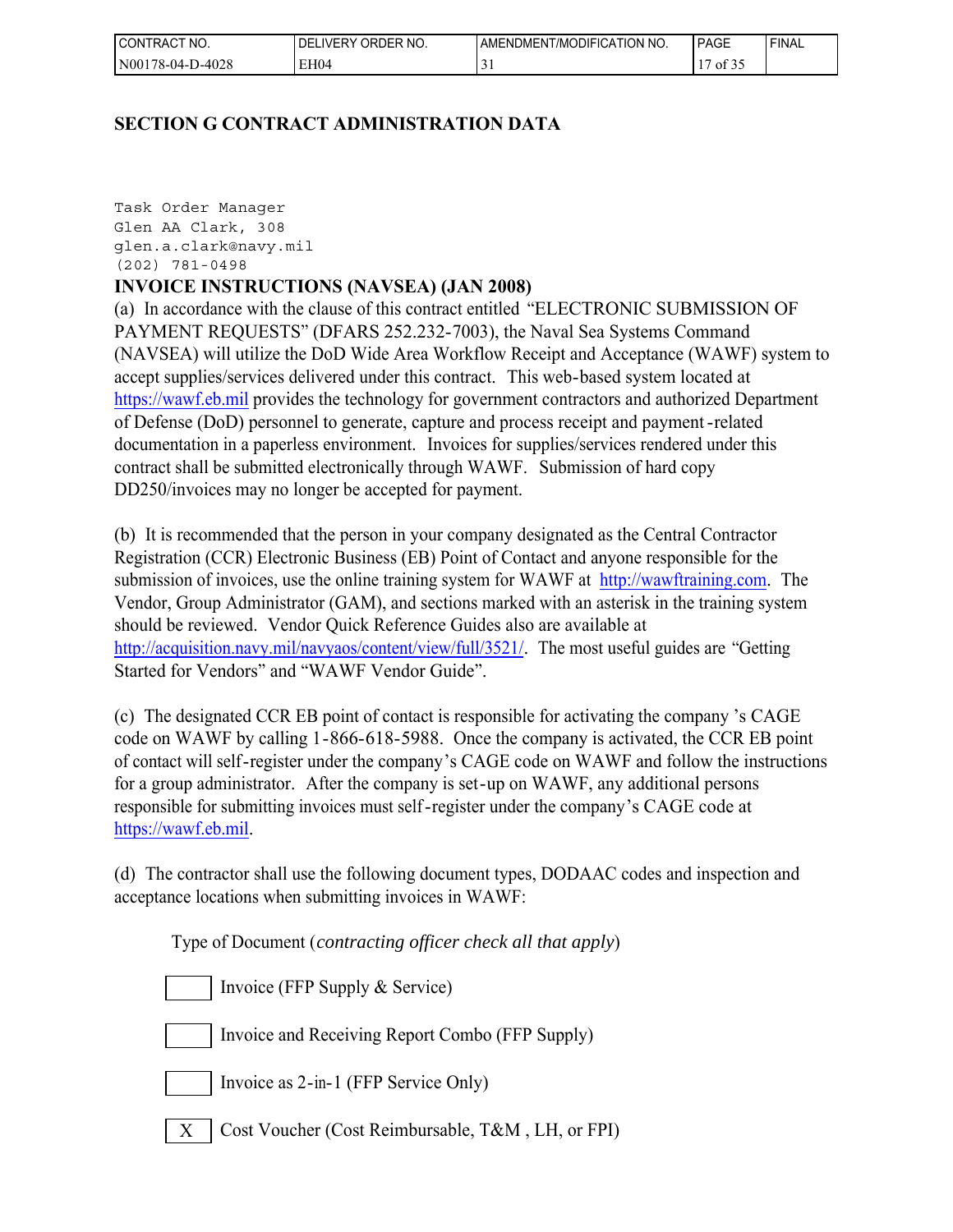| I CONTRACT NO.   | ORDER NO.<br><b>LIVERY</b><br>DEL | AMENDMENT/MODIFICATION NO. | PAGE     | <b>FINAL</b> |
|------------------|-----------------------------------|----------------------------|----------|--------------|
| N00178-04-D-4028 | EH04                              | ້                          | 18 of 35 |              |

Receiving Report (FFP, DD250 Only)

DODAAC Codes and Inspection and Acceptance Locations (*contracting officer complete appropriate information as applicable*)

| N00024        |
|---------------|
| S2101A        |
| HQ0338        |
| N00024        |
| N/A           |
| N00024        |
| N00024        |
| <b>HAA391</b> |
| N/A           |
| N00024        |
| N00024        |
|               |

Attachments created in any Microsoft Office product may be attached to the WAWF invoice, e.g., backup documentation, timesheets, etc. Maximum limit for size of each file is 2 megabytes. Maximum limit for size of files per invoice is 5 megabytes.

(e) Before closing out of an invoice session in WAWF, but after submitting the document(s), you will be prompted to send additional email notifications. Click on "Send More Email Notification" and add the acceptor/receiver email addresses noted below in the first email address block, and add any other additional email addresses desired in the following blocks. This additional notification to the government is important to ensure that the acceptor/receiver is aware that the invoice documents have been submitted into WAWF.

| <b>Send Additional Email Notification To:</b> |  |
|-----------------------------------------------|--|
| $\lceil$ glen.a.clark@navy.mil                |  |
| $\int dcaa-fao6701@dcaa.mil$                  |  |

(f) The contractor shall submit invoices/cost vouchers for payment per contract terms and the government shall process invoices/cost vouchers for payment per contract terms. Contractors approved by DCAA for direct billing will submit cost vouchers directly to DFAS via WAWF. Final voucher submission will be approved by the ACO.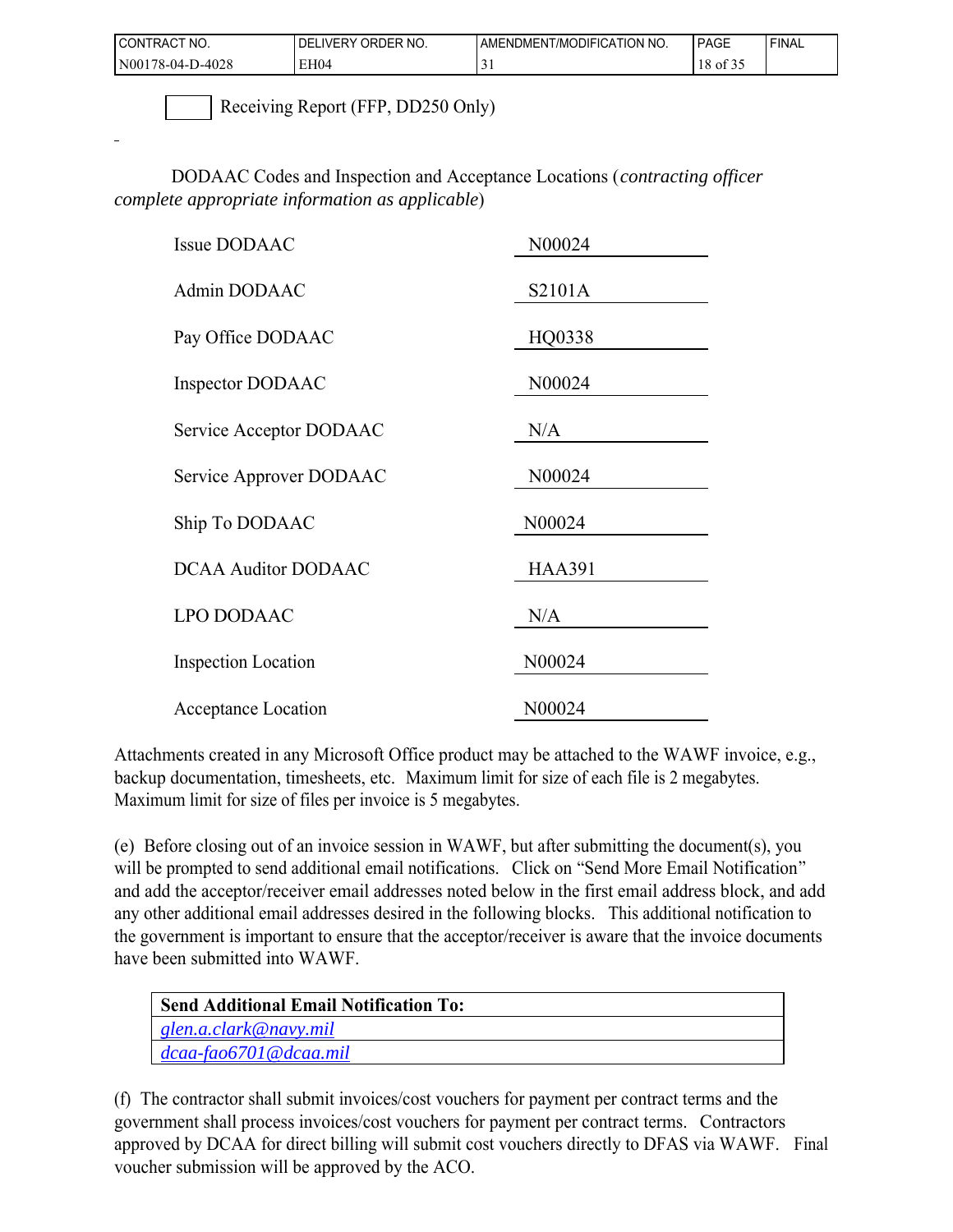| <b>CONTRACT</b><br>NO. | ORDER NO.<br>DEL<br>LIVERY | AMENDMENT/MODIFICATION NO. | <b>PAGE</b> | 'FINAL |
|------------------------|----------------------------|----------------------------|-------------|--------|
| N00178-04-D-4028       | EH04                       |                            | 01.32       |        |

(g) The WAWF system has not yet been implemented on some Navy programs; therefore, upon written concurrence from the cognizant Procuring Contracting Officer, the Contractor is authorized to use DFAS's WInS for electronic end to end invoicing until the functionality of WInS has been incorporated into WAWF.

(h) If you have any questions regarding WAWF, please contact the WAWF helpdesk at the above 1-866 number or the NAVSEA WAWF point of contact Margaret Morgan at (202) 781 -4815 or [margaret.morgan@navy.mil](mailto:margaret.morgan@navy.mil).

Accounting Data SLINID PR Number Amount -------- ---------------------- --------------------- MOD 18 Funding 0.00 Cumulative Funding 0.00 MOD 19 Funding 0.00 Cumulative Funding 0.00 MOD 20 4000AA N0002410MR55286 198159.00 LLA : AG 1701804 8H2G 251 SA SWF 0 068342 2D 000000 22G10 000 0100 4000CA 93632.00 LLA : AG 1701804 8H2G 251 SA SWF 0 068342 2D 000000 22G10 000 0100 MOD 20 Funding 291791.00 Cumulative Funding 291791.00 MOD 21 4000AA N0002410MR55286 60601.00 LLA : AG 1701804 8H2G 251 SA SWF 0 068342 2D 000000 22G10 000 0100 4000CA 61000.00 LLA : AG 1701804 8H2G 251 SA SWF 0 068342 2D 000000 22G10 000 0100 MOD 21 Funding 121601.00 Cumulative Funding 413392.00 MOD 22 4000AA N0002410MR55286 17147.62 LLA : AG 1701804 8H2G 251 SA SWF 0 068342 2D 000000 22G10 000 0100 MOD 22 Funding 17147.62 Cumulative Funding 430539.62 MOD 23 4000AA N0002410MR55699 163374.35 LLA : AG 1701804 8H2G 251 SA SWF 0 068342 2D 000000 22G10 000 0100 4000BA N0002410MR55699 46778.59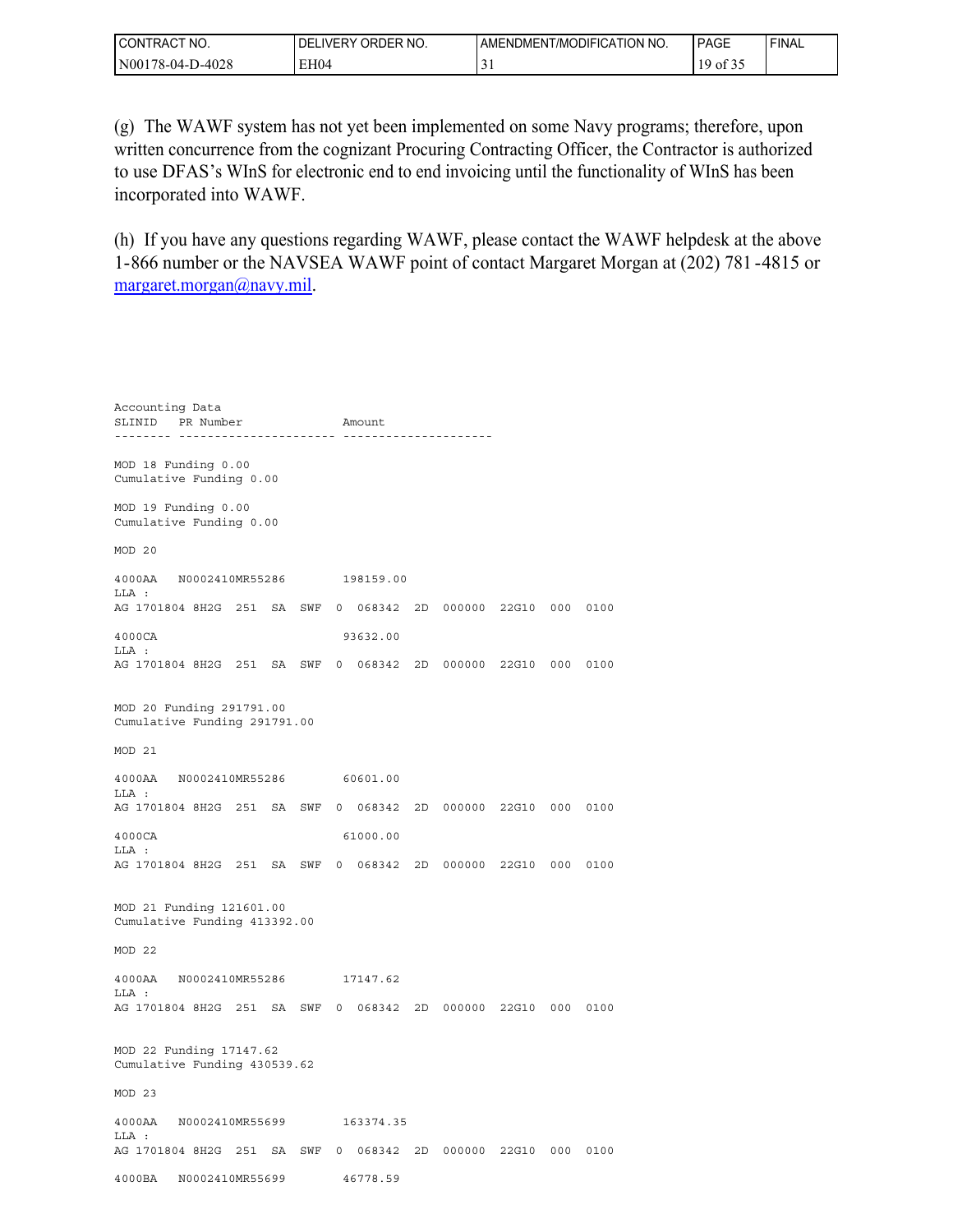LLA : AG 1701804 8H2G 251 SA SWF 0 068342 2D 000000 22G10 000 0100 4000CA N0002410MR55699 139854.13 LLA : AG 1701804 8H2G 251 SA SWF 0 068342 2D 000000 22G10 000 0100 6000AA N0002410MR55699 2500.00 LLA : AG 1701804 8H2G 251 SA SWF 0 068342 2D 000000 22G10 000 0100 MOD 23 Funding 352507.07 Cumulative Funding 783046.69 MOD 24 4000BA N0002410MR55699 27797.51 LLA : AG 1701804 8H2G 251 SA SWF 0 068342 2D 000000 22G10 000 0100 4000CA N0002410MR55699 12172.23 LLA : AG 1701804 8H2G 251 SA SWF 0 068342 2D 000000 22G10 000 0100 6000AA N0002410MR55699 1400.00 LLA : AG 1701804 8H2G 251 SA SWF 0 068342 2D 000000 22G10 000 0100 MOD 24 Funding 41369.74 Cumulative Funding 824416.43 MOD 25 4000AB N0002411MR55075.00 97885.26 LLA : AH 1711804 8H2G 251 SA SWF 0 068342 2D 000000 22G10 000 0100 Standard Number: N0002411RA08H2G 4000BB N0002411MR55075.00 15875.18 LLA : AH 1711804 8H2G 251 SA SWF 0 068342 2D 000000 22G10 000 0100 Standard Number: N0002411RA08H2G 4000CB N0002411MR55075.00 27930.97 LLA : AH 1711804 8H2G 251 SA SWF 0 068342 2D 000000 22G10 000 0100 Standard Number: N0002411RA08H2G MOD 25 Funding 141691.41 Cumulative Funding 966107.84 MOD 26 4000AB N0002411MR55075.00 123056.72  $T.T.A$   $\cdot$ AH 1711804 8H2G 251 SA SWF 0 068342 2D 000000 22G10 000 0100 Standard Number: N0002411RA08H2G 4000BB N0002411MR55075.00 12692.46 LLA : AH 1711804 8H2G 251 SA SWF 0 068342 2D 000000 22G10 000 0100 Standard Number: N0002411RA08H2G 4000CB N0002411MR55075.00 120319.90 LLA : AH 1711804 8H2G 251 SA SWF 0 068342 2D 000000 22G10 000 0100 Standard Number: N0002411RA08H2G 6000AB N0002411MR55274.00 2500.00 LLA : AH 17 1 1804 8H2G 251 SA SWF 0 068342 2D 000000 22G10 000 0100 Standard Number: N0002411RA08H2G CONTRACT NO. N00178-04-D-4028 DELIVERY ORDER NO. EH04 AMENDMENT/MODIFICATION NO. 31 PAGE 20 of 35 FINAL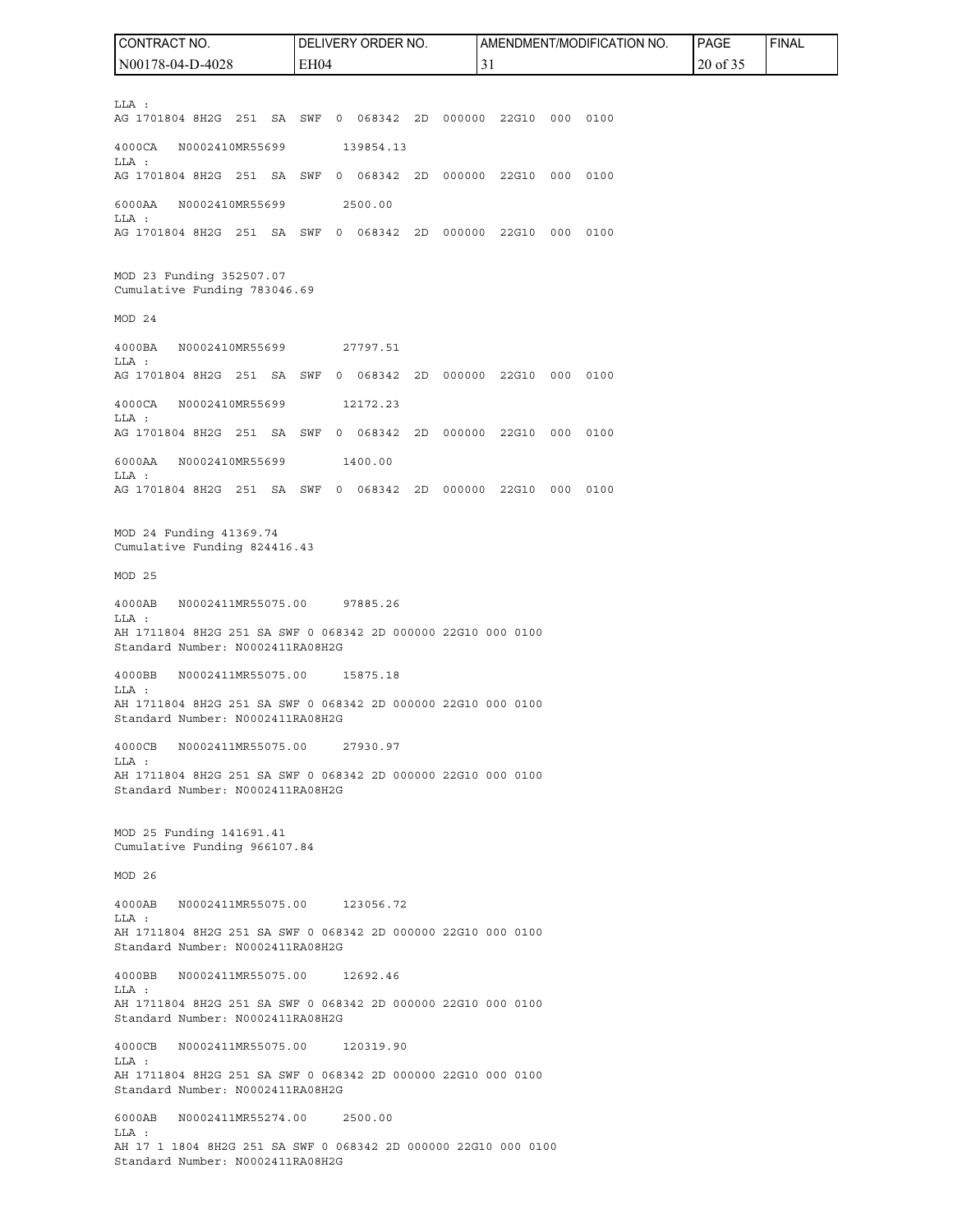| I CONTRACT<br>'NO. | ' ORDER NO.<br>_IVERY<br>DELI | <b>LAMENDMENT/MODIFICATION NO.</b> | l PAGE                    | 'FINAL |
|--------------------|-------------------------------|------------------------------------|---------------------------|--------|
| N00178-04-D-4028   | EH04                          |                                    | $\cdot$ of 3.<br>$\sim$ 1 |        |

MOD 26 Funding 258569.08 Cumulative Funding 1224676.92 MOD 27 4000AC 1300205224 167463.64 LLA : AK 1711804 8H2G 252 VU333 0 050120 2D 000000 A00000752403 4000BC 1300205224 31075.89 LLA : AJ 1711804 8H2G 251 VU333 0 050120 2D 000000 A00000752403 4000CC 1300205224 163579.05 LLA : AJ 1711804 8H2G 251 VU333 0 050120 2D 000000 A00000752403 6000AC 1300205224 2500.00 LLA : AJ 1711804 8H2G 251 VU333 0 050120 2D 000000 A00000752403 MOD 27 Funding 364618.58 Cumulative Funding 1589295.50 MOD 28 Funding 0.00 Cumulative Funding 1589295.50 MOD 29 4000AB N0002411MR55075.00 8538.91 LLA : AH 1711804 8H2G 251 SA SWF 0 068342 2D 000000 22G10 000 0100 Standard Number: N0002411RA08H2G 4000AC 1300205224 906593.33 LLA : AK 1711804 8H2G 252 VU333 0 050120 2D 000000 A00000752403 4000BC 1300205224 32400.00 LLA : AJ 1711804 8H2G 251 VU333 0 050120 2D 000000 A00000752403 4000CB N0002411MR55075.00 42167.29 LLA : AH 1711804 8H2G 251 SA SWF 0 068342 2D 000000 22G10 000 0100 Standard Number: N0002411RA08H2G 4000CC 1300205224 289186.49 LLA : AJ 1711804 8H2G 251 VU333 0 050120 2D 000000 A00000752403 MOD 29 Funding 1278886.02 Cumulative Funding 2868181.52 MOD 30 Funding 0.00 Cumulative Funding 2868181.52 MOD 31 4001AA 1300262060 140177.70 LLA : AL 1721804 8H2G 252 VU333 0 050120 2D 000000 A00001142102 A00001142102 4001CA 1300262060 25264.11 LLA : AL 1721804 8H2G 252 VU333 0 050120 2D 000000 A00001142102 A00001142102 6001AA 1300262060 2500.00  $T.T.A$  : AL 1721804 8H2G 252 VU333 0 050120 2D 000000 A00001142102

A00001142102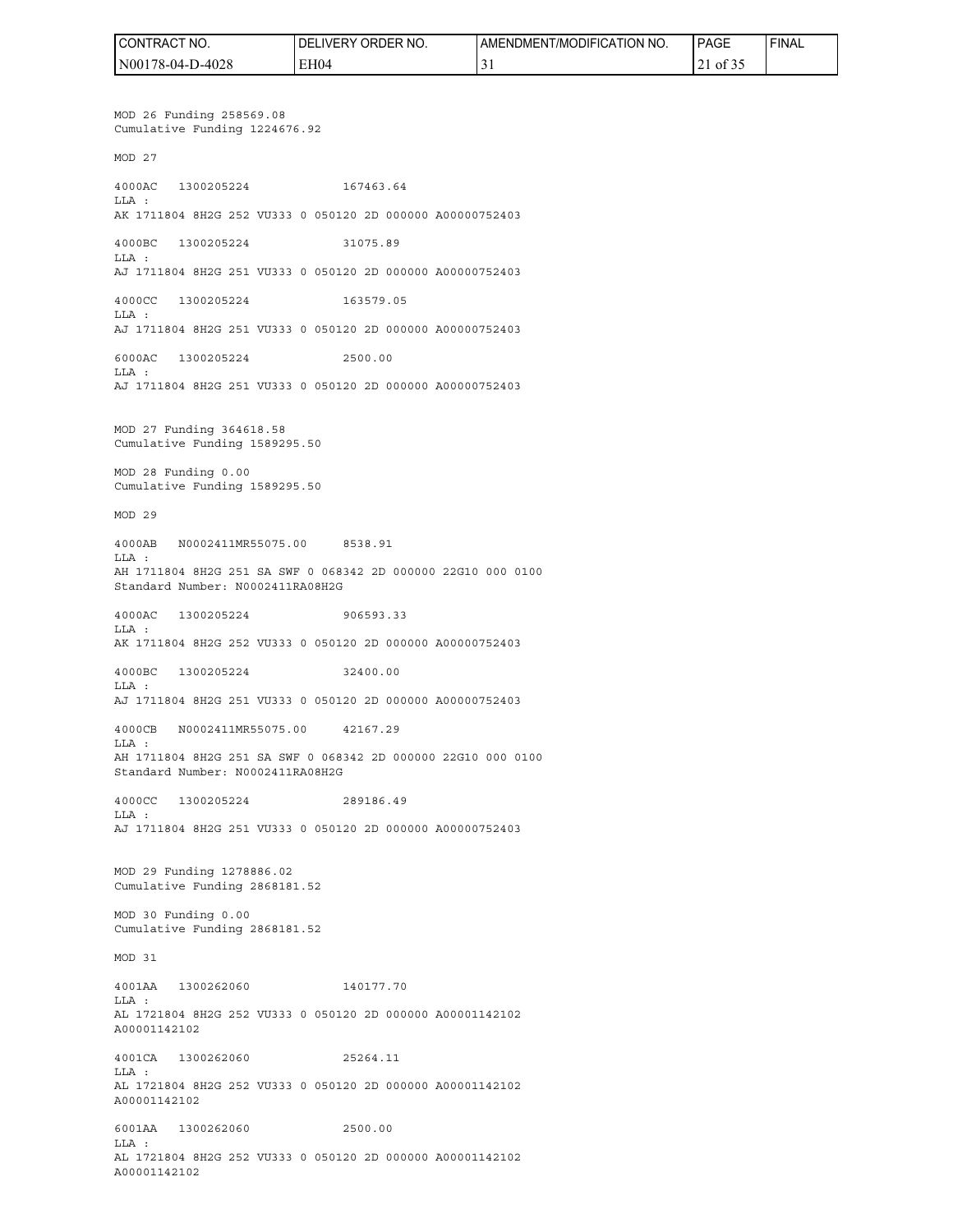| <b>CONTRACT</b><br>'NO. | ORDER NO.<br><b>IVERY</b><br><b>DELI</b> | AMENDMENT/MODIFICATION NO. | PAGE                                         | ' FINAL |
|-------------------------|------------------------------------------|----------------------------|----------------------------------------------|---------|
| N00178-04-D-4028        | EH <sub>04</sub>                         | ◡                          | $\sim$ $\sim$ $\sim$<br>$\sim$<br>01.32<br>∸ |         |

MOD 31 Funding 167941.81 Cumulative Funding 3036123.33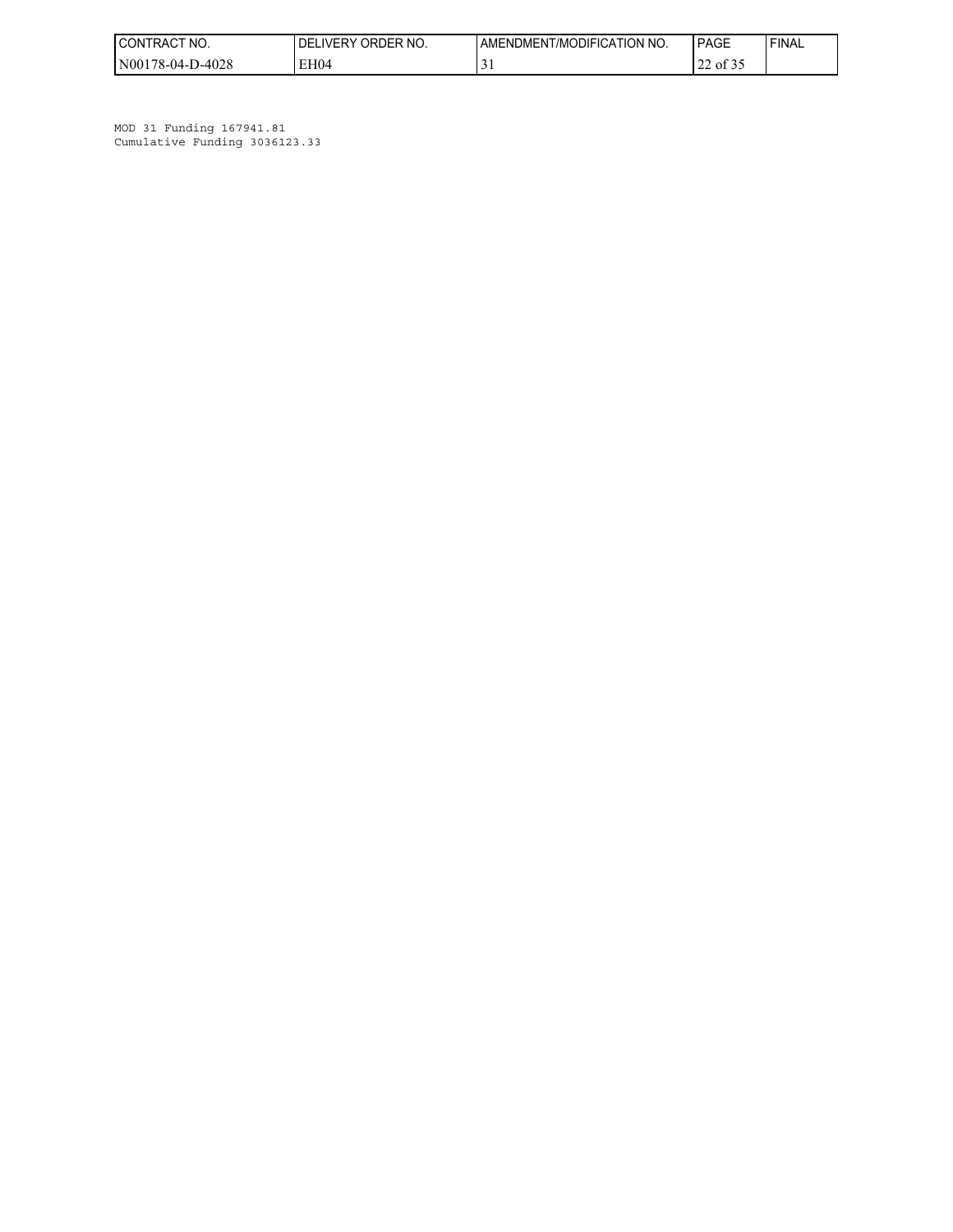| I CONTRACT<br>NO. | ORDER NO.<br><b>DELIVERY</b> | AMENDMENT/MODIFICATION NO. | PAGE                                       | ' FINAL |
|-------------------|------------------------------|----------------------------|--------------------------------------------|---------|
| N00178-04-D-4028  | EH04                         | ັ                          | $\sim$ $\sim$ $\sim$<br>$73$ of $5.$<br>رے |         |

# **SECTION H SPECIAL CONTRACT REQUIREMENTS**

#### **NAVSEA 5252.232-9104 -- ALLOTMENT OF FUNDS (MAY 1993)**

(a) This task order is incrementally funded with respect to both cost and fee. The amount(s) presently available and allotted to this task order for payment of fee for incrementally funded contract line item number/contract subline item number (CLIN/SLIN), subject to the clause entitled "FIXED FEE" (FAR 52.2168) or "INCENTIVE FEE" (FAR 52.216-10), as appropriate, is specified below. The amount(s) presently available and allotted to this task order for payment of cost for incrementally funded CLINs/SLINs is set forth below. As provided in the clause of this contract entitled "LIMITATION OF FUNDS" (FAR 52.232-22), the CLINs/SLINs covered thereby, and the period of performance for which it is estimated the allotted amount(s) will cover are as follows:



(b) The parties contemplate that the Government will allot additional amounts to this contract from time to time for the incrementally funded CLINs/SLINs by unilateral task order modification, and any such modification shall state separately the amount(s) allotted for cost, the amount(s) allotted for fee, the CLINs/SLINs covered thereby, and the period of performance which the amount(s) are expected to cover.

(c) CLIN(s)/SLIN(s) 1000AA, 1000BA, 1000CA, 1000DA, 1001AA, 1001BA, 1001CA, 3000AA, 3000DA and 3001AA are fully funded and performance under CLIN(s)/SLIN(s) is subject to the clause of this contract entitled "LIMITATION OF COST" (FAR 52.232-20) or "LIMITATION OF COST (FACILITIES)" (FAR 52.232-21), as applicable.

(d) The Contractor shall segregate costs for the performance of incrementally funded CLINs/SLINs from the costs of performance of fully funded CLINs/SLINs.

#### **NAVSEA 5252.231-9109 PRECONTRACT COSTS (SEPT 1990)**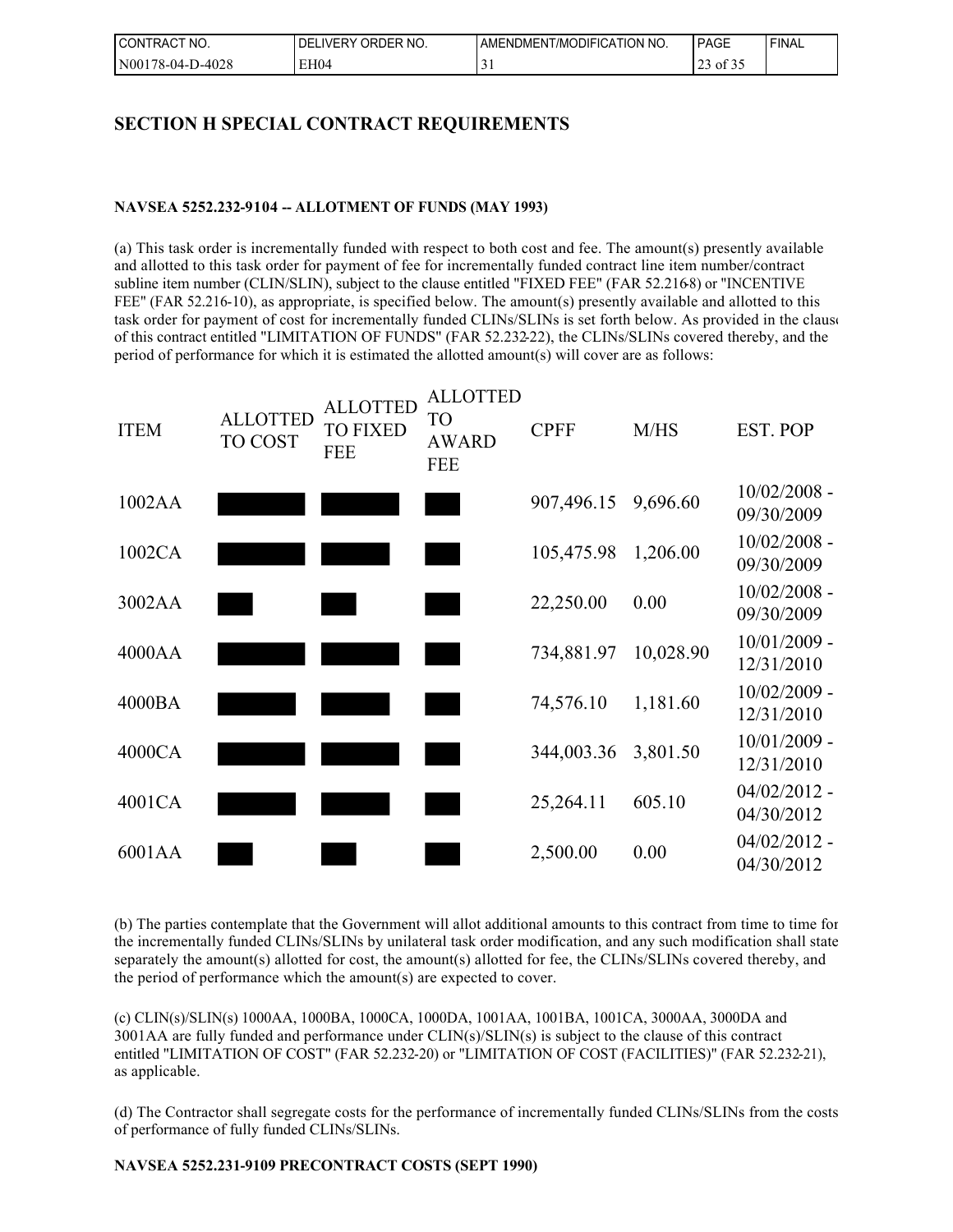| I CONTRACT NO.   | ORDER NO.<br>DEL<br>LIVERY | AMENDMENT/MODIFICATION NO. | PAGE             | ' FINAL |
|------------------|----------------------------|----------------------------|------------------|---------|
| N00178-04-D-4028 | EH04                       |                            | $124$ of $\circ$ |         |

Allowable costs under this task order shall include all costs incurred by the Contractor in connection with the work covered by this task order during the period from and including 02 April 2012 to 30 April 2012, as would have been allowable and allocable pursuant to the terms of this task order as if this task order modification had been in effect during said period; provided, however, that such costs shall not in the aggregate exceed \$162,446.11 (cost only, no fee) unless such amount is increased in writing by the Contracting Officer (which amount is included in the estimated cost of the contract).

#### **NAVSEA 5252.242-9115 TECHNICAL INSTRUCTIONS**

(a) Performance of work hereunder may be subject to written technical instructions signed by the Task Order Manager (TOM) specified in Section G of this contract. As used herein, technical instructions are defined to include the following:

(1) Directions to the Contractor which suggest pursuit of certain lines of inquiry, shift work emphasis, fill in details and otherwise serve to accomplish the contractual statement of work.

(2) Guidelines to the Contractor which assist in the interpretation of drawings, specifications or technical portions of work descriptions.

(b) Technical instructions must be within the general scope of work stated in the contract. Technical instruction may not be used to: (1) assign additional work under the contract; (2) direct a change as defined in the "CHANGES" clause in this contract; (3) increase or decrease the contract price or estimated contract amount (including fee), as applicable, the level of effort, or the time required for contract performance; or (4) change any of the terms, conditions or specifications of the contract.

(c) If, in the opinion of the Contractor, any technical instruction calls for effort outside the scope of the contract or is inconsistent with this requirement, the Contractor shall notify the Contracting Officer in writing within ten (10) working days after the receipt of any such instruction. The Contractor shall not proceed with the work affected by the technical instruction unless and until the Contractor is notified by the Contracting Officer that the technical instruction is within the scope of the contract.

(d) Nothing in the foregoing paragraph shall be construed to excuse to Contractor from performing that portion of the contractual work statement which is not affected by the AWARD TERM CLAUSE. See Award Term Clause and Plan, Section J, Task Order Attachment 2.

#### **NAVSEA 5252.216-9122 LEVEL OF EFFORT (DEC 2000)**

(a) The Contractor agrees to provide the total level of effort specified in the next sentence in performance of the work described in Sections B and C of this contract. The total level of effort for the performance of this contract shall be **106,900** total man-hours of direct labor, including subcontractor direct labor for those subcontractors specifically identified in the Contractor's proposal as having hours included in the proposed level of effort.

(b) Of the total man-hours of direct labor set forth above, it is estimated that **zero (Offeror to fill-in)** man-hours are uncompensated effort.

Uncompensated effort is defined as hours provided by personnel in excess of 40 hours per week without additional compensation for such excess work. All other effort is defined as compensated effort. If no effort is indicated in the first sentence of this paragraph, uncompensated effort performed by the Contractor shall not be counted in fulfillment of the level of effort obligations under this contract.

(c) Effort performed in fulfilling the total level of effort obligations specified above shall only include effort performed in direct support of this contract and shall not include time and effort expended on such things as (local travel to and from an employee's usual work location), uncompensated effort while on travel status, truncated lunch periods, work (actual or inferred) at an employee's residence or other nonwork locations (except as provided in paragraph (j) below), or other time and effort which does not have a specific and direct contribution to the tasks described in Sections B and C.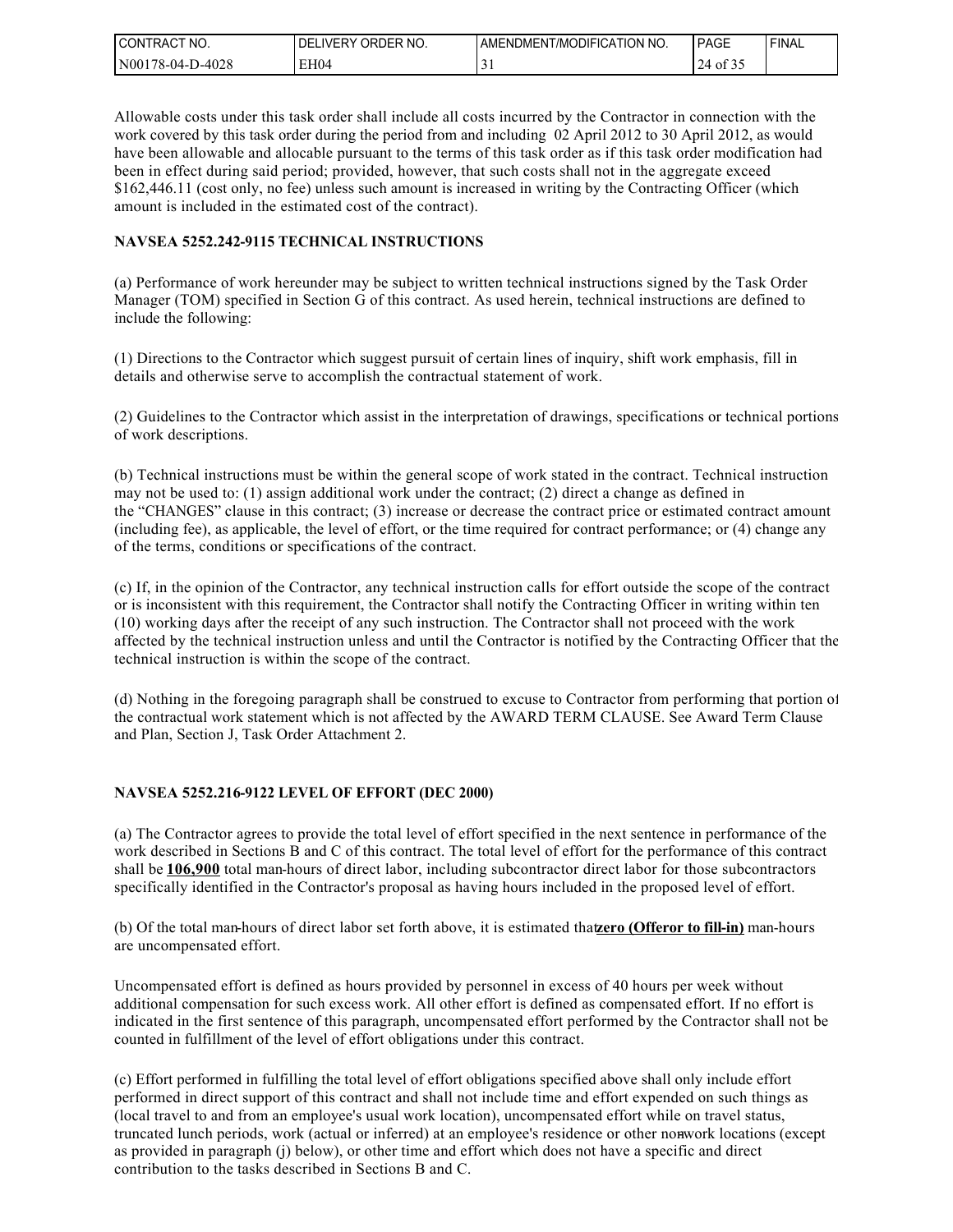| NO.<br><b>CONTRACT</b><br>$\mathcal{L}$ | ORDER NO.<br><b>DELIVERY</b> | AMENDMENT/MODIFICATION NO. | PAGE                | ' FINAL |
|-----------------------------------------|------------------------------|----------------------------|---------------------|---------|
| N00178-04-D-4028                        | EH <sub>04</sub>             | $\sim$<br>້                | 0.25<br>of 32<br>رے |         |

(d) The level of effort for this contract shall be expended at an average rate of approximately **411** hours per week. It is understood and agreed that the rate of manhours per month may fluctuate in pursuit of the technical objective, provided such fluctuation does not result in the use of the total marhours of effort prior to the expiration of the term hereof, except as provided in the following paragraph.

(e) If, during the term hereof, the Contractor finds it necessary to accelerate the expenditure of direct labor to such an extent that the total man-hours of effort specified above would be used prior to the expiration of the term, the Contractor shall notify the Contracting Officer in writing setting forth the acceleration required, the probable benefits which would result, and an offer to undertake the acceleration at no increase in the estimated cost or fee together with an offer, setting forth a proposed level of effort, cost breakdown, and proposed fee, for continuation of the work until expiration of the term hereof. The offer shall provide that the work proposed will be subject to the terms and conditions of this contract and any additions or changes required by then current law, regulations, or directives, and that the offer, with a written notice of acceptance by the Contracting Officer, shall constitute a binding contract. The Contractor shall not accelerate any effort until receipt of such written approval by the Contracting Officer. Any agreement to accelerate will be formalized by contract modification.

(f) The Contracting Officer may, by written order, direct the Contractor to accelerate the expenditure of direct labor such that the total man-hours of effort specified in paragraph (a) above would be used prior to the expiration of the term. This order shall specify the acceleration required and the resulting revised term. The Contractor shall acknowledge this order within five days of receipt.

(g) If the total level of effort specified in paragraph (a) above is not provided by the Contractor during the period of this contract, the Contracting Officer, at its sole discretion, shall either (i) reduce the fee of this contract as follows:

Fee Reduction = Fee (Required LOE - Expended LOE)

Required LOE

or (ii) subject to the provisions of the clause of this contract entitled "LIMITATION OF COST" (FAR 52.2320) or "LIMITATION OF COST (FACILITIES)" (FAR 52.232-21), as applicable, require the Contractor to continue to perform the work until the total number of man-hours of direct labor specified in paragraph (a) above shall have been expended, at no increase in the fee of this contract.

(h) The Contractor shall provide and maintain an accounting system, acceptable to the Administrative Contracting Officer and the Defense Contract Audit Agency (DCAA), which collects costs incurred and effort (compensated and uncompensated, if any) provided in fulfillment of the level of effort obligations of this contract. The Contractor shall indicate on each invoice the total level of effort claimed during the period covered by the invoice, separately identifying compensated effort and uncompensated effort, if any.

(i) Within 45 days after completion of the work under each separately identified period of performance hereunder, the Contractor shall submit the following information in writing to the Contracting Officer with copies to the cognizant Contract Administration Office and to the DCAA office to which vouchers are submitted: (1) the total number of man-hours of direct labor expended during the applicable period; (2) a breakdown of this total showing the number of man-hours expended in each direct labor classification and associated direct and indirect costs; (3) a breakdown of other costs incurred; and (4) the Contractor's estimate of the total allowable cost incurred under the contract for the period. Within 45 days after completion of the work under the contract, the Contractor shall submit, in addition, in the case of a cost underrun; (5) the amount by which the estimated cost of this contract may be reduced to recover excess funds and, in the case of an underrun in hours specified as the total level of effort; and (6) a calculation of the appropriate fee reduction in accordance with this clause. All submissions shall include subcontractor information.

(j) Unless the Contracting Officer determines that alternative worksite arrangements are detrimental to contract performance, the Contractor may perform up to 10% of the hours at an alternative worksite, provided the Contractor has a company-approved alternative work plan. The primary worksite is the traditional "main office" worksite. An alternative worksite means an employee's residence or a telecommuting center. A telecommuting center is a geographically convenient office setting as an alternative to an employee's main office. The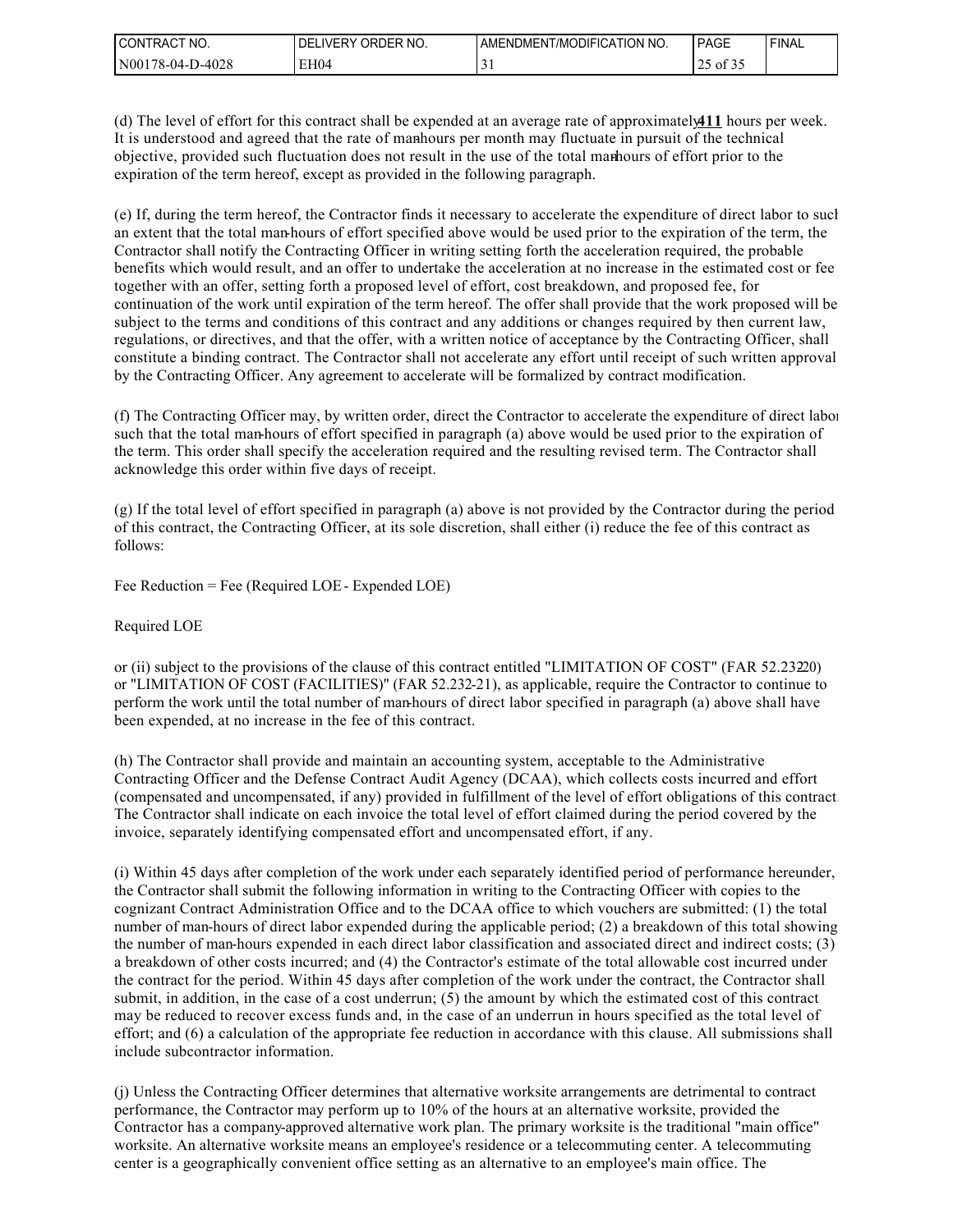| I CONTRACT NO.   | ' ORDER NO.<br><b>DELIVERY</b> | AMENDMENT/MODIFICATION NO. | PAGE                             | 'FINAL |
|------------------|--------------------------------|----------------------------|----------------------------------|--------|
| N00178-04-D-4028 | EH04                           |                            | $\sim$ $\sim$ $\sim$<br>26 of 35 |        |

Government reserves the right to review the Contractor's alternative worksite plan. In the event performance becomes unacceptable, the Contractor will be prohibited from counting the hours performed at the alternative worksite in fulfilling the total level of effort obligations of the contract. Regardless of work location, all contract terms and conditions, including security requirements and labor laws, remain in effect. The Government shall not incur any additional cost nor provide additional equipment for contract performance as a result of the Contractor's election to implement an alternative worksite plan.

(k) Notwithstanding any of the provisions in the above paragraphs, the Contractor may furnish marhours up to five percent in excess of the total man-hours specified in paragraph (a) above, provided that the additional effort is furnished within the term hereof, and provided further that no increase in the estimated cost or fee is required

Except as provided herein, all other terms and conditions remain unchanged and in full force and effect.

#### **AWARD TERM CLAUSE**

In addition to the terms set forth elsewhere in the Task Order, the contractor may earn an extension to the task order period from a minimum of 1 to a maximum of 3 years on the basis of performance during the evaluation periods. The Task Order period may be extended on the basis of the contractor's performance against stated performance parameters. Points shall be awarded during each evaluation period on the basis of how the contractor has performed against the predetermined criteria. The Task Order period may then be extended to reflect this assessment. As stated in the Award Term Plan below, a performance rating of unsatisfactory in any evaluation period shall void any previously awarded award-term extensions.

(a) Award Term. The award-term concept is an incentive that permits extension of the Task Order period beyond the base period of performance for superior performance or reduction of the Task Order period of performance because of poor performance.

(b) Term Points. Points are awarded during each evaluation period on the basis of the contractor's performance. A score of 85 points is required for a one-year term extension; a score of 40 points or less shall result in the loss of any previously awarded term extensions.

(c) Monitoring of Performance. The contractor's performance will be continually monitored by the performance monitors whose findings are reported to the Award Term Review Board (ATRB). The ATRB recommends an award term to the Term Determining Official (TDO), who makes the final decision on the award-term amount on the basis of the contractor's performance during the award-term evaluation period.

(d) Award-Term Plan. The evaluation criteria, the associated points, and the associated award-term extensions or reductions are specified in the award-term plan.

(e) Modification of Award-Term Plan. The TDO may unilaterally change this plan prior to the beginning of an evaluation period. In addition, the contractor may recommend changes to the plan no later than 30 days prior to the beginning of the new evalaution period. The contractor will be notified of changes to the plan by a modification to the task order, before the start of the affected evaluation period. Changes to this plan that are applicable to a current evaluation period will be incorporated by the mutual consent of both parties.

(f) Self-Evaluation. The contractor will submit to the Contracting Officer, within 5 working days after the end of each award-term evaluation period, a brief written self-evaluation of its performance for that period. This selfevaluation shall be limited to 20 pages and will include the most recent Standard Form 294, Subcontracting Report for Individual Contract, for the task order. It will be used in the ATRB's evaluation of the contractor's performance during this period.

(g) Disputes. Decisions regarding the award term, including—but not limited to— the amount of the award term, if any; the methodology used to calculate the award term; calculation of the award term; the supplier's entitlement to the award term; and the nature and success of the contractor's performance, are made by the TDO. These decisions are final and are not subject to dispute.

(h) Award-Term Extension. The Task Order period may be modified to reflect the TDO decision. The total task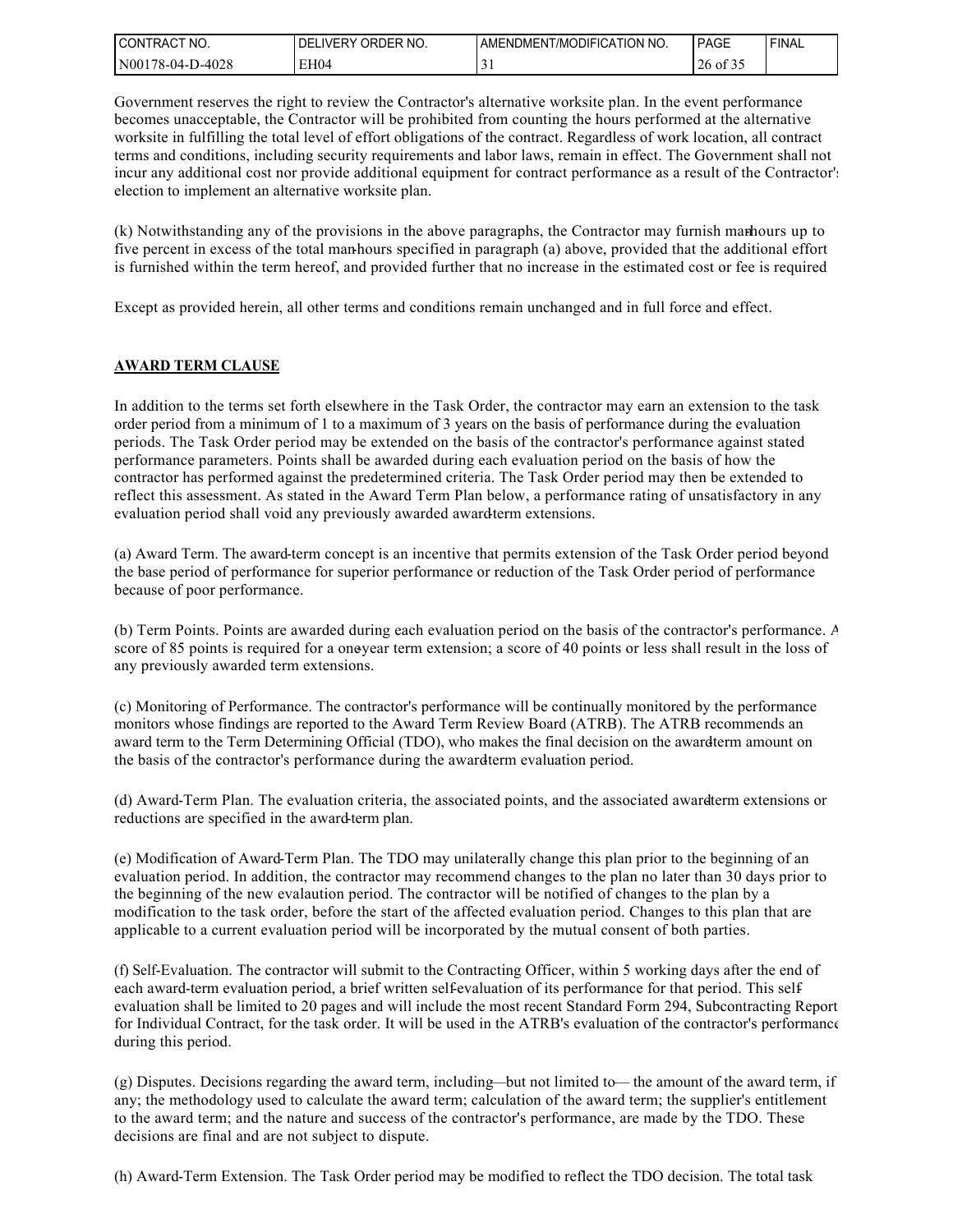| I CONTRACT NO.   | DELIVERY ORDER NO. | AMENDMENT/MODIFICATION NO. | PAGE  | <b>FINAL</b> |
|------------------|--------------------|----------------------------|-------|--------------|
| N00178-04-D-4028 | EH04               | ້                          | of 35 |              |

order period, including extensions under this clause, will not exceed the time remaining on the SeaPort IDIQ contract, including exercised options. If at any time the Task Order period does not extend more than two years from the time remaining on the SeaPort IDIQ contract, the operation of the awardterm provision will cease and the task order period will not extend beyond the term set at that time.

(i) Necessary Condition Precedent:

(1) FAIR AND REASONABLE PRICE A NECESSARY CONDITION: The Contracting Officer must determine that the price set forth in the Task Order for the goods or services covered by the Task Order continues to be fair and reasonable for a given award term period. Such a decision is at the sole discretion of the Contracting Officer. A decision that the price is no longer fair and reasonable will result in the Government voiding any award terms earned. A determination regarding whether there is a continued need for the same goods or services may be made at any time.

(2) OPTION EXERCISE A NECESSARY CONDITION: If at any time the Government does not exercise an option, any previously awarded award term(s) shall be void.

(3) CONTINUED FUNDS A NECESSARY CONDITION: The Contracting Officer must make a determination that sufficient funds are available before an award term that has been earned and retained may be become effective. The determination that sufficient funds are available does not constitute a finding that funds equal to the full total estimated cost of performance for a given year are available. Award term periods may be incrementally funded as permitted by law and regulation. In the event of incremental funding, the clause entitled LIMITATION OF FUNDS (FAR 52.232-22 (April 1984) shall apply.

The decision that sufficient funds are available is at the sole discretion of the Contracting Officer. Resources available to the program manager are subject to the managerial discretion of the program manager and a decision that sufficient funds are not available for this Task Order may be made even if there are funds available to the program office. A determination regarding the availability of funds may be made at any time.

(4) CONTINUED REQUIREMENT A NECESSARY CONDITION: The Contracting Officer must determine that a continued need for the same goods and services covered by this Task Order exists for a given award term period. Such a decision is at the sole discretion of the Contracting Officer. A decision that the requirement has changed or that a requirement for the same goods or services no longer exists will result in the Government voiding any award terms earned. A determination regarding whether there is a continued need for the same goods or services may be made at any time.

(j) Failure of Earned Award Terms not a Termination: If at any time the Government does not authorize performance of a previously awarded award term, the subsequent terms shall be considered void. The contractor shall not be entitled to any costs arising out of or related to those award terms that are made void by virtue of the operation of this clause. An award term decision that an already earned award term has not been retained is not a termination for convenience. A decision by the Contracting Officer that any of the necessary conditions has not been satisfied in not a termination for convenience. For example, if the contractor has earned three award terms but the Government fails to exercise the option for the fifth year of the Task Order, then the Task Order shall end at the completion of the period of performance for the fourth year.

(k) Contractor Right to Decline: The contractor retains the right to decline any award term earned, even after award and/or retention, prior to 15 months before the start of an award term year. The Contractor must notify the Contracting Officer in writing prior to 15 months before the start of the award term year of its desire not to perform the next award term year. Failure to so notify the Contracting Officer may result in a default termination if the Contractor fails to perform an award term that the Government has authorized. In the event the Contractor elects its right to decline an earned award term, all award terms shall be void.

(l) Extension of the Task Order: The Contracting Officer will unilaterally modify the Task Order to extend the period of performance in one-year increments when each of the following conditions apply:

1) an award term earned has been retained;

2) the Government has a continuing requirement for the good(s) or service(s) covered;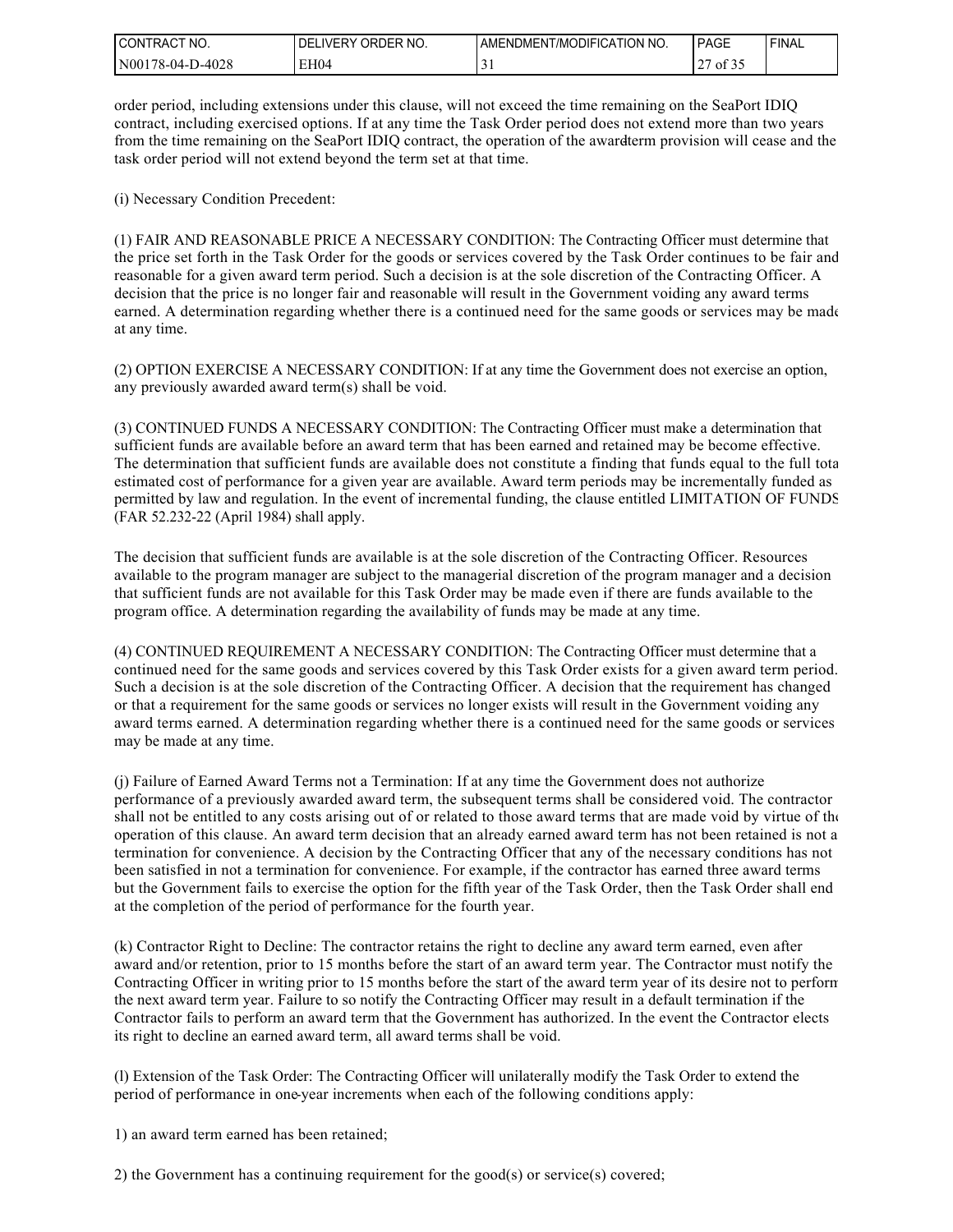| I CONTRACT NO.   | ORDER NO.<br>DEL<br>LIVERY | AMENDMENT/MODIFICATION NO. | PAGE                                   | ' FINAL |
|------------------|----------------------------|----------------------------|----------------------------------------|---------|
| N00178-04-D-4028 | EH04                       |                            | $\sim$ $\sim$ $\sim$<br>ററ<br>28 of 35 |         |

3) the price established for the covered line items remains fair and reasonable;

4) appropriated funds are available;

5) the Contractor has not expressly stated in writing that it is unwilling to perform an award term no later than fifteen months before the beginning of an award term period.

#### **AWARD TERM PLAN**

#### 1.0 INTRODUCTION

This is the basis for evaluation of the contractor's performance and for presenting an assessment of that performance to the term-determining official (TDO). The evaluation for the number of term points to be awarded will begin at the start of the Task Order.

Award-term contracting is effective when performance metrics are objective, a longterm business relationship is of value to the government and to the contractor, and the expected outcomes are known upfront. The specific criteria and procedures used for assessing the contractor's performance and for determining the award term earned are described herein. All TDO decisions regarding the awardterm points—including, but not limited to, the number of points, if any; the methodology used to calculate the points; the calculation of the points; the contractor's entitlement to the points: and the nature and success of the contractor's performance—are final and not subject to dispute.

The award term will be provided to the supplier through unilateral task order modifications based upon points earned as determined by the TDO.

#### 2.0 ORGANIZATION

The award-term organization includes the TDO and an Award-Term Review Board (ATRB) consisting of a chairperson, the contracting officer, a recorder, other functional area participants, advisory members, and the performance monitors.

#### 3.0 RESPONSIBILITIES

a. Term-Determining Official. The TDO approves the award-term plan and any significant changes to it. The TDO reviews the recommendations of the ATRB, considers all pertinent data, and determines the earned awarderm points for each evaluation period. The TDO appoints the ATRB chairperson.

b. Award-Term Review Board Chairperson. The ATRB chairperson chairs the meetings of the ATRB and appoints the non-mandatory members of the board and the performance monitors. The ATRB chairperson briefs the TDO on recommended earned term amounts and the contractor's overall performance and recommends awardterm plan changes to the TDO.

c. Award-Term Review Board. ATRB members review performance monitors' evaluation of the contractor's performance, consider all information from pertinent sources, prepare interim performance reports, and arrive at the earned award-term points recommendation to be presented to the TDO. The ATRB will also recommend changes to this plan. An assessment of the contractor's performance will be done on a yearly basis, starting with the performance of the base year of this task order.

d. ATRB Recorder. The ATRB recorder is responsible for coordinating the administrative actions required by the performance monitors, the ATRB, and the TDO.

e. Contracting Officer (CO). The CO is the liaison between contractor and government personnel. Subsequent to the TDO decision, the CO evaluates the award-term points available and modifies the Task Order period of performance, if necessary, to reflect the decision.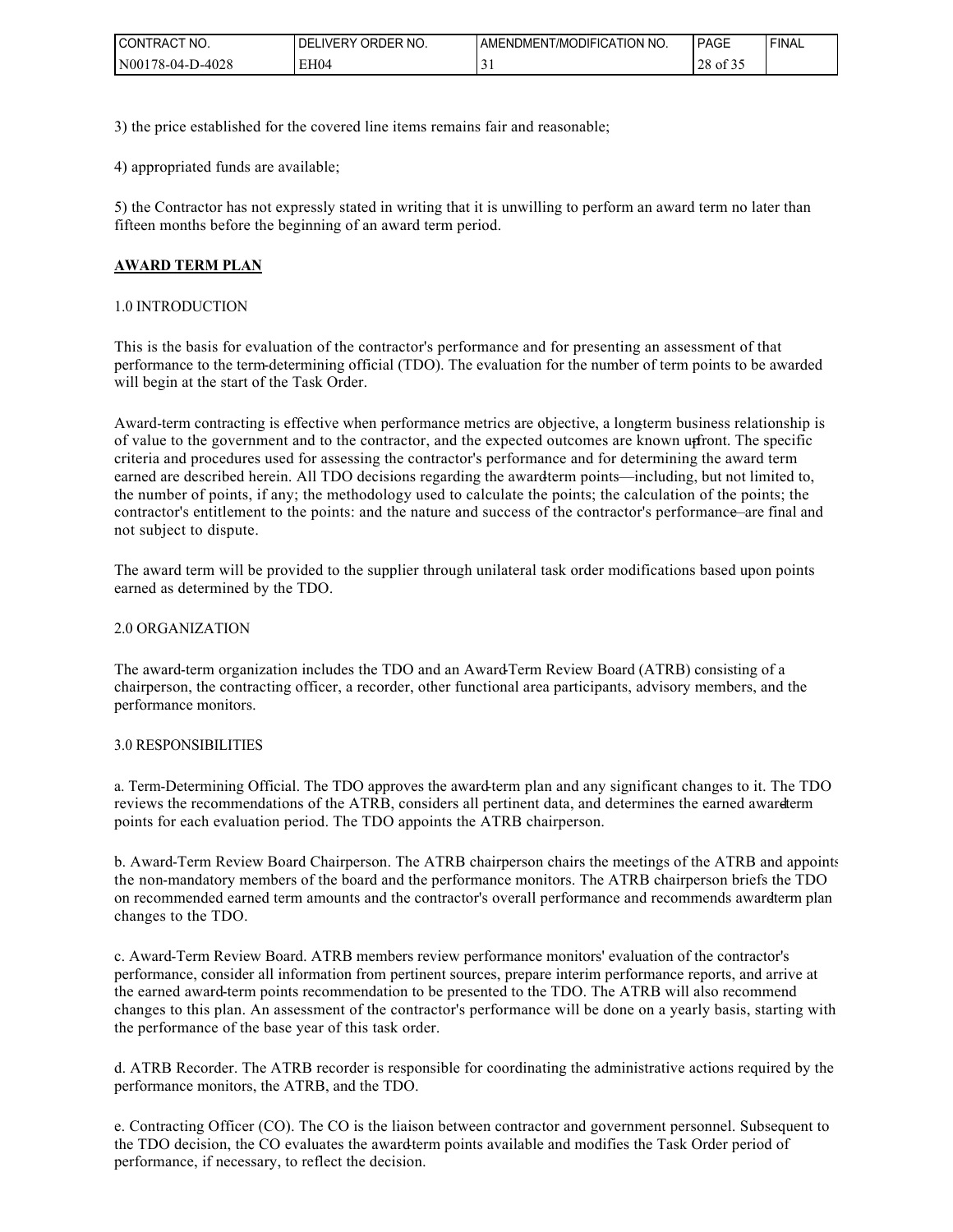| CT NO.<br><b>CONTRACT</b> | ORDER NO.<br><b>DELIVERY</b> | I AMENDMENT/MODIFICATION NO. | PAGE                | <b>FINAL</b> |
|---------------------------|------------------------------|------------------------------|---------------------|--------------|
| N00178-04-D-4028          | EH04                         | ◡                            | $129 \text{ of } z$ |              |

f. Performance Monitors. Performance monitors maintain written records of the contractor's performance in their assigned evaluation areas so that a fair and accurate evaluation is obtained. Monitors prepare interim and endperiod evaluation reports as directed by the ATRB.

#### 4.0 AWARD-TERM PROCESSES

a. Available Award-Term Points. The earned award-term points will be based on the contractor's performance during each evaluation period. The available points for each evaluation period are shown below in Table 3. A score of 85 points is required for a one year term extension.

b. Evaluation Criteria. If the CO does not give specific notice in writing to the contractor of any change to the evaluation criteria prior to the start of a new evaluation period, then the same criteria listed for the preceding period will be used in the following award-term evaluation period. Modifications to the plan shall take effect in the next evaluation period.

c. Interim Evaluation Process. Interim evaluations will be conducted six months after task order award, exercise of award of term extensions, if any. At the discretion of the TDO, interim evaluations may take place more frequently (e.g., at major milestones). The ATRB recorder notifies ATRB members and performance monitors 14 calendar days before the interim evaluation date. Performance monitors submit their evaluation reports to the ATRB 21 calendar days after this notification. The ATRB determines the interim evaluation results and notifies the contractor of the strengths and weaknesses for the current evaluation period. The CO may also issue letters at any other time when it is deemed necessary to highlight areas of government concern.

d. End-of-Period Evaluations. The ATRB recorder notifies ATRB members and performance monitors 14 calendar days before the end of the evaluation period. The contractor presents its selfassessment to the CO within five working days after the end of the evaluation period. This written assessment of the contractor's performance throughout the evaluation period may also contain any information that could be reasonably expected to assist the ATRB in evaluating its performance. The written assessment shall include a copy of the most recent SF 294, Subcontracting Report for Individual Contracts. The self-assessment may not exceed 20 pages. Performance monitors submit their evaluation reports to the ATRB 14 calendar days after the end of the evaluation period. Copies shall be provided to the contractor; the contractor is then given an opportunity to address the performance monitor evaluations. The ATRB prepares its evaluation report and recommendation regarding earned or unearned award-term points. The ATRB briefs the evaluation report, and recommendation to the TDO within 30 calendar days after the end of the evaluation period. The TDO determines the overall award-term points for the evaluation period within 45 calendar days after each evaluation period. The TDO letter informs the contractor of the earned award-term points. Upon the award of sufficient award term-points, the CO issues a contract modification within 15 calendar days after the TDO's decision is made authorizing an award extension or reduction based on the earned or unearned award-term points.

#### 5.0 AWARD-TERM PLAN CHANGE PROCEDURE

The TDO may unilaterally change this plan prior to the beginning of an evaluation period. In addition, the contractor may recommend changes to the plan no later than 30 days prior to the beginning of the new evalaution period. The contractor will be notified of changes to the plan by a modification to the task order, before the start of the affected evaluation period. Changes to this plan that are applicable to a current evaluation period will be incorporated by the mutual consent of both parties.

#### AWARD TERM ORGANIZATION

TABLE 1, MEMBERS

Term Determining Official: TBD Personnel Award Term Review Board Chairperson: TBD Personnel Award Term Review Board Members: Member(s) TBD ( Personnel)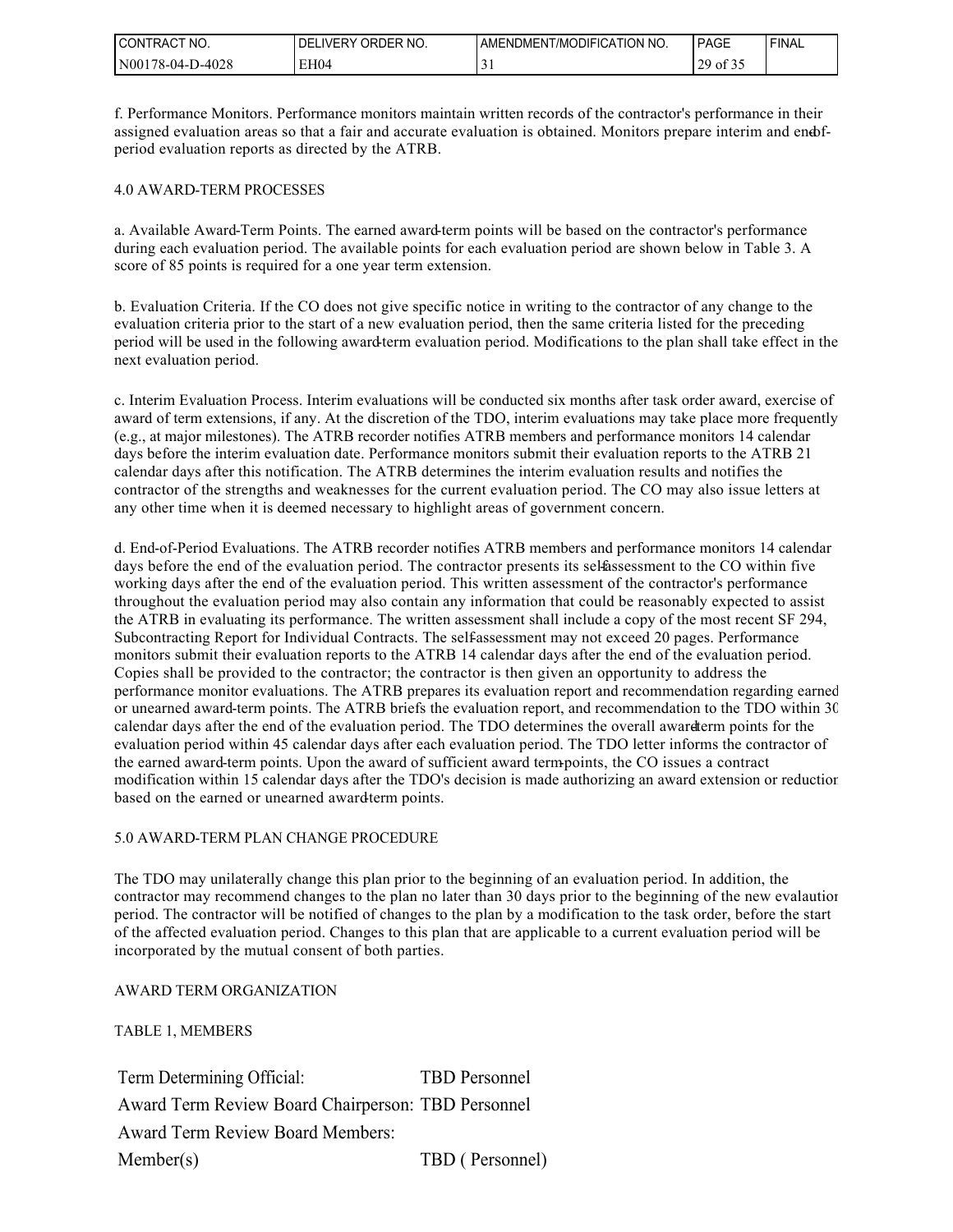| CONTRACT NO.                                                                     | DELIVERY ORDER NO.     | AMENDMENT/MODIFICATION NO. | <b>PAGE</b> | <b>FINAL</b> |
|----------------------------------------------------------------------------------|------------------------|----------------------------|-------------|--------------|
| N00178-04-D-4028                                                                 | EH04                   | 31                         | 30 of 35    |              |
| Contracting Officer<br>SEA or representative<br><b>TBD</b> Personnel<br>Recorder |                        |                            |             |              |
| TABLE 2, PERFORMANCE MONITORS                                                    |                        |                            |             |              |
| Area of Evaluation                                                               | Performance Monitor(s) |                            |             |              |
| <b>Cost Performance</b>                                                          | <b>Task Managers</b>   |                            |             |              |
| Organization and Management Task Managers                                        |                        |                            |             |              |

The Government reserves the right to make substitutes for award term organization members and performance monitors.

#### AWARD TERM ALLOCATION BY EVALUATION PERIODS

Quality of Work/Schedule Task Managers

The award term earned by the contractor will be determined at the completion of evaluation periods shown below. The award term points shown corresponding to each period are the maximum available award term amount that can be earned during that particular period.

TABLE 3.

| <b>Evaluation Period</b> | From                               | To                   | Available Award Term<br>Points |
|--------------------------|------------------------------------|----------------------|--------------------------------|
| First                    | <b>Task Order Award</b>            | 18 months thereafter | 100                            |
| Second                   | Exercise of Award<br>Term 1        | 12 months thereafter | 100                            |
| Third                    | Exercise of Award<br>Term 2        | 12 months thereafter | 100                            |
| Fourth                   | <b>Exercise of Award</b><br>Term 3 | 12 months thereafter | 100                            |

#### OVERALL GRADE DEFINITIONS AND CORRESPONDING AWARD TERM POINTS

Unsatisfactory Performance: Contractor's performance of most contract tasks is inadequate and inconsistent. Quality, responsiveness, and timeliness in many areas require attention and action. Corrective actions have not been taken or are ineffective.

Award Term Points:  $0 - 40$ 

Satisfactory Performance: Contractor's performance of most contract tasks is adequate with some tangible and intangible benefits to the Government due to contractor's effort or initiative. Although there are areas of better performance, these are more or less offset by lower-rated performance in other areas.

Award Term Points: 41-80

Excellent Performance: Contractor's performance of virtually all contract tasks is consistently noteworthy and provides numerous significant, tangible or intangible, benefits to the Government (e.g., improved quality, responsiveness, increased timeliness, or generally enhanced effectiveness of operations). The few areas for improvement are all minor. There are no recurring problems. Contractor's management initiates effective corrective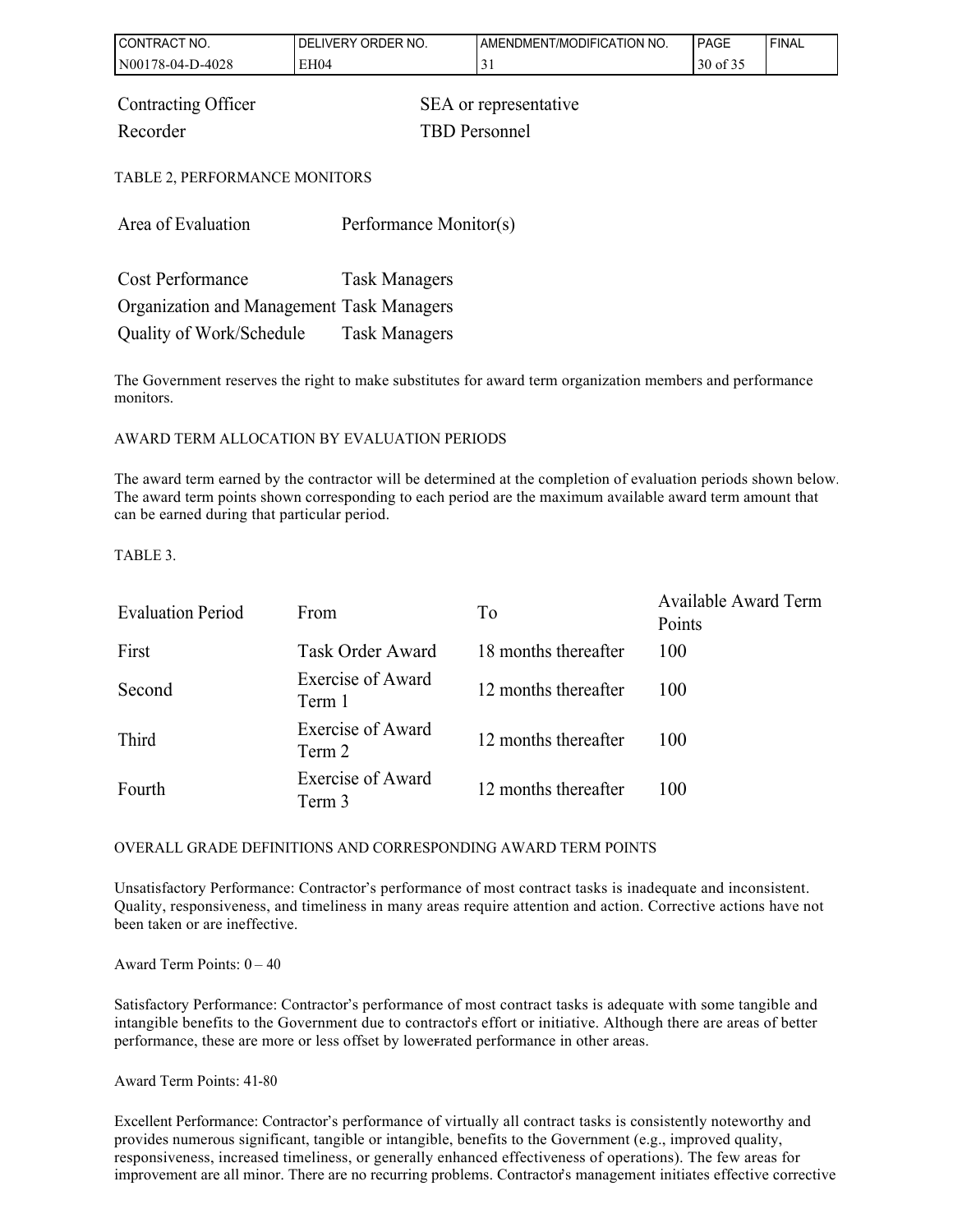| CONTRACT NO.     | ORDER NO.<br><b>DELIVERY</b> | AMENDMENT/MODIFICATION NO. | PAGE     | 'FINAL |
|------------------|------------------------------|----------------------------|----------|--------|
| N00178-04-D-4028 | EH <sub>04</sub>             |                            | 0 $1.32$ |        |

action whenever needed.

Award Term Points: 81-100

EVALUATION CRITERIA

Cost Performance 30% of Total

Organization and Management 30% of Total

Quality of Work /Schedule 40% of Total

TABLE 4, COST PERFORMANCE

# SATISFACTORY EXCELLENT

Contractor provides some measures for controlling staff costs and controls some subcontracting cost performance Funds and resources are to meet program objectives.

for controlling all costs at estimated costs. Provide cost control of all travel, material and staff costs during the performance of the contract. generally used in a cost-effective resources are optimally used to manner. No major resource management problems are apparent.

Contractor provides measures

Funds and resources are used inefficiently in pursuing program goals and result in resource management problems. Problems and/or trends may be addressed. When provided, analyses of problems or trends are usually accurate.

Contractor takes the initiative to reduce costs, including travel, where feasible. Financial reporting is clear and accurate. Problems and/or trends are addressed, and an analysis is also submitted.

Reductions in direct costs to the Government below contract estimated costs are noteworthy. Contractor provides detailed cost analysis in recommendations to Government for resolution to problems identified. Funds and provide the maximum benefit for the funds and resources available. Documented savings are apparent.

Contractor is responsive to cost control measures implemented by the Government. Financial reporting is clear, accurate, and pro-active. Problems and/or trends are addressed thoroughly, and the contractor's recommendations and/or corrective plans are implemented and effective.

TABLE 5, ORGANIZATION AND MANAGEMENT

| <b>UNSATISFACTORY</b> | <b>SATISFACTORY</b>            | <b>EXCELLENT</b>                                             |
|-----------------------|--------------------------------|--------------------------------------------------------------|
|                       |                                | Contractor practices proactive<br>management to identify and |
|                       |                                | anticipate problems prior to                                 |
|                       | Problems are identified by the | adverse impact. Contractor                                   |
|                       |                                |                                                              |

Contractor fails to identify problems timely. Solutions, when provides sufficient information on alternatives including risk contractor timely. Contractor provides organized and detailed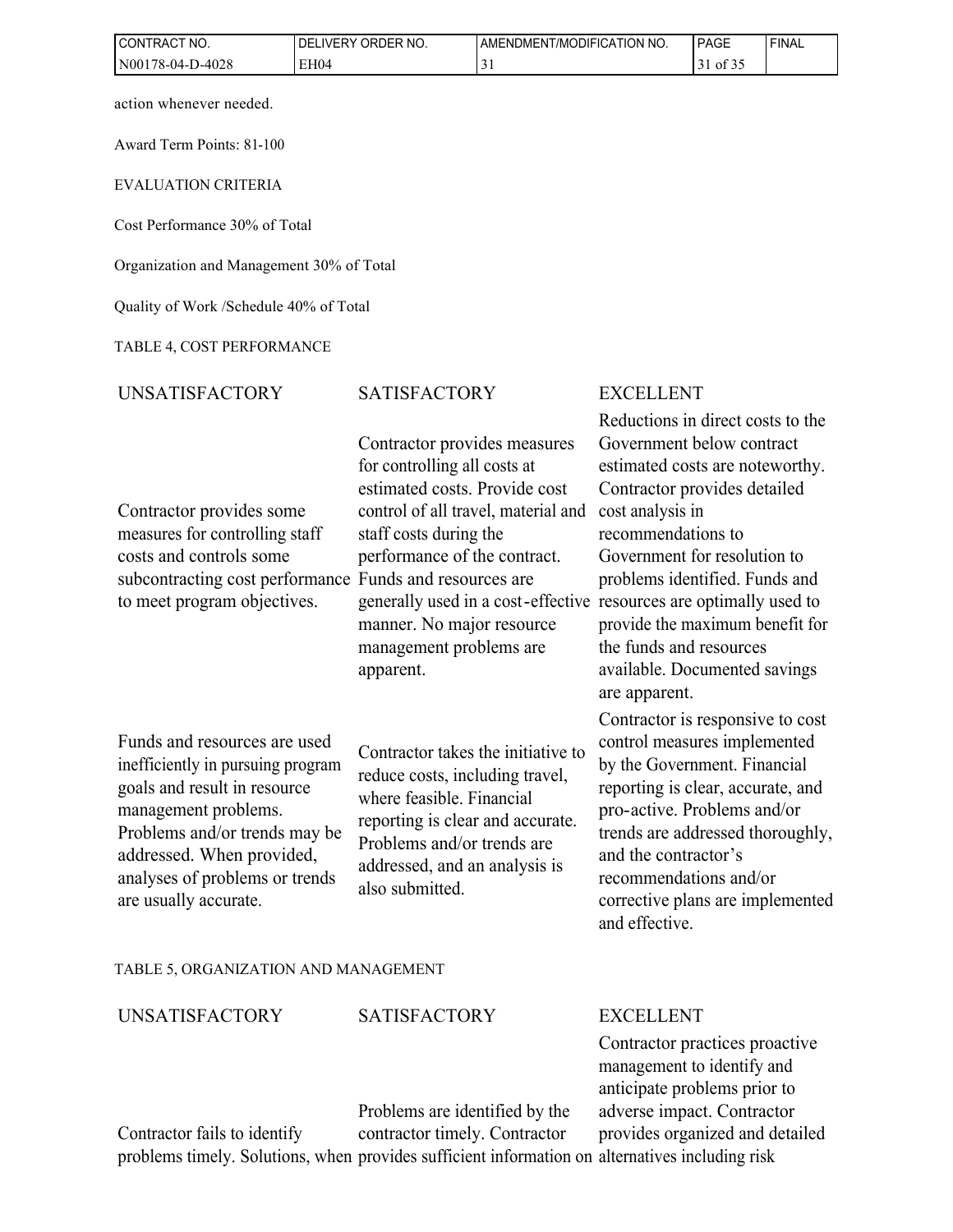| CONTRACT NO.<br>DELIVERY ORDER NO.                                                                                                                                                                                                                                                                            |             |                                                                                                                                                                                                                                                                                                                                    | AMENDMENT/MODIFICATION NO. |                                                                                                                                                                                                                                                                                                                                                                                                      | <b>PAGE</b> | <b>FINAL</b> |
|---------------------------------------------------------------------------------------------------------------------------------------------------------------------------------------------------------------------------------------------------------------------------------------------------------------|-------------|------------------------------------------------------------------------------------------------------------------------------------------------------------------------------------------------------------------------------------------------------------------------------------------------------------------------------------|----------------------------|------------------------------------------------------------------------------------------------------------------------------------------------------------------------------------------------------------------------------------------------------------------------------------------------------------------------------------------------------------------------------------------------------|-------------|--------------|
| N00178-04-D-4028                                                                                                                                                                                                                                                                                              | <b>EH04</b> |                                                                                                                                                                                                                                                                                                                                    | 31                         |                                                                                                                                                                                                                                                                                                                                                                                                      | 32 of 35    |              |
| and if implemented, have a<br>negative impact on cost and<br>schedule.                                                                                                                                                                                                                                        |             | alternate solutions. Solutions are assessments, trade off analysis<br>implemented with limited<br>adverse impact to estimated cost performance, plan of action and<br>and schedule.                                                                                                                                                |                            | between cost, schedule and<br>implementation schedule.<br>Solutions are implemented with<br>no impact to estimated cost and<br>schedule.                                                                                                                                                                                                                                                             |             |              |
| Organizational structure fails to<br>assign qualified personnel with<br>duties, responsibilities and<br>authority necessary to achieve<br>project goals. Lines of<br>communication fail to facilitate<br>timely exchange of information,<br>both technical and contractual in<br>order to meet project goals. |             | Organizational structure provides assigned with duties,<br>for qualified personnel assigned<br>with duties, responsibilities, and<br>authority necessary to achieve<br>project goals. Lines of<br>communication facilitate timely<br>exchange of information, both<br>technical and contractual in<br>order to meet project goals. |                            | Organizational structure provides<br>for highly qualified personnel<br>responsibilities, and authority<br>necessary to achieve project<br>goals ahead of schedule and<br>within estimated cost. Lines of<br>communication are well defined,<br>clearly understood, and always<br>facilitate rapid exchanges of<br>information, both technical and<br>contractual, in order to meet<br>project goals. |             |              |
| The contractor fails to meet 75%<br>of its small business<br>subcontracting goals, established<br>in the IDIQ contract, in this task<br>order.                                                                                                                                                                |             | The contractor meets its small<br>business subcontracting goals,<br>established in the IDIQ contract,<br>in this task order.                                                                                                                                                                                                       |                            | The contractor exceeds its small<br>business subcontracting goals,<br>established in the IDIQ contract,<br>in this task order.                                                                                                                                                                                                                                                                       |             |              |
| TABLE 6, QUALITY OF WORK/SCHEDULE                                                                                                                                                                                                                                                                             |             |                                                                                                                                                                                                                                                                                                                                    |                            |                                                                                                                                                                                                                                                                                                                                                                                                      |             |              |
| <b>UNSATISFACTORY</b>                                                                                                                                                                                                                                                                                         |             | <b>SATISFACTORY</b>                                                                                                                                                                                                                                                                                                                |                            | <b>EXCELLENT</b>                                                                                                                                                                                                                                                                                                                                                                                     |             |              |
| Contractor leaves questionable<br>situations for Government to<br>resolve.                                                                                                                                                                                                                                    |             | Contractor follows guidance,<br>questioning and resolving<br>doubtful areas.                                                                                                                                                                                                                                                       |                            | Contractor's work of highest<br>caliber incorporating all pertinent<br>data required.                                                                                                                                                                                                                                                                                                                |             |              |
| Contractor tends to follow past<br>practices with no variation to<br>meet requirements of the current<br>contract.                                                                                                                                                                                            |             | Contractor displays knowledge<br>of contract requirements and<br>adapts existing processes to<br>fulfill requirements.                                                                                                                                                                                                             |                            | Contractor displays exceptional<br>knowledge of contract<br>requirements and adaptability to<br>work processes.<br>All deliverables are submitted on<br>time or ahead of schedule,                                                                                                                                                                                                                   |             |              |
| Deliverables are incomplete,<br>contain inaccuracies and are<br>untimely. Discrepancies are<br>major and require extensive time<br>and effort to correct.                                                                                                                                                     |             | Deliverables are complete,<br>accurate and meet schedule<br>requirements. Discrepancies are<br>minor and easily corrected.                                                                                                                                                                                                         |                            | exceeding requirements and<br>submitted in a format that is<br>complete, clear, concise,<br>technically accurate and easily<br>understood. Any corrections are<br>very minor in nature and are<br>expeditiously corrected.                                                                                                                                                                           |             |              |
| Fails to meet "satisfactory"<br>standard for contractually                                                                                                                                                                                                                                                    |             | For 95% of deliverables, meets                                                                                                                                                                                                                                                                                                     |                            | Substantially reduces<br>contractually required                                                                                                                                                                                                                                                                                                                                                      |             |              |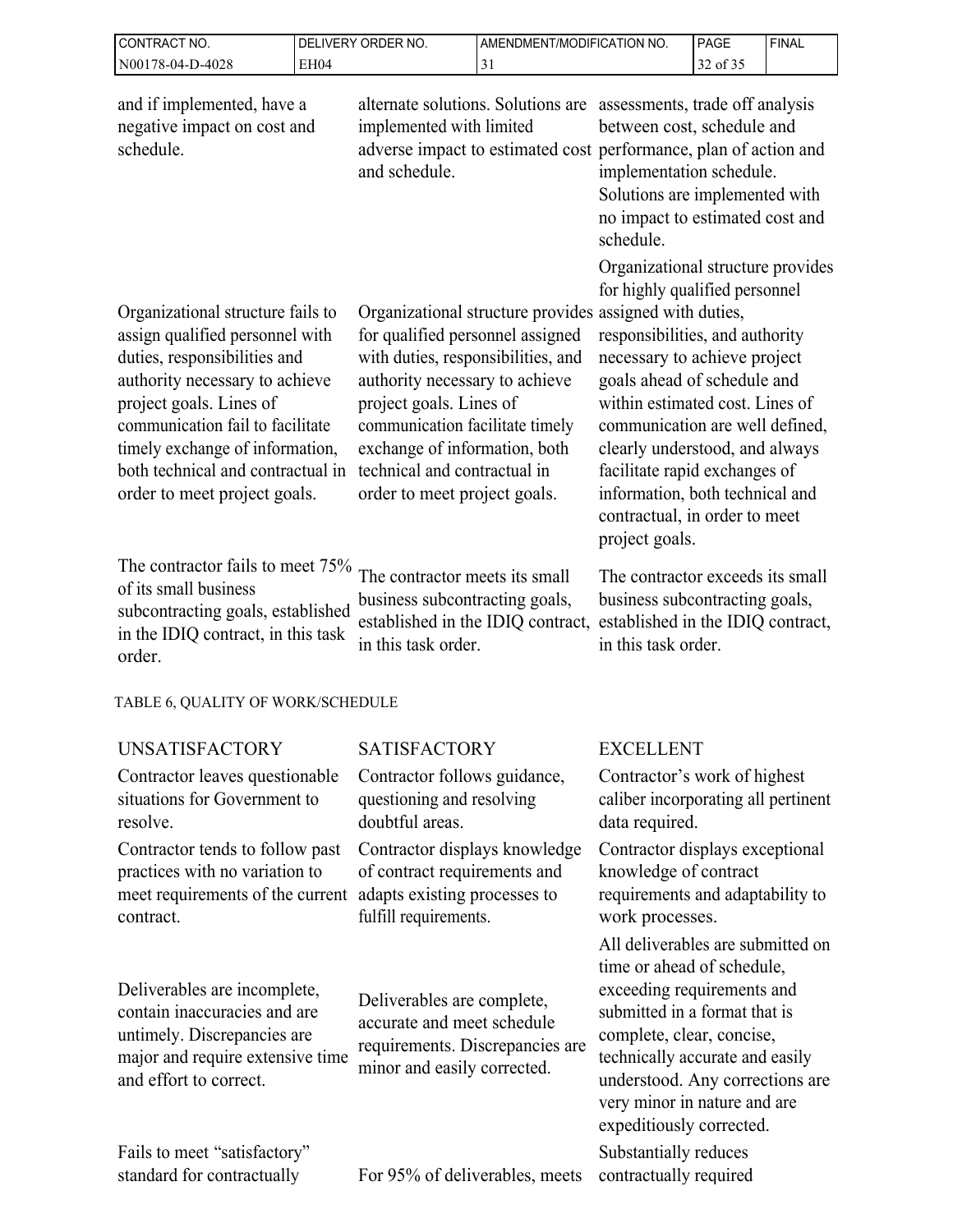| CONTRACT NO.     | ORDER NO.<br><b>DELIVERY</b> | AMENDMENT/MODIFICATION NO. | PAGE                                            | ' FINAL |
|------------------|------------------------------|----------------------------|-------------------------------------------------|---------|
| N00178-04-D-4028 | EH04                         | ◡                          | $\sim$ $\sim$ $\sim$<br>$\rightarrow$ 0.1 of 5. |         |

| required deliverable schedules. | contractually required schedule. deliverable times, consistent with |                               |
|---------------------------------|---------------------------------------------------------------------|-------------------------------|
| Fails to meet customer          | Meets customer expectations for customer priority requests.         |                               |
| expectations for satisfying     | satisfying demands.                                                 | Exceeds customer expectations |
| demands.                        |                                                                     | for satisfying demands.       |

### SEQUENCE OF EVENTS - AWARD TERM PROCESS

TABLE 7, Interim Evaluation (IE). Interim evaluations shall be provided at the completion of the base year, and six months into each option year.

| 14 days prior to IE                       | Recorder notifies each ATRB member and performance monitor.                                                   |
|-------------------------------------------|---------------------------------------------------------------------------------------------------------------|
| 7 days after IE                           | Performance Monitors submit evaluation reports to ATRB                                                        |
| 14 days after IE                          | ATRB Chairperson determines interim evaluation results and notifies<br>contractor of strengths and weaknesses |
| Normally at least 90 days<br>prior to EOP | ATRB may recommend any changes to Award Term Plan to TDO.                                                     |

#### TABLE 8, End-of-Period (EOP) evaluations

| 14 days prior to EOP         | Recorder notifies each ATRB member and performance monitor.                                              |
|------------------------------|----------------------------------------------------------------------------------------------------------|
| 14 days after EOP            | Performance Monitors submit evaluation reports to ATRB.ATRB<br>forwards a copy to Contractor.            |
| 14 days after EOP            | Contractor submits self-assessment to CO. Copy will be forwarded<br>to ATRB.                             |
| 30 days after EOP            | ATRB briefs evaluation report and recommendation to the<br>TDO. Contractor has opportunity to brief TDO. |
| 45 days after EOP            | TDO informs contractor and CO of the earned award term points.                                           |
| 15 days after TDO's decision | CO issues a contract modification reflecting award term extension, if<br>earned.                         |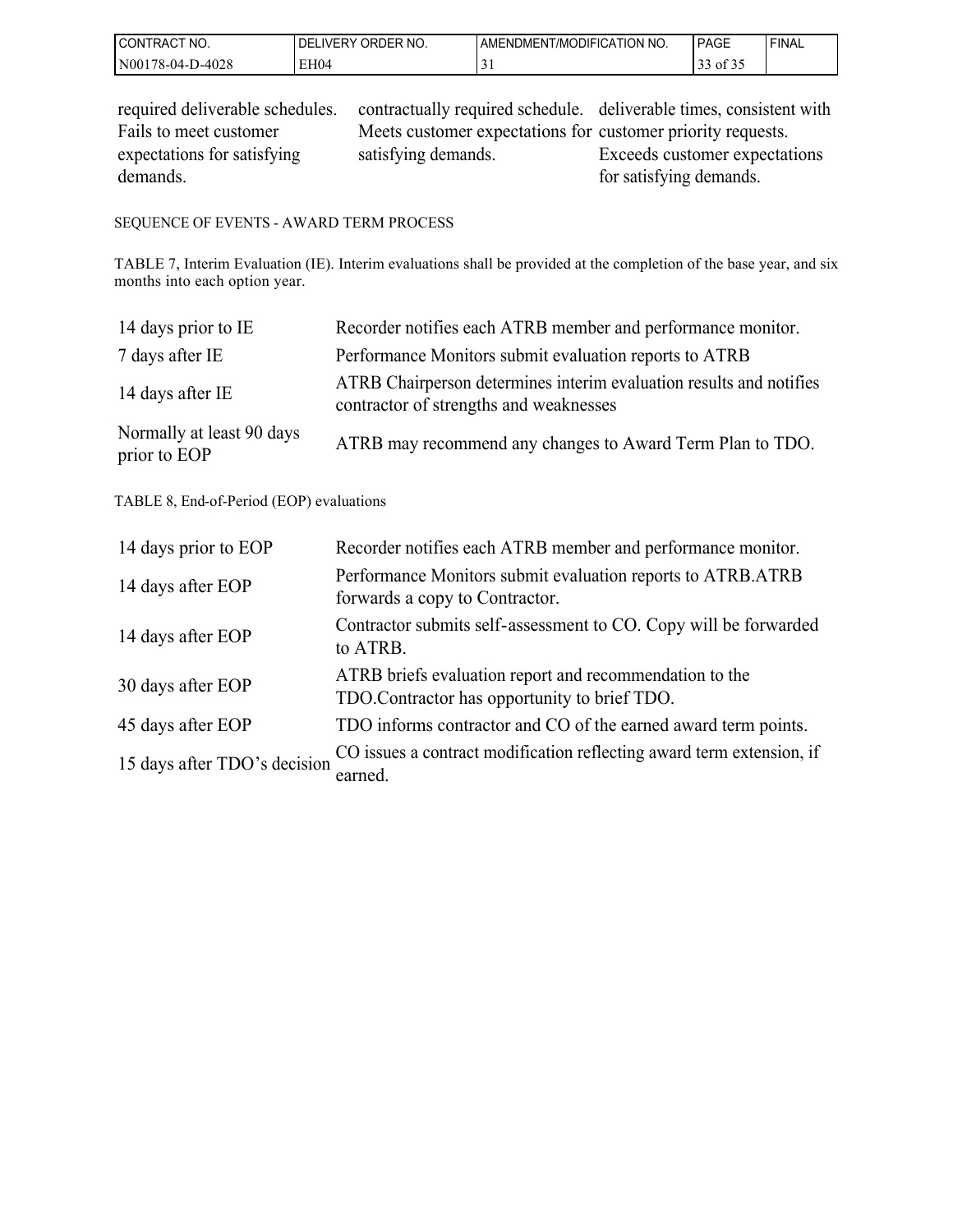| I CONTRACT<br>NO. | ORDER NO.<br><b>DELIVERY</b> | AMENDMENT/MODIFICATION NO. | PAGE          | ' FINAL |
|-------------------|------------------------------|----------------------------|---------------|---------|
| N00178-04-D-4028  | EH04                         | <u>ب</u>                   | $134$ of $32$ |         |

## **SECTION I CONTRACT CLAUSES**

#### FAR 52.217-9 OPTION TO EXTEND THE TERM OF THE CONTRACT (MAR 2000) (NAVSEA

#### VARIATION) (MAR 2000)

(a) The Government may extend the term of this delivery order by written notice(s) to the Contractor within the periods specified below. If more than one option exists, each option is independent of any other option, and the Government has the right to unilaterally exercise any such option whether or not it has exercised

other options.

#### ITEM(S) LATEST OPTION EXERCISE DATE

| Option 1            | 12 Months after Issuance of Task Order |
|---------------------|----------------------------------------|
| Award Term Option 1 | 24 Months after Option Exercise        |
| Award Term Option 2 | 36 Months after Option Exercise        |
| Award Term Option 3 | 48 Months after Option Exercise        |

(b) If the Government exercises this option, the extended delivery order shall be considered to include this option clause.

#### CLAUSES INCORPORATED BY REFERENCE

52.219-6 NOTICE OF SMALL BUSINESS SET-ASIDE (JUN 2003)

52.219-14 LIMITATIONS OF SUBCONTRACTING (DEC 1996)